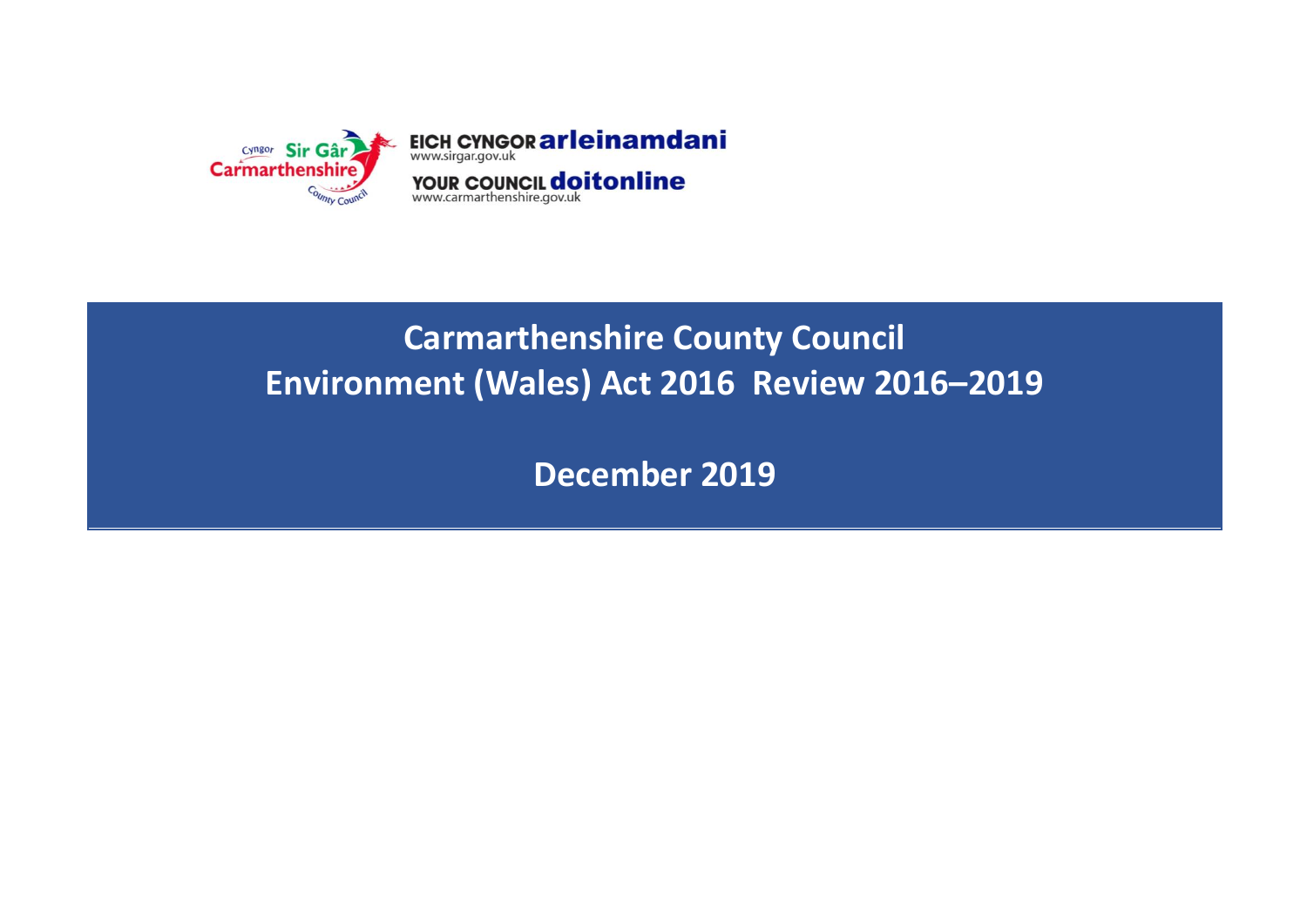# **Contents**

|                                            | Page |
|--------------------------------------------|------|
| <b>Biodiversity Champion Foreword</b>      |      |
| <b>Director's Foreword</b>                 |      |
| <b>Executive Summary</b>                   |      |
| <b>Environment Act (Wales) 2016</b>        |      |
| <b>Carmarthenshire's Natural Resources</b> |      |
| <b>Strategic Context</b>                   |      |
| Forward Plan Actions delivered 2016-2019   |      |
| <b>Review of action delivered</b>          | 28   |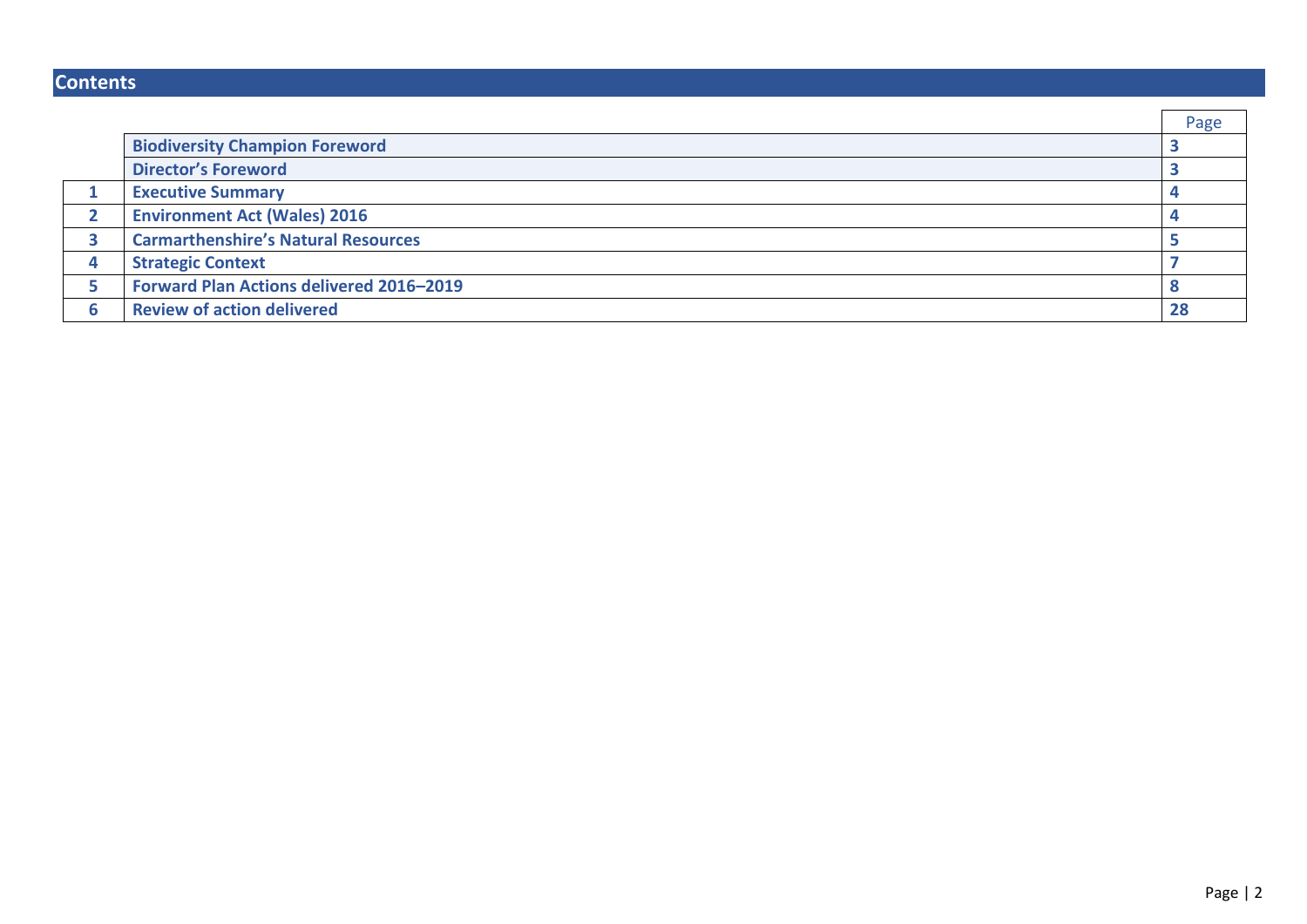## **Biodiversity Champion Foreword**

As Biodiversity Champion I believe that, consistent with the Environment (Wales) Act 2016, the implementation of this Forward Plan is initiating the process of placing biodiversity as a natural and integral part of policy and decision making within Carmarthenshire County Council. Over time it will become more embedded it in its plans, policies and projects and day-to-day activities. It is pleasing to see the strong links made between the Environment (Wales) Act 2016 and the Well-being of Future Generations (Wales) Act 2015, and the importance now placed on the natural environment by this legislation.

In Carmarthenshire we are aware of our rich and varied natural environment, of the many benefits it provides for us, and we take seriously our responsibilities to conserve this irreplaceable resource.

**Sign Off**

Philip Hughes, Biodiversity Champion and Executive Board Member

### **Director's Foreword**

The Biodiversity and Resilience of Ecosystems Duty set out in the Environment (Wales) Act 2016 provides a clear direction for the protection of biodiversity and sustainable ecosystems, which is to be welcomed. Whilst this presents challenges it also provides opportunities for the County Council to focus priority and resource to the enhancement of the varied, and in some cases unique, ecosystems within Carmarthenshire. I consider that this review of the Council's 2016–2019 Forward Plan demonstrates how we have worked collaboratively to embed biodiversity and ecosystem resilience into our decision making processes, our plans and policies and our day to day working practices. Over the next 3 years we will continue to develop this approach and monitor our progress. As a public body we will actively seek opportunities to maintain and enhance our natural environment, and promote ecosystem resilience, and we are mindful of its importance to us all for our well-being.

**Sign Off** Ruth Mullen, Director, Environment Department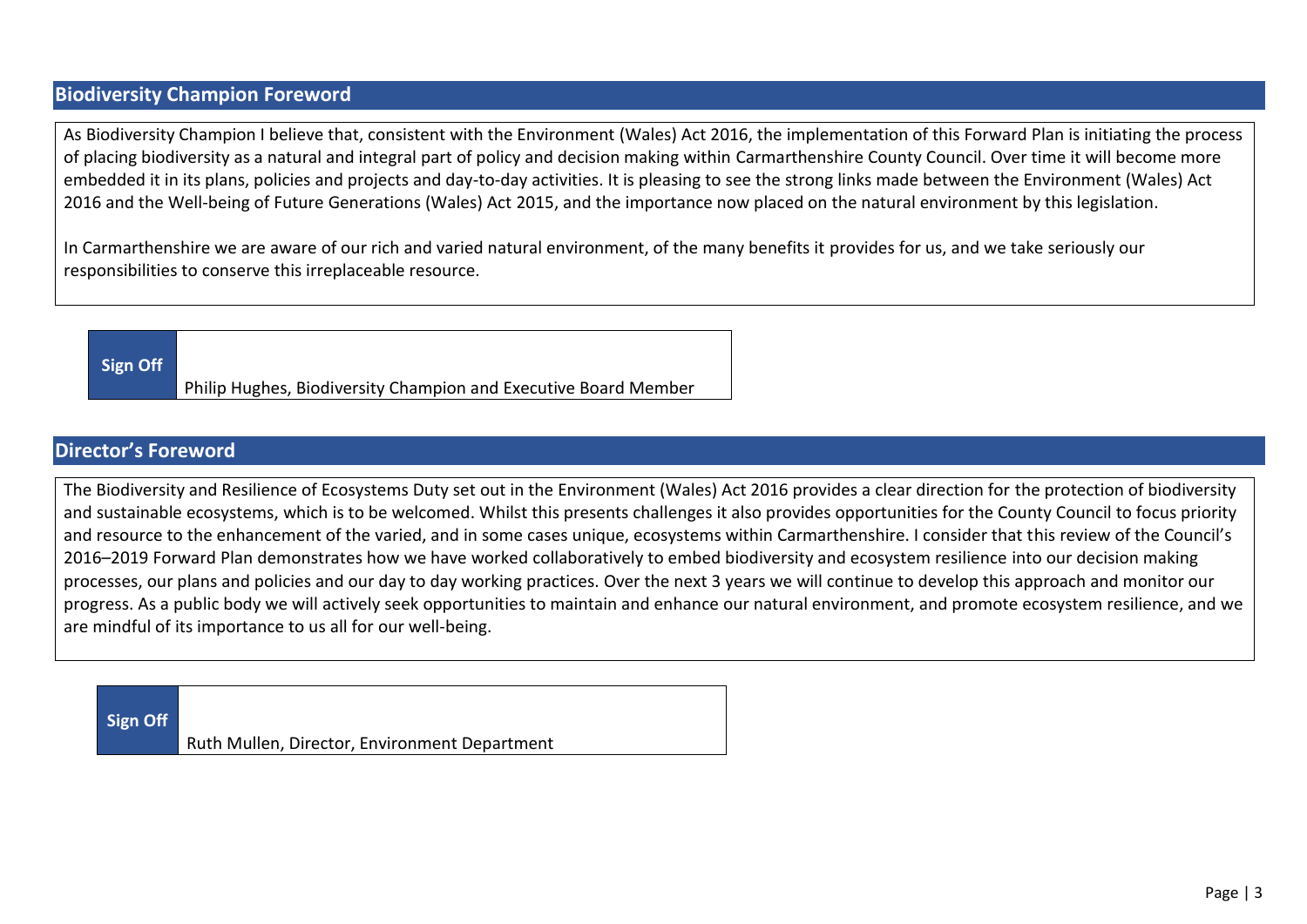### **1. Executive Summary**

This review has been published to comply with the Authority's legal obligation under the Environment (Wales) Act 2016. Under S6 of this Act all public bodies 'must seek to maintain and enhance biodiversity in the proper exercise of their functions and in doing so promote the resilience of ecosystems'. This is referred to as the S6 Biodiversity and Resilience of Ecosystems Duty.

In order to evidence delivery of this duty, under the Environment Act, it is a statutory duty that all public bodies in Wales must have prepared and published a plan on how they intended to comply with the Biodiversity and Resilience of Ecosystems Duty by March 2017. The legislation also requires them by December 2019, and every 3 years thereafter, to review their plan and publish that review. With reference to Carmarthenshire County Council (CCC), it is requested by Welsh Government that the Forward Plan and the 3-yearly reviews of it are published on the Council's web site. Carmarthenshire County Council published its first Environment Act Forward Plan in 2017, and this is the first review of that plan.

Carmarthenshire's approach to developing and delivering its Forward Plan has been to engage officers in looking at their working practices, plans and projects and identify where there are opportunities for maintaining and enhancing biodiversity and promoting ecosystem resilience, alongside the delivery of their other obligations and objectives. This approach is often resulting in the need to change what in some cases are long-established working practices. This can take time. While some service areas find this a relatively easy change to make, others find this much harder and require regular support in making these changes. We believe we are now seeing changes in working practices.

The agreed 29 Forward Plan actions, as set out below in Table 2, are monitored via CCC's Performance Improvement Monitoring System (PIMS) and reported on by the responsible officer every six months. That report is then signed off by the relevant Head of Service. The Rural Conservation Manager and the Biodiversity Officer are responsible for monitoring the delivery of the plan and engaging all appropriate CCC officers in this process. The delivery of each action requires regular liaison between these officers and those responsible for each individual action, such as Ground Maintenance officers and officers in Highways and Transportation. While this is time consuming it is essential if working practices are to change.

### **2. Environment (Wales) Act 2016**

The Environment (Wales) Act became law on 21st March 2016. It puts in place legislation to enable Wales' resources to be managed in a more proactive, sustainable and joined up manner and to establish the legislative framework necessary to tackle climate change. The Act supports the Welsh Government's wider remit under the Well-being of Future Generations (Wales) Act 2015. (WFG Act, see below), so that Wales benefits from a prosperous economy, a healthy and resilient environment and vibrant, cohesive communities.

### **The Biodiversity and Resilience of Ecosystems Duty**

Section 6 of the Environment (Wales) Act requires that all public authorities 'must seek to maintain and enhance biodiversity in the exercise of functions in relation to Wales, and in so doing promote the resilience of ecosystems, so far as consistent with the proper exercise of those functions'.

The intention of the legislation is to ensure that in carrying out their functions, public authorities will: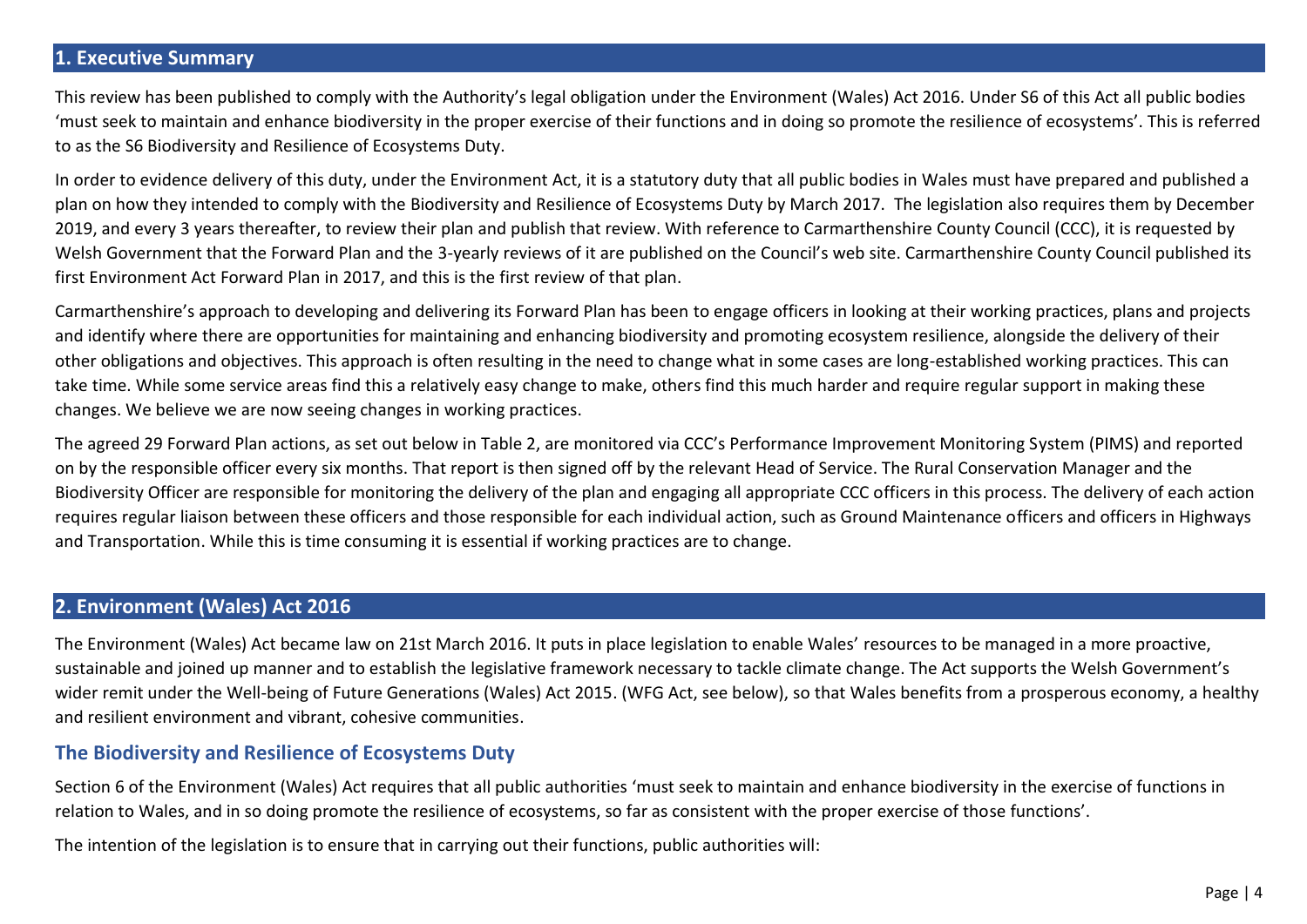• Place biodiversity as a natural and integral part of policy and decision making within public bodies, embedding it in its plans, policies and projects and dayto-day activities.

- Address biodiversity decline, through positive actions that will result in maintenance or enhancement of our biodiversity.
- Develop ecosystem resilience through maintaining and enhancing biodiversity.

### **What is a resilient ecosystem?**

A resilient ecosystem is one that is healthy and functions in a way that is able to address pressures and demands placed on it, and is able to deliver benefits over the long term to meet current social, economic and environmental needs. Our ecosystems provide us with a wide range of services and benefits. We need to take all of these into account when we make decisions about how we use them, so that they provide multiple benefits for the long term. This includes taking into account their intrinsic value.

### **3. Carmarthenshire's Natural Resources**

In reporting on its Environment Act Forward Plan Carmarthenshire County Council understands the importance of the natural environment. Biodiversity, and resilient ecosystems provide us with many of the things that sustain our lives, through a number of important services:

- **Provisioning** providing food (wheat, fish, etc.), fuel (timber, coal), fresh water, medicine, textiles.
- **Regulating** disposing of pollutants, controlling floods, absorbing carbon dioxide (greenhouse gases), stopping erosion.
- **Cultural** beautiful landscapes, a sense of place, recreation and tourism, inspiration and investigation, from schoolchildren to scientists.
- **Supporting** maintaining soils and plant growth.

A healthy natural environment supports our society and enables our economy to flourish. Our natural resources and ecosystems can help to reduce flooding, supply clean water, improve air quality and supply materials for construction. They also provide a home for a variety of wildlife and give us landscapes we farm and value in Carmarthenshire, improving our well-being and quality of life, and they are the natural resource on which our growing tourism and recreation industry is based.

However, it is well established that the natural environment is under increasing pressure from a variety of causes. A poorly managed natural environment increases the long-term risks to our well-being and diminishes the value of our natural resources – our natural support system. Hence the rationale in developing our Environment Act Forward Plan of reviewing our working practices, plan and policies to ensure that they minimise any negative impact on the natural environment and actively seek to maintain and enhance biodiversity and promote ecosystem resilience.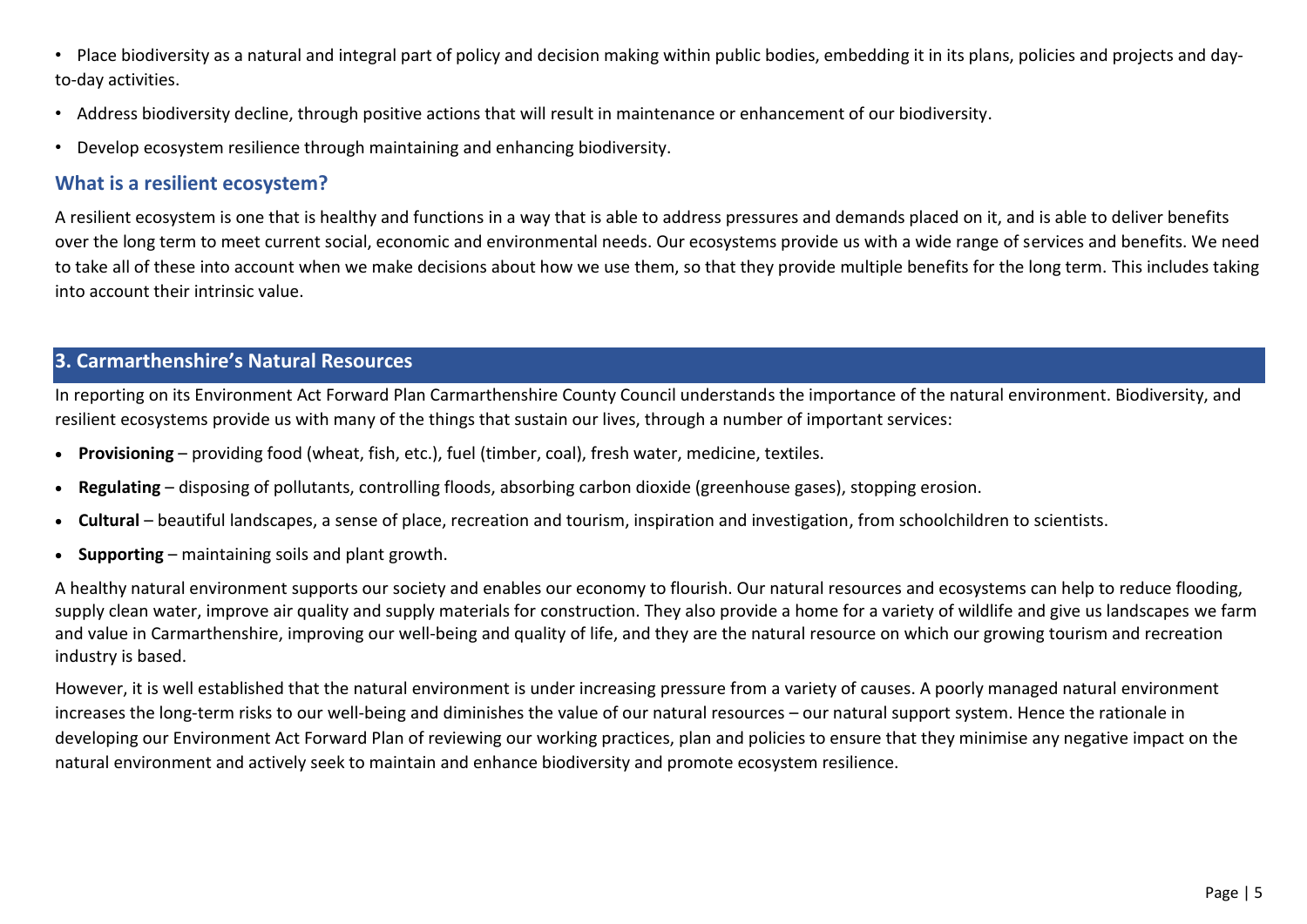# **3.1 How our natural resources support the seven well-being goals (from NRW's [State of Natural Resources Report\)](https://naturalresources.wales/evidence-and-data/research-and-reports/the-state-of-natural-resources-report-assessment-of-the-sustainable-management-of-natural-resources/?lang=en)**

|                                 | Natural resources provide opportunities for employment and economic activity. Wildlife and outdoor activity         |
|---------------------------------|---------------------------------------------------------------------------------------------------------------------|
| A prosperous Wales              | tourism to Wales provides c.206, 000 jobs and is estimated to be worth £6.2 billion. In 2013, over 3.5 million      |
|                                 | visitors to our coastline brought £602 million to the economy, with growth predicted at 10%. Wales' three National  |
|                                 | Parks attract 12 million visitors every year who spend £1 billion on goods and services.                            |
| <b>A resilient Wales</b>        | Biodiversity, mountains, moorlands and heaths, semi-natural grasslands, woodlands, urban greenspaces, rivers,       |
|                                 | streams, lakes and wetlands, coastline, and marine ecosystems all contribute to supporting Wales' ability to adapt  |
|                                 | to climate change.                                                                                                  |
| <b>A healthier Wales</b>        | Natural resources make a significant contribution to the physical health and mental well-being of people in Wales.  |
|                                 | Trees help to absorb pollutants and improve air quality, which if poor can impact on people's health. Access to     |
|                                 | nature and greenspace has positive impacts on physical and mental health.                                           |
| A more equal Wales              | Equal access to ecosystems providing cultural services contribute to equality in Wales. We will work towards        |
|                                 | proving equal access for everyone to well-being benefits provided by natural ecosystems.                            |
|                                 | Involving communities in the management of their local parks and woodlands has been shown to improve                |
| A Wales of cohesive communities | community cohesion and reduce anti-social behaviour. We have begun to work with                                     |
|                                 | Town and Community Councils regarding local parks                                                                   |
| A Wales of vibrant culture and  | Landscapes have played a significant role in the development of distinct cultural practices, such as local building |
| thriving Welsh Language         | techniques relying on local materials, along with locally specific art and literature.                              |
| A globally responsible Wales    | The environment supplies all our material resources but we must ensure that we use only our fair share.             |

### **3.2 Nature Recovery Action Plan**

The Welsh Government launched its own **[Nature Recovery Action Plan](https://www.biodiversitywales.org.uk/Nature-Recovery-Action-Plan)** (NRAP), which sets out its commitment to biodiversity in Wales,

The NRAP objectives are:

| Engage and support participation and understanding to embed biodiversity throughout decision making at all levels. |
|--------------------------------------------------------------------------------------------------------------------|
| Safeguard species and habitats of principal importance and improve their management                                |
| Increase the resilience of our natural environment by restoring degraded habitats and habitat creation             |
| Tackle key pressures on species and habitats                                                                       |
| Improve our evidence, understanding and monitoring                                                                 |
| Put in place a framework of governance and support for delivery                                                    |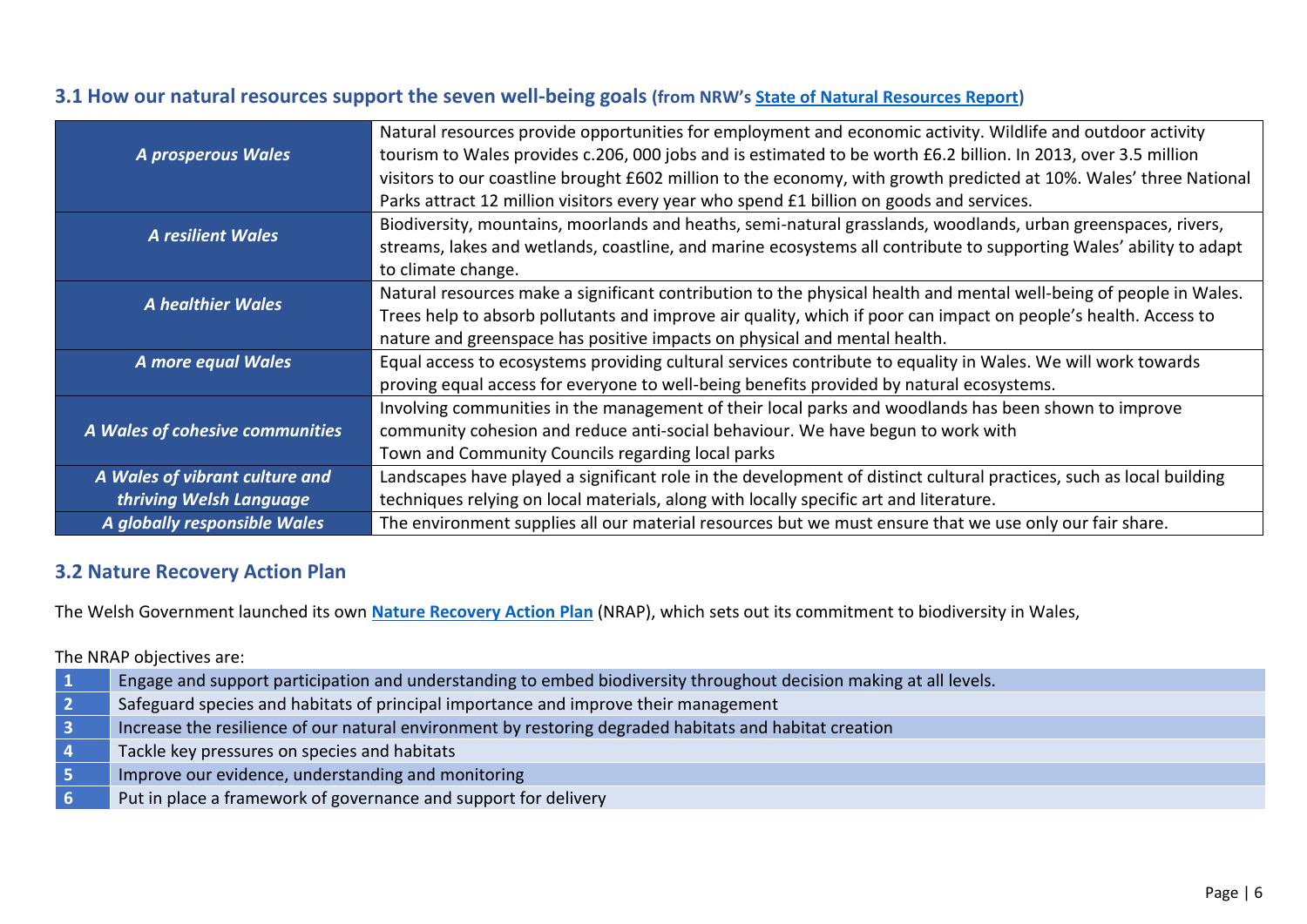**In Carmarthenshire a Local Nature Recovery Plan will be developed based on the objectives of the national plan and the priorities of the South West Area Statement.**

### **4. Strategic context**

### **4.1 Council Plans and Policies that link to Environment Act (Wales) 2016**

- **The County of Carmarthenshire's Well-being Plan** published May 2018. This Plan outlines how the Public Services Board will work in partnership to address some of the key issues affecting the well-being of the citizens and communities of the County.
- **Corporate Strategy.** The 2018–2023 strategy sets out the direction for the local authority over the next five years, incorporating our improvement and wellbeing objectives as defined by legislation. The strategy outlines the council's vision for the future in 15 new objectives under four key themes – to support residents to start well, live well and age well in a healthy, safe and prosperous environment. Objective 12 is to: *Look after the environment now and for the future*.

Objective 12 of the Council's Corporate Strategy is the principal link with the Environment Act, with objectives providing additional links:

|    | <b>Well-being Objectives</b>                                        | Link with CCC Corporate Strategy |
|----|---------------------------------------------------------------------|----------------------------------|
|    | Help children live healthy lifestyles                               | Secondary                        |
|    | Continue to improve learner attainment for all                      | Secondary                        |
|    | Create more jobs and growth throughout the county                   | Secondary                        |
|    | Help people live healthy lives                                      | Secondary                        |
|    | Support good connections with friends, family and safer communities | Secondary                        |
| 12 | Look after the environment now and in the future                    | Lead                             |
| 13 | Improve the highway and transport infrastructure and connectivity   | Secondary                        |

**Other Council Plans and Strategies that should be making reference to the Environment Act and the S6 duty, and relevant PIMS action in Table 2:**

**5. Forward Plan – actions delivered**

| Moving Forward in Carmarthenshire: the next 5 years                          |                   |
|------------------------------------------------------------------------------|-------------------|
| Transformations: Strategic Regeneration Plan for Carmarthenshire - 2015-2030 |                   |
| Local Development Plan 2018-2033                                             | PIMS action 13245 |
| Flood Risk Strategy and Management Plan                                      | PIMS action 12979 |
| Corporate Asset Management Plan 2016-2019                                    | PIMS action 12978 |
| Rights of Way Improvement Plan 2019                                          | PIMS action 12971 |
| Highway Assets Management Plan                                               | PIMS action 12974 |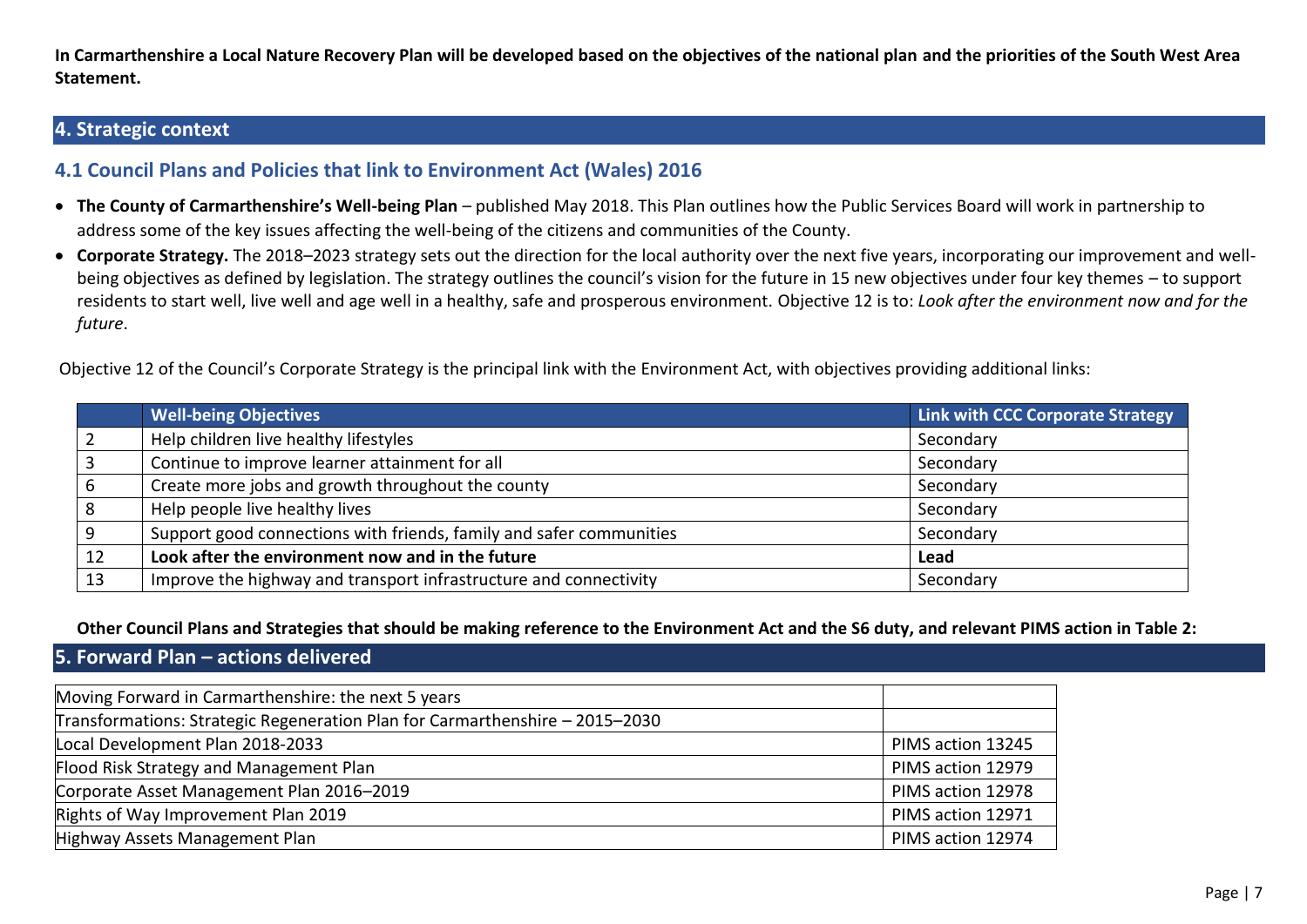| Active Travel - Carmarthenshire                       | PIMS action 12974 |
|-------------------------------------------------------|-------------------|
| Carmarthenshire Cycling Strategy 2017-27              | PIMS action 12974 |
| Safe Routes to School                                 | PIMS action 12974 |
| Draft Strategic Plan for Pollinators                  | PIMS action 13054 |
| Carmarthenshire Nature Recovery Plan (in development) | PIMS action 12967 |

## **5.1 How the action plan was developed and reported on**

### **Identifying divisional actions**

This first action plan has been developed by and for the Environment Department through a series of workshops and discussions with both Heads of Service and colleagues within four of its divisions. These started in late November and December 2016. Those attending were asked to review the activities for which they were responsible and identify which of these had the potential to impact on biodiversity and where there are opportunities to address, through a change in working practice, the new S6 Biodiversity Duty placed on public bodies by the Environment (Wales) Act 2016. The actions identified were then circulated to the relevant Head of Service and teams for approval. It was stressed that these actions must come from the teams rather than being imposed on them – this is considered essential for the embedding of new working practices.

Each agreed action was then added to the Council's Performance Management Improvement System (PIMS) and many are in the process of being integrated with Divisional Business Plans as considered appropriate. Using the PIMS these actions are reported on 6-monthly in June and December each year, with the update report being signed off by the relevant Head of Service. The January PIMS reporting round on these Environment Act PIMS actions forms the basis of the annual report to the Council's Environment and Public Protection Scrutiny Committee in early July each year. The action plan is a dynamic document. Actions are reviewed and revised as necessary with the officers responsible for them. New actions can be added as discussion take place with other relevant divisions within the Council.

The June 2019 reporting round for the Council's Environment Act PIMS actions has been used in the compilation of this report.

It is considered that the approach to delivering the Council's Environment Act Forward plan demonstrates the following ways of working as referred to in the WFG Act:

| Looking at the long term so that we do not compromise the ability of future<br>generations to meet their own needs     | We have been reviewing the Council's services and working practices $-\text{our}$<br>core work, and the changes we make to these practices will deliver long<br>term benefits                             |
|------------------------------------------------------------------------------------------------------------------------|-----------------------------------------------------------------------------------------------------------------------------------------------------------------------------------------------------------|
| Understanding the root causes of the issues to prevent them reoccurring                                                |                                                                                                                                                                                                           |
| Taking an integrated approach so that we look at all well-being goals and<br>objectives of other services and partners | We have developed our Environment Act actions with the delivery teams<br>responsible, ensuring that the actions identified can be integrated into<br>working practices, and with other policies and plans |
| <b>Collaboration</b> - working with others in a collaborative way to find shared                                       | We have demonstrated a collaborative approach by working together with                                                                                                                                    |
| sustainable solutions                                                                                                  | those responsible for making changes in working practices                                                                                                                                                 |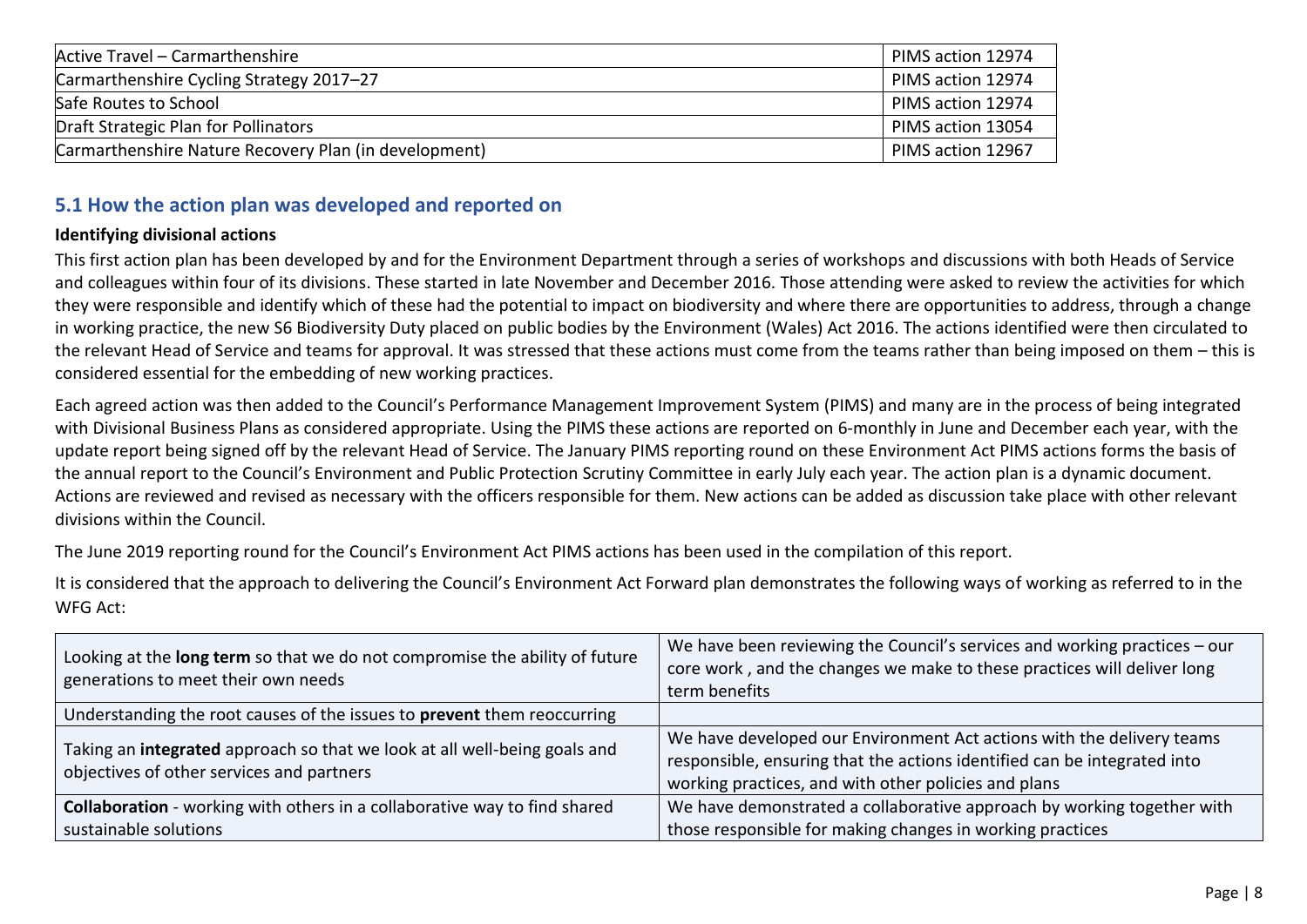# **5.2 Environment Act Workshop schedule: update and priorities for 3 years in this table**

### **Table 1 Time table of workshops held across CCC service areas in 2016–2019**

| <b>Department</b>                         | <b>Division</b>                                                    | Date of workshop                                                                 | <b>Goals agreed?</b> | <b>Comments</b>                                                                                                                                                                                             |
|-------------------------------------------|--------------------------------------------------------------------|----------------------------------------------------------------------------------|----------------------|-------------------------------------------------------------------------------------------------------------------------------------------------------------------------------------------------------------|
| <b>Chief</b><br><b>Executive</b>          | <b>Administration &amp; Law</b>                                    | Corporate Policy and Partnership -<br>September 2019                             | <b>YES</b>           | Inclusion of Environment Act as part of the<br>Integrated Impact Assessment in templates for all<br>committee reports going to Council with<br>assistance for completing this assessment being<br>available |
| <b>Communities</b>                        | Housing, Public Protection and<br><b>Care and Support Services</b> | Homes and Safer Communities - 26/02/2019                                         | <b>YES</b>           | Met with housing to discuss pilot project to look at<br>grass cutting at sheltered housing site in Llanelli.                                                                                                |
|                                           | Leisure                                                            | 01/06/2017                                                                       | <b>YES</b>           | <b>Outdoor Recreation/Countryside Access/ Country</b><br>Parks                                                                                                                                              |
| <b>Education &amp;</b><br><b>Children</b> | <b>Children's Services</b>                                         | Youth Support Services - 28/02/2019                                              |                      | Discussions with Youth Support Services with<br>suggestions for partnership working at sites in<br>Llanelli                                                                                                 |
|                                           | Planning / Minerals                                                | Planning 10/1/2018<br>Enforcement 14/6/2018<br>Minerals 2/10/2018                | <b>YES</b>           |                                                                                                                                                                                                             |
|                                           | Property                                                           | 30/11/2016                                                                       | <b>YES</b>           |                                                                                                                                                                                                             |
|                                           | <b>Highways and Transport</b>                                      | 7/12/2016                                                                        | <b>YES</b>           |                                                                                                                                                                                                             |
| <b>Environment</b>                        | <b>Grounds and Cleansing</b>                                       | 11/05/2017                                                                       | <b>YES</b>           |                                                                                                                                                                                                             |
|                                           | Waste & Environmental Services                                     | Flood Defence 26/2/2018<br><b>Waste and Environmental Services</b><br>30/11/2016 | <b>YES</b>           |                                                                                                                                                                                                             |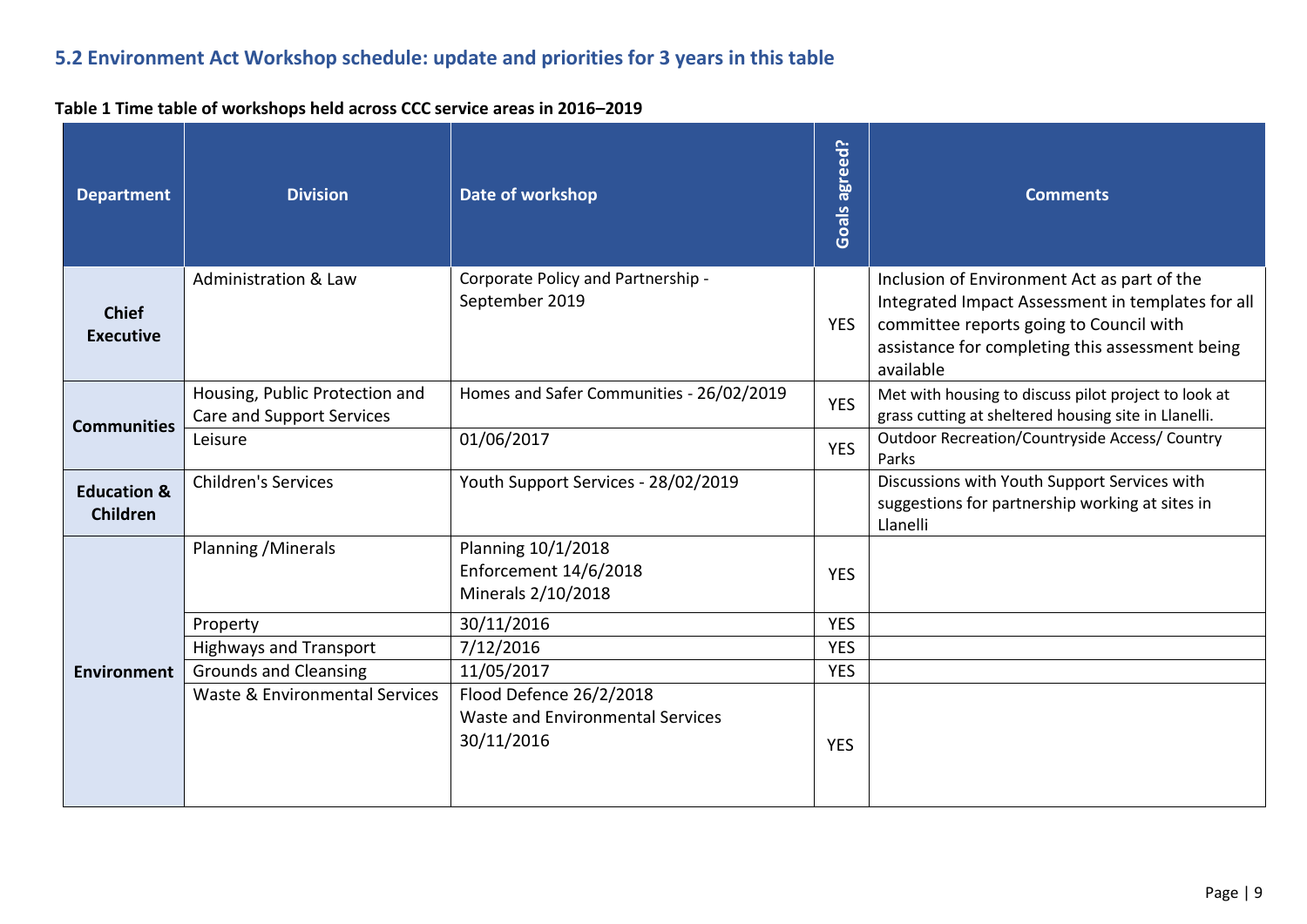Workshops to identify actions to be included in the Forward Plan were initiated in November 2016 as set out in Table 1 above. Agreed actions were placed on the Council's PIMS system and were reported on from December 2017, and every 6 months thereafter. The June 2019 reporting round is the basis for this report and is summarised in Table 2 below.

### **5.3 TABLE 2 Carmarthenshire County Council's Environment Act Forward Plan Actions developed and reported on:**

|                                                                                                                                                                                                                                                                                                                                                                                              |                                                                                                                                                                                                                                                                                                                                                                                                                                                                                                                                                               |                                                                                                                                                                                                                                                                                                                                                                                                                                                                                                                                                                                                     | NRAP objective(s) met; key                                                                                                                                                                                                                                                                                                                                                                                          |                                                                                        |
|----------------------------------------------------------------------------------------------------------------------------------------------------------------------------------------------------------------------------------------------------------------------------------------------------------------------------------------------------------------------------------------------|---------------------------------------------------------------------------------------------------------------------------------------------------------------------------------------------------------------------------------------------------------------------------------------------------------------------------------------------------------------------------------------------------------------------------------------------------------------------------------------------------------------------------------------------------------------|-----------------------------------------------------------------------------------------------------------------------------------------------------------------------------------------------------------------------------------------------------------------------------------------------------------------------------------------------------------------------------------------------------------------------------------------------------------------------------------------------------------------------------------------------------------------------------------------------------|---------------------------------------------------------------------------------------------------------------------------------------------------------------------------------------------------------------------------------------------------------------------------------------------------------------------------------------------------------------------------------------------------------------------|----------------------------------------------------------------------------------------|
| <b>Action agreed</b>                                                                                                                                                                                                                                                                                                                                                                         | <b>Action delivered</b>                                                                                                                                                                                                                                                                                                                                                                                                                                                                                                                                       | <b>Costs, Benefits and Impacts</b>                                                                                                                                                                                                                                                                                                                                                                                                                                                                                                                                                                  | biodiversity gain; nature<br>recovery/ reverse decline                                                                                                                                                                                                                                                                                                                                                              | Evidence provided (e.g. links to<br>outputs)                                           |
| <b>GROUNDS MAINTENANCE</b>                                                                                                                                                                                                                                                                                                                                                                   |                                                                                                                                                                                                                                                                                                                                                                                                                                                                                                                                                               |                                                                                                                                                                                                                                                                                                                                                                                                                                                                                                                                                                                                     |                                                                                                                                                                                                                                                                                                                                                                                                                     |                                                                                        |
| <b>PIMS 13043</b><br>We will review grass<br>cutting undertaken by<br>Grounds Maintenance to<br>investigate efficiencies and<br>benefits of biodiversity. We<br>will identify the areas<br>managed in the following<br>ways: Regular mowing -ha<br>where mowing will be less<br>frequent and cut with<br>higher blades, befitting<br>pollinators, Wildlife areas -<br>ha cut less frequently | • The Biodiversity Officer<br>worked with grounds<br>maintenance officers to<br>consider five pilot sites owned<br>by the council to look at how<br>management could be amended<br>to benefit pollinators. Grass<br>cutting was relaxed between<br>April and mid-July. This has<br>highlighted the problems of<br>working to change existing<br>management and problems<br>with internal communication<br>and the results have been<br>mixed, but the basis for future<br>management and the need to<br>establish new ways of working<br>have been laid down. | Costs:<br>• Reduction in frequency of<br>cutting and later start dates are<br>expected to bring some cost<br>savings.<br><b>Environmental benefits:</b><br>• Reduced use of fuel<br>• Greater opportunities for<br>grassland plants to flower and<br>provide source of nectar for<br>pollinators<br>• Increased infiltration by water<br>as plants develop deeper roots<br>in response less frequent<br>cutting, and so reducing water<br>run-off<br>Impact:<br>• More diverse grassland areas<br>with more species able to flower<br>for longer. A more natural feel to<br>the areas being managed | • Engage and support participation and<br>understanding to embed biodiversity<br>throughout decision making at all<br>levels - CCC operators understand<br>how and why the value of grassland to<br>biodiversity can be improved through<br>less frequent and later cutting<br>regimes.<br>• Increase in biodiversity value of<br>grasslands to pollinators achieved<br>through changes in grass cutting<br>regimes | Case study provided p.4<br>Signs created to show areas where<br>management was amended |
| <b>PIMS 13044</b><br>Review use of annual<br>bedding plants in formal                                                                                                                                                                                                                                                                                                                        | Jan 2019 Melcourt peat-free<br>compost is now used on the<br>supply of bedding.                                                                                                                                                                                                                                                                                                                                                                                                                                                                               | Costs:                                                                                                                                                                                                                                                                                                                                                                                                                                                                                                                                                                                              | • Tackle key pressures on species and<br>habitats                                                                                                                                                                                                                                                                                                                                                                   |                                                                                        |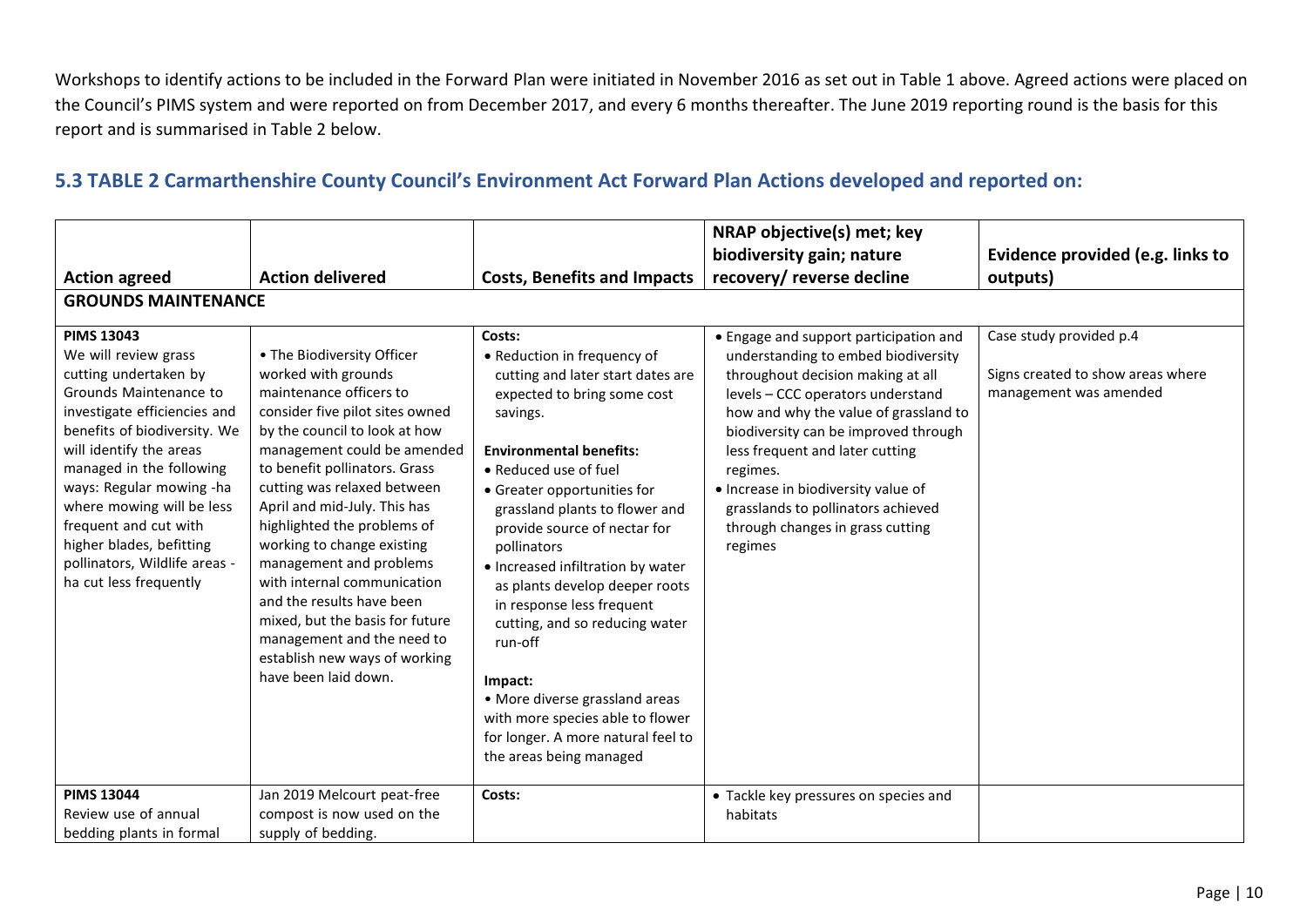|                                                                                                                                                                                                                                                                                                                                                      |                                                                                                                                                                                                                                                                                                                                                                                                                                                                                                                                              |                                                                                                                                                                                                                                                                                                                                                                                                                                                                                                                                                                                                                             | NRAP objective(s) met; key                                                                                                                                                                                                                                                                                                             |                                                   |
|------------------------------------------------------------------------------------------------------------------------------------------------------------------------------------------------------------------------------------------------------------------------------------------------------------------------------------------------------|----------------------------------------------------------------------------------------------------------------------------------------------------------------------------------------------------------------------------------------------------------------------------------------------------------------------------------------------------------------------------------------------------------------------------------------------------------------------------------------------------------------------------------------------|-----------------------------------------------------------------------------------------------------------------------------------------------------------------------------------------------------------------------------------------------------------------------------------------------------------------------------------------------------------------------------------------------------------------------------------------------------------------------------------------------------------------------------------------------------------------------------------------------------------------------------|----------------------------------------------------------------------------------------------------------------------------------------------------------------------------------------------------------------------------------------------------------------------------------------------------------------------------------------|---------------------------------------------------|
|                                                                                                                                                                                                                                                                                                                                                      |                                                                                                                                                                                                                                                                                                                                                                                                                                                                                                                                              |                                                                                                                                                                                                                                                                                                                                                                                                                                                                                                                                                                                                                             | biodiversity gain; nature                                                                                                                                                                                                                                                                                                              | Evidence provided (e.g. links to                  |
| <b>Action agreed</b>                                                                                                                                                                                                                                                                                                                                 | <b>Action delivered</b>                                                                                                                                                                                                                                                                                                                                                                                                                                                                                                                      | <b>Costs, Benefits and Impacts</b>                                                                                                                                                                                                                                                                                                                                                                                                                                                                                                                                                                                          | recovery/ reverse decline                                                                                                                                                                                                                                                                                                              | outputs)                                          |
| areas and their suitability<br>for pollinators, whether<br>they are grown in peat<br>compost.<br><b>PIMS 13045</b><br>When visiting schools to<br>agree content of SLA<br>agreement and grass<br>cutting options, discuss the<br>potential to manage areas<br>of school grounds for<br>biodiversity, with the<br>support of Conservation<br>Section. | More work needs to done to<br>consider the nature of the<br>bedding plants or whether<br>longer-term perennial planting<br>can be used.<br>The Biodiversity Officer met<br>with two teachers from<br>Johnstown Primary School to<br>discuss management of their<br>school grounds to enhance the<br>site for biodiversity. A simple<br>management plan was drawn<br>up. This was well received and<br>evidences that large gains can<br>be achieved with minimal input.<br>This contact led to help with<br>another project with the school. | · Possibly some increase in cost<br>as peat free products tend to be<br>slightly more expensive.<br><b>Environmental benefits:</b><br>• Reduced demand for peat<br>based products<br>Costs:<br>• Very little, change to<br>management costs expected.<br><b>Environmental benefits:</b><br>• More diverse habitats within<br>the school grounds greater<br>ecological connectivity and<br>ecological resilience<br>• Opportunities created for<br>teaching about ecosystems<br>Impact:<br>• More diverse grassland areas<br>with more species able to<br>flower for longer. A more<br>natural feel to the school<br>grounds | • Reduced demand for peat products<br>and established use of suitable<br>alternatives<br>• Engage and support participation and<br>understanding to embed biodiversity<br>throughout decision making at all<br>levels.<br>· Increased area of grassland managed<br>for pollinators.<br>• Increased awareness within teaching<br>staff. | Evidence: Management Plan and<br>photos supplied. |
| <b>PIMS 13046</b><br>Consider amendments to<br>grass cutting on land<br>around sheltered<br>housing/old age homes,<br>etc. as part of review of<br>contract with Housing to<br>undertake this work                                                                                                                                                   | Biodiversity officer met with<br>Housing Officers at sheltered<br>accommodation at Clos<br>Llanfihangel in Dafen and met<br>the residents to discuss<br>grassland management there.<br>They agreed to some<br>concessions to cutting.<br>A boundary bank and strip<br>along the bottom was left                                                                                                                                                                                                                                              | Costs:<br>• Very little, change to<br>management costs expected.<br><b>Environmental benefits:</b><br>• More diverse habitats within<br>the grounds greater ecological<br>connectivity and ecological<br>resilience                                                                                                                                                                                                                                                                                                                                                                                                         | • Engage and support participation and<br>understanding to embed biodiversity<br>throughout decision making at all<br>levels.<br>• CCC operators understand how and<br>why the value of grassland to<br>biodiversity can be improved through<br>less frequent and later cutting<br>regimes.                                            |                                                   |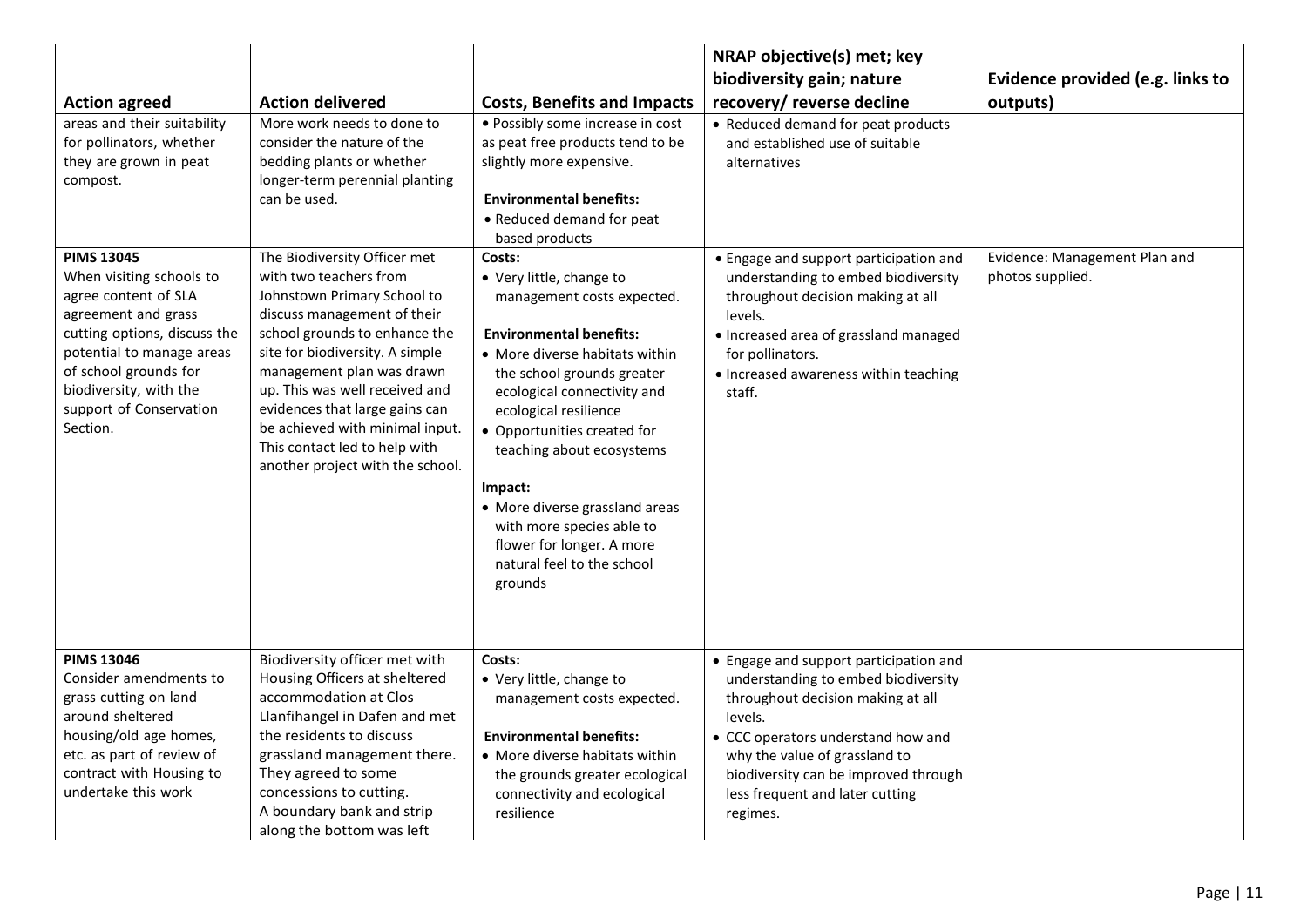|                                                                                                                                                                                                                                                         |                                                                                                                                                                                                                                                                                                                                                                              |                                                                                                                                                                                                                                                                                                                                                                         | NRAP objective(s) met; key                                                                                                                                                                                                                                                                                          |                                                    |
|---------------------------------------------------------------------------------------------------------------------------------------------------------------------------------------------------------------------------------------------------------|------------------------------------------------------------------------------------------------------------------------------------------------------------------------------------------------------------------------------------------------------------------------------------------------------------------------------------------------------------------------------|-------------------------------------------------------------------------------------------------------------------------------------------------------------------------------------------------------------------------------------------------------------------------------------------------------------------------------------------------------------------------|---------------------------------------------------------------------------------------------------------------------------------------------------------------------------------------------------------------------------------------------------------------------------------------------------------------------|----------------------------------------------------|
|                                                                                                                                                                                                                                                         |                                                                                                                                                                                                                                                                                                                                                                              |                                                                                                                                                                                                                                                                                                                                                                         | biodiversity gain; nature                                                                                                                                                                                                                                                                                           | Evidence provided (e.g. links to                   |
| <b>Action agreed</b>                                                                                                                                                                                                                                    | <b>Action delivered</b>                                                                                                                                                                                                                                                                                                                                                      | <b>Costs, Benefits and Impacts</b>                                                                                                                                                                                                                                                                                                                                      | recovery/ reverse decline                                                                                                                                                                                                                                                                                           | outputs)                                           |
|                                                                                                                                                                                                                                                         | uncut. The grass around the<br>building is species rich and<br>would benefit from being left<br>until mid July but residents<br>were not keen and a second<br>meeting could not persuade<br>them.<br>It would certainly be worth<br>surveying other sites to see if<br>they were species rich as well<br>and then work to highlight<br>benefits of relaxed mowing<br>regime. | • Opportunities created for<br>raising awareness of<br>ecosystems and the services<br>they provide<br>Impact:<br>• More diverse grassland areas<br>with more species able to<br>flower for longer                                                                                                                                                                       | • Increase in biodiversity value of<br>grasslands to pollinators achieved<br>through changes in grass cutting<br>regimes                                                                                                                                                                                            |                                                    |
| <b>PIMS 13047</b><br>We will ensure that sites<br>being transferred to T and<br>CCs, that trees that may<br>become unsafe are safety<br>surveyed (TreeAssured),<br>with assistance from the<br>Conservation Section and<br>TPOs used appropriately.     | The Rural Conservation<br>Manager and Biodiversity<br>Officer met with the Grounds<br>Manager and Senior Assets<br>Management Surveyor to<br>discuss asset transfer on 11<br>January 2018. TreeAssured<br>system for tree safety<br>surveys being promoted to<br>T and CCs                                                                                                   | n/a                                                                                                                                                                                                                                                                                                                                                                     | Engage and support participation and<br>understanding to embed biodiversity<br>throughout decision making at all levels.                                                                                                                                                                                            | Evidence: Guidance produced for<br>T&CCs provided. |
| <b>PIMS 13050</b><br>Eastgate roundabout<br>Llanelli - investigate if our<br>Landscape Officer could<br>prepare a simple planting<br>design for this that would<br>be a low cost, sustainable<br>low maintenance and meet<br>the Council's expectations | This efficiency proposal was<br>agreed at full council on<br>20/2/2018. Discussions on<br>design and planting options<br>have taken place with Planning<br>and Grounds Maintenance<br>officers. Final decision on<br>planting regime to be<br>concluded within 3 months<br>with new regime implemented<br>by 1st April 2020 in line with<br>agreed budget proposal.          | <b>Costs</b><br>• Considerable reduction in cost<br>expected as annual bedding<br>plants are replaced with<br>pollinator friendly perennials.<br>Lower annual labour costs as<br>well once new design is<br>implemented<br><b>Environmental benefits:</b><br>• Reduced demand for<br>horticultural products, and<br>enhancement of the planting<br>area for pollinators | • Engage and support participation and<br>understanding to embed biodiversity<br>throughout decision making at all<br>levels.<br>• The resulting design will be of greater<br>benefit to pollinators and in the longer<br>term will reduce costs as it will no<br>longer be necessary to purchase<br>bedding plants |                                                    |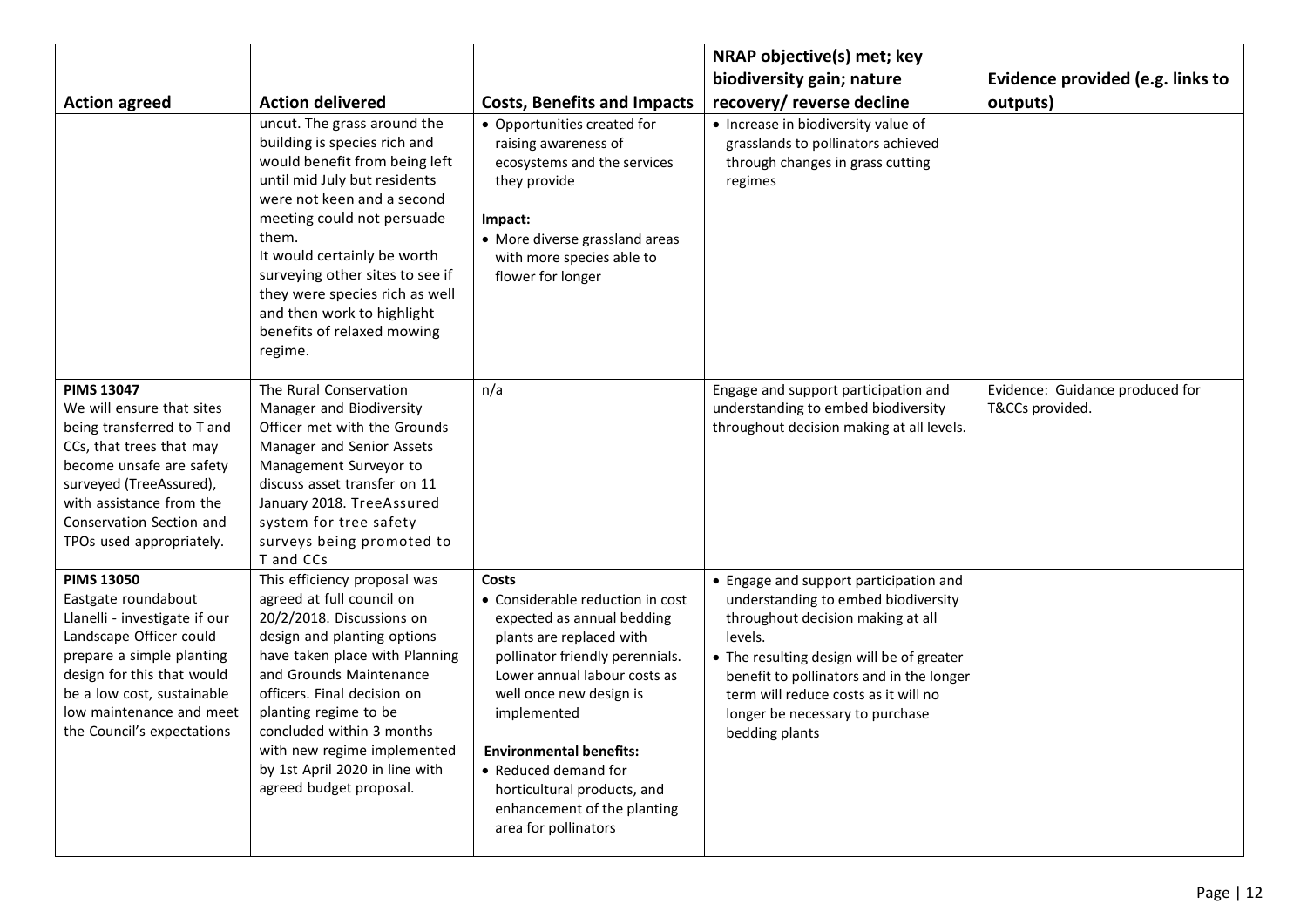|                                                                                                                                                                                                                                                                                                                                                                                                                                                                                                                                                                                                           |                                                                                                                                                                                                                                                                                                                                               | NRAP objective(s) met; key                                                                                         |                                  |  |
|-----------------------------------------------------------------------------------------------------------------------------------------------------------------------------------------------------------------------------------------------------------------------------------------------------------------------------------------------------------------------------------------------------------------------------------------------------------------------------------------------------------------------------------------------------------------------------------------------------------|-----------------------------------------------------------------------------------------------------------------------------------------------------------------------------------------------------------------------------------------------------------------------------------------------------------------------------------------------|--------------------------------------------------------------------------------------------------------------------|----------------------------------|--|
|                                                                                                                                                                                                                                                                                                                                                                                                                                                                                                                                                                                                           |                                                                                                                                                                                                                                                                                                                                               | biodiversity gain; nature                                                                                          | Evidence provided (e.g. links to |  |
| <b>Action delivered</b><br><b>Action agreed</b>                                                                                                                                                                                                                                                                                                                                                                                                                                                                                                                                                           | <b>Costs, Benefits and Impacts</b>                                                                                                                                                                                                                                                                                                            | recovery/ reverse decline                                                                                          | outputs)                         |  |
| <b>PIMS 13052</b><br>Discussions at Parc Howard<br>Parc Howard. Work in<br>were not productive so CCC<br>decided to work with Cwmaman<br>collaboration with Friends'                                                                                                                                                                                                                                                                                                                                                                                                                                      | Impact:<br>• a demonstration of a more<br>sustainable approach to urban<br>landscaping<br>Costs<br>• No costs available as yet.                                                                                                                                                                                                               | • Engage and support participation and<br>understanding to embed biodiversity<br>throughout decision making at all | Case study provided $- p 4$ .    |  |
| group/Landscape<br>Town Council at Golwg yr Aman<br>Officer/Biodiversity Officer<br>in Garnant. This park was the<br>to look at management of<br>case study used in the event at<br>the park and review its<br>the NBGW see 13048<br>management for<br>biodiversity and generally<br>improve horticulture here.<br>Action to be revised.                                                                                                                                                                                                                                                                  | <b>Environmental benefits:</b><br>• Park improvements that will<br>enhance ecological connectivity<br>and resilience: grass cutting<br>that will benefit pollinators,<br>enhancement of water courses.<br>tree and shrub planting<br>• Impact: the park will improve in<br>terms of its value to<br>biodiversity and overall<br>amenity value | levels.<br>• Key biodiversity gain: greater<br>ecological connectivity across the park<br>and along the riverside  |                                  |  |
| 13043-13052 WELL BEING - public will enjoy seeing flower rich grassland in the open spaces near where they live, and along the road side verges, and will see the benefits of these for<br>pollinators. Children will benefit from more diverse and more natural school grounds, and will hopefully spend more time in the outdoor classroom. Some cost savings from a reduction<br>in frequency of grass cutting is expected. Cost saving in removing regular expenditure on bedding plants, reducing labour costs and in reducing fuel costs and consequently carbon<br>emissions from mowing machinery |                                                                                                                                                                                                                                                                                                                                               |                                                                                                                    |                                  |  |

### **LEISURE SERVICES**

| <b>PIMS 13056</b><br>Develop simple biodiversity<br>management plans for<br>each countryside site that<br>Leisure manage, linking the<br>plan to recreation and the<br>management of natural<br>resources and WFG Act<br>well-being goals,<br>Environment Act<br>biodiversity duty and WG<br>Bee-friendly action guide:<br>Pembrey CP, Llyn Llech | • 5-year strategic conservation<br>management plans have<br>been created for all sites and<br>are being delivered<br>supported by WG grant aid.<br>• Management of these sites<br>will ensure that their<br>biodiversity interest is<br>maintained and enhanced,<br>and that ecosystem resilience<br>is promoted. Activities<br>include heathland<br>restoration, pond | Costs:<br>c. £38,200 p.a. post and<br>contracted services for<br>management activities that<br>cannot be delivered in house<br>(2018/19 figures from WG grant)<br><b>Environmental benefits:</b><br>• Country Parks and LNRs which<br>tend to be close to local<br>communities are managed in<br>ways that maintain and<br>enhance biodiversity and<br>promote ecosystem resilience, | Projects delivered across CCC's County<br>Safeguard species and habitats of<br>Parks and LNRs in 2018/2019 included<br>principal importance and improve<br>their management<br>22 Conservation volunteer days on<br>Increase the resilience of our natural<br>LNR sites including Pwll Lagoon LNR,<br>environment by restoring degraded<br>Pembrey Burrows LNR, Morfa Berwig<br>habitats and habitat creation<br>LNR, Ynys Dawela NP. Work has<br>Tackle key pressures on species and<br>included removing invasive saplings,<br>habitats<br>installation of dormouse boxes, repairs<br>Improve our evidence,<br>to fencing and stiles, bank<br>understanding and monitoring<br>management for water vole, tree<br>Key biodiversity gain:<br>planting, monitoring for marsh fritillary<br>larval food webs, water vole and otter<br>Habitats managed primarily for<br>biodiversity and public access,<br>monitoring, pond management, stock |
|---------------------------------------------------------------------------------------------------------------------------------------------------------------------------------------------------------------------------------------------------------------------------------------------------------------------------------------------------|------------------------------------------------------------------------------------------------------------------------------------------------------------------------------------------------------------------------------------------------------------------------------------------------------------------------------------------------------------------------|--------------------------------------------------------------------------------------------------------------------------------------------------------------------------------------------------------------------------------------------------------------------------------------------------------------------------------------------------------------------------------------|---------------------------------------------------------------------------------------------------------------------------------------------------------------------------------------------------------------------------------------------------------------------------------------------------------------------------------------------------------------------------------------------------------------------------------------------------------------------------------------------------------------------------------------------------------------------------------------------------------------------------------------------------------------------------------------------------------------------------------------------------------------------------------------------------------------------------------------------------------------------------------------------------------------------------------------------|
|---------------------------------------------------------------------------------------------------------------------------------------------------------------------------------------------------------------------------------------------------------------------------------------------------------------------------------------------------|------------------------------------------------------------------------------------------------------------------------------------------------------------------------------------------------------------------------------------------------------------------------------------------------------------------------------------------------------------------------|--------------------------------------------------------------------------------------------------------------------------------------------------------------------------------------------------------------------------------------------------------------------------------------------------------------------------------------------------------------------------------------|---------------------------------------------------------------------------------------------------------------------------------------------------------------------------------------------------------------------------------------------------------------------------------------------------------------------------------------------------------------------------------------------------------------------------------------------------------------------------------------------------------------------------------------------------------------------------------------------------------------------------------------------------------------------------------------------------------------------------------------------------------------------------------------------------------------------------------------------------------------------------------------------------------------------------------------------|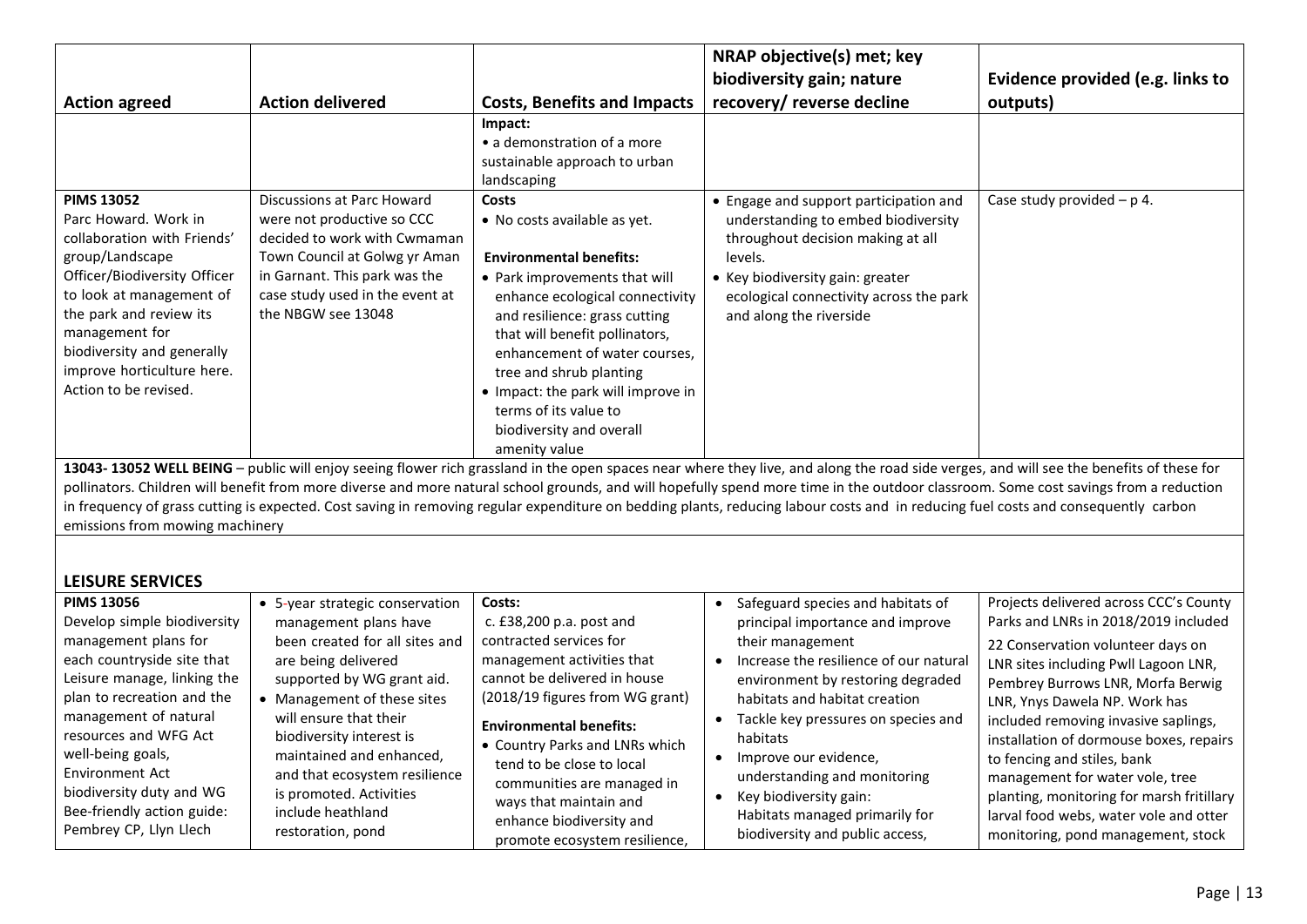| biodiversity gain; nature<br><b>Action delivered</b><br>recovery/ reverse decline<br><b>Costs, Benefits and Impacts</b><br>outputs)<br><b>Action agreed</b><br>Owain CP, Mynydd Mawr,<br>providing accessible natural<br>management, management<br>maintenance of natural green space.<br>management training session with<br>Enhanced ecological connectivity<br>Ynys Dawela, Millennium<br>of species rich grassland, and<br>green space<br>Coastal Path, etc.<br>offer opportunities for<br>across sites and improved ecological<br>roosts and barn owl site and<br>• Ecological connectivity is<br>volunteer involvement.<br>boardwalk repairs.<br>resilience<br>developed<br>• Monitoring is carried out as<br>appropriate, and as resources<br>Trails have been completed for<br>permit<br>WP and Ynys Dawela NP whilst an<br>Impact:<br>Active Walking Trail has been<br>• CCC is actively managing green<br>infrastructure for public well-<br>Leaflets were distributed in various<br>being and biodiversity benefit<br>group at GP surgeries.<br>3. Initial liaison with promotions<br>officer resulted in strategy for<br>website.<br>LNR Conservation Volunteers and a<br>contract completed with JTJ<br>Landscapes to remove large willow<br>fen.<br>Habitat management works were |  | NRAP objective(s) met; key |                                                                                                                                                                                                                                                                                                                                                                                                                                                                                                                                                                                                                                                                        |
|-------------------------------------------------------------------------------------------------------------------------------------------------------------------------------------------------------------------------------------------------------------------------------------------------------------------------------------------------------------------------------------------------------------------------------------------------------------------------------------------------------------------------------------------------------------------------------------------------------------------------------------------------------------------------------------------------------------------------------------------------------------------------------------------------------------------------------------------------------------------------------------------------------------------------------------------------------------------------------------------------------------------------------------------------------------------------------------------------------------------------------------------------------------------------------------------------------------------------------------------------------------------------------------------------|--|----------------------------|------------------------------------------------------------------------------------------------------------------------------------------------------------------------------------------------------------------------------------------------------------------------------------------------------------------------------------------------------------------------------------------------------------------------------------------------------------------------------------------------------------------------------------------------------------------------------------------------------------------------------------------------------------------------|
|                                                                                                                                                                                                                                                                                                                                                                                                                                                                                                                                                                                                                                                                                                                                                                                                                                                                                                                                                                                                                                                                                                                                                                                                                                                                                                 |  |                            | Evidence provided (e.g. links to                                                                                                                                                                                                                                                                                                                                                                                                                                                                                                                                                                                                                                       |
|                                                                                                                                                                                                                                                                                                                                                                                                                                                                                                                                                                                                                                                                                                                                                                                                                                                                                                                                                                                                                                                                                                                                                                                                                                                                                                 |  |                            |                                                                                                                                                                                                                                                                                                                                                                                                                                                                                                                                                                                                                                                                        |
| improvements to trackways in the<br>west of the park.<br>out at Mynydd Mawr WP with                                                                                                                                                                                                                                                                                                                                                                                                                                                                                                                                                                                                                                                                                                                                                                                                                                                                                                                                                                                                                                                                                                                                                                                                             |  |                            | Pont Cymru, monitoring of winter bat<br>2. Health and wellbeing Mindfulness<br>Pembrey Burrows LNR, Mynydd Mawr<br>completed for Pembrey Burrows LNR.<br>locations including social prescribing<br>increased presence of LNR's on council<br>4.42 dormouse boxes were installed in<br>Pwll Lagoon LNR by Carmarthenshire<br>and birch saplings from the floor of the<br>carried out by John Davies Contracting<br>at Ynys Dawela NP with cut and collect<br>for field 4, drainage improvement and<br>Pond management works were carried<br>selective coppicing / thinning around<br>pond 1 and 2, dredging of 30% of pond<br>2 and installation of a sluice for pond 2 |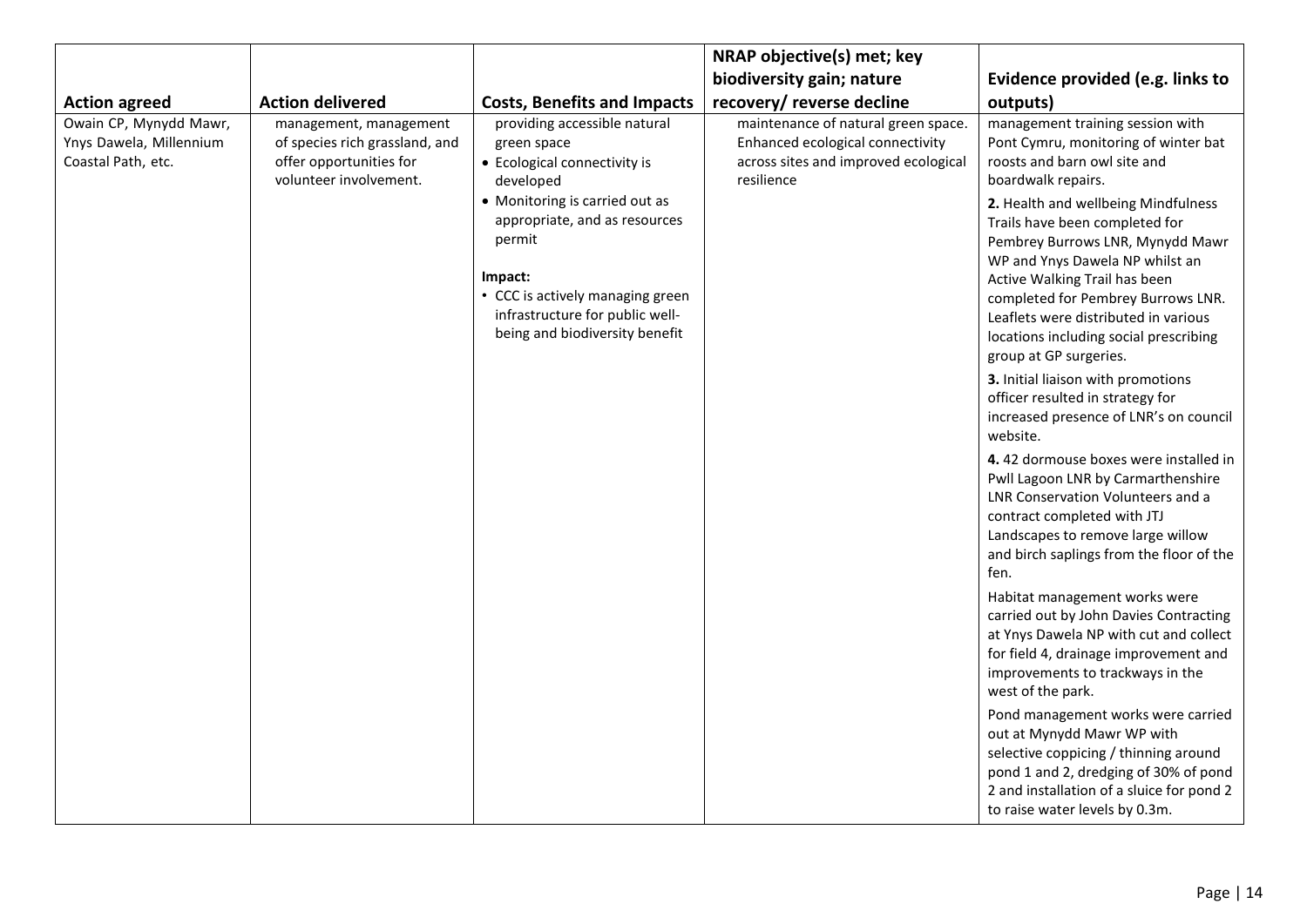|                                                                                                                                                                                                                                                                                             |                                                                                                                                                                                                                                                                                                                                                                                                          |                                                                                                                                                                                                                                                                                         | NRAP objective(s) met; key                            |                                                                                                                                                                                                                               |
|---------------------------------------------------------------------------------------------------------------------------------------------------------------------------------------------------------------------------------------------------------------------------------------------|----------------------------------------------------------------------------------------------------------------------------------------------------------------------------------------------------------------------------------------------------------------------------------------------------------------------------------------------------------------------------------------------------------|-----------------------------------------------------------------------------------------------------------------------------------------------------------------------------------------------------------------------------------------------------------------------------------------|-------------------------------------------------------|-------------------------------------------------------------------------------------------------------------------------------------------------------------------------------------------------------------------------------|
|                                                                                                                                                                                                                                                                                             |                                                                                                                                                                                                                                                                                                                                                                                                          |                                                                                                                                                                                                                                                                                         | biodiversity gain; nature                             | Evidence provided (e.g. links to                                                                                                                                                                                              |
| <b>Action agreed</b>                                                                                                                                                                                                                                                                        | <b>Action delivered</b>                                                                                                                                                                                                                                                                                                                                                                                  | <b>Costs, Benefits and Impacts</b>                                                                                                                                                                                                                                                      | recovery/ reverse decline                             | outputs)                                                                                                                                                                                                                      |
|                                                                                                                                                                                                                                                                                             |                                                                                                                                                                                                                                                                                                                                                                                                          |                                                                                                                                                                                                                                                                                         |                                                       | 5. The interpretation panel for Ynys<br>Dawela NP was installed outside the<br>cinema in Brynaman along with 3<br>waymarkers, signing the LNR from the<br>town.<br>6. Heathland and bog restoration at<br>Llyn Llech Owain CP |
| <b>PIMS 13057</b><br>With the teams involved,<br>identify wildlife and<br>ecology training needs and<br>consider which needs can<br>be met through skill sharing<br>and those which require<br>external trainers.<br>Summarise in a training<br>plan, and identify trainers,<br>and deliver | • Monday Nov 19, 2018 -<br>Pollinator Course and<br>Grassland Management with<br><b>Bumble Bee Conservation</b><br>Trust. 12 Leisure Services<br>staff attended<br>• Staff have also attended<br>Visual Tree Inspection Level 1<br>courses and Ash Die-back<br>courses that will be of benefit<br>to them in ensuring the<br>appropriate long term<br>management of wooded<br>areas in the Country Parks | Cost: usually covered within<br>training budget<br><b>Environmental benefits:</b><br>• A more environmentally aware<br>and engaged work force<br>• Skills and knowledge gained is<br>applied to site management,<br>and feeds into public events<br>and interpretation of the sites.    | Improve our evidence, understanding<br>and monitoring |                                                                                                                                                                                                                               |
| <b>PIMS 13058</b><br>Ensure rangers are familiar<br>with biological recording<br>and submit records to<br>West Wales Biological<br>Recording Centre in<br>Whitland. WWBIC can<br>provide training                                                                                           | <b>BioBlitz held in Pembrey</b><br>Country Park in June 2018<br>supported by West Wales<br><b>Biodiversity Information Centre,</b><br>County Recorders, Rangers and<br>the Carmarthenshire Nature<br>Partnership.<br>WWBIC App sent to rangers in<br>August 2018 and all rangers are<br>familiar with how to submit<br>records to WWBIC                                                                  | Cost - free<br><b>Environmental benefits:</b><br>• A more environmentally<br>aware and engaged work<br>force<br>• Skills and knowledge gained is<br>applied to site management<br>· Impact: develops evidence<br>and understanding of the<br>importance of the sites CCC is<br>managing | Improve our evidence, understanding<br>and monitoring |                                                                                                                                                                                                                               |
| <b>PIMS 13059</b><br>Having developed<br>management plans for                                                                                                                                                                                                                               | Signs/interpretation delivered<br>and placed around various sites                                                                                                                                                                                                                                                                                                                                        | Cost: per sign inc. design = $£7.20$<br><b>Environmental benefits:</b>                                                                                                                                                                                                                  | Improve our evidence, understanding<br>and monitoring | Case study provided $- p 6$ .                                                                                                                                                                                                 |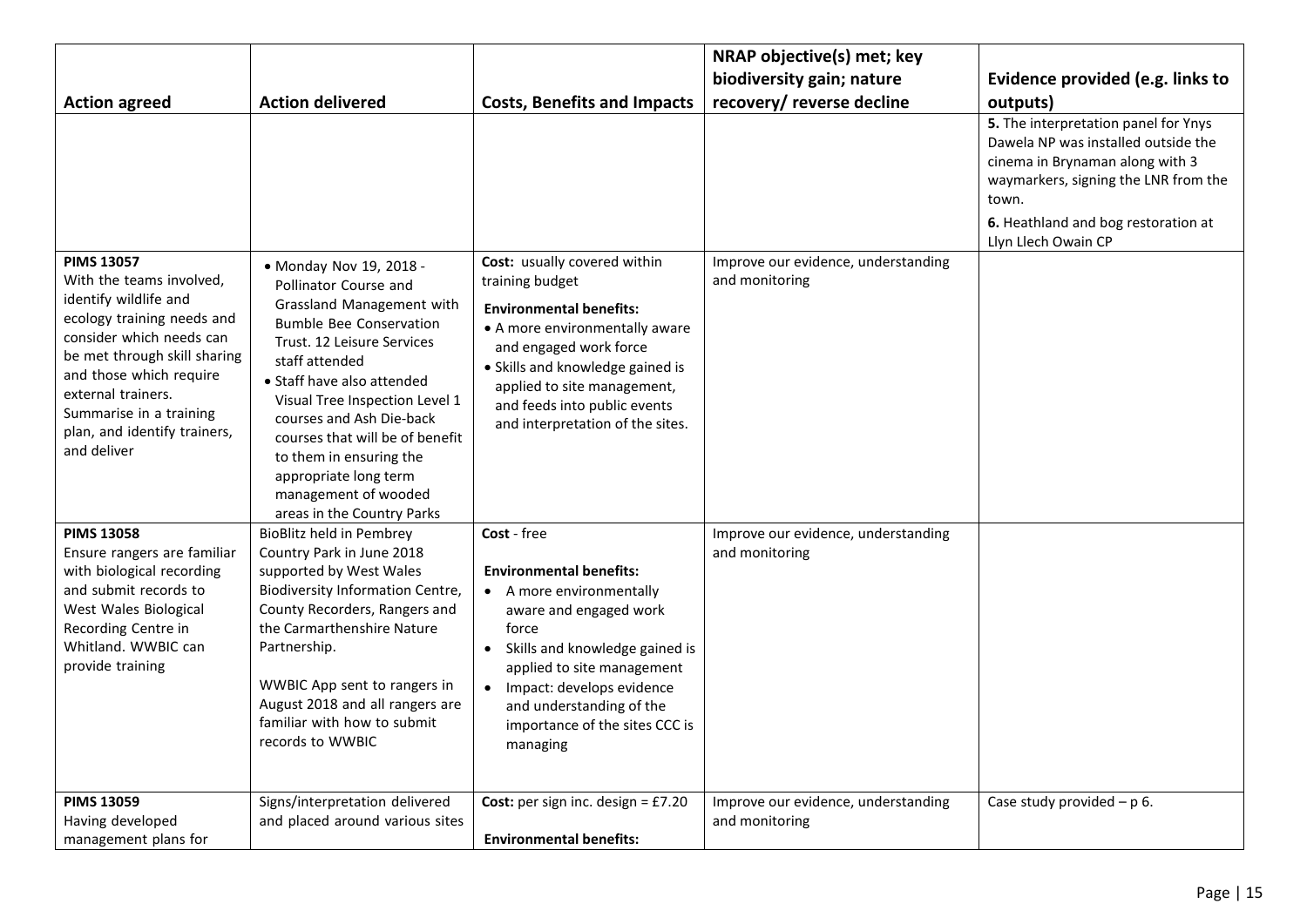|                                                                                                                                                                                                                                                                                                                                                |                                                                                                                                                                                                                            |                                                                                                                                                                                                                                                                                                                                                                                                               | NRAP objective(s) met; key                                                                                                                                                                                                                                                                                                                 |                                                                                                                                                           |
|------------------------------------------------------------------------------------------------------------------------------------------------------------------------------------------------------------------------------------------------------------------------------------------------------------------------------------------------|----------------------------------------------------------------------------------------------------------------------------------------------------------------------------------------------------------------------------|---------------------------------------------------------------------------------------------------------------------------------------------------------------------------------------------------------------------------------------------------------------------------------------------------------------------------------------------------------------------------------------------------------------|--------------------------------------------------------------------------------------------------------------------------------------------------------------------------------------------------------------------------------------------------------------------------------------------------------------------------------------------|-----------------------------------------------------------------------------------------------------------------------------------------------------------|
|                                                                                                                                                                                                                                                                                                                                                |                                                                                                                                                                                                                            |                                                                                                                                                                                                                                                                                                                                                                                                               | biodiversity gain; nature                                                                                                                                                                                                                                                                                                                  | Evidence provided (e.g. links to                                                                                                                          |
| <b>Action agreed</b>                                                                                                                                                                                                                                                                                                                           | <b>Action delivered</b>                                                                                                                                                                                                    | <b>Costs, Benefits and Impacts</b>                                                                                                                                                                                                                                                                                                                                                                            | recovery/ reverse decline                                                                                                                                                                                                                                                                                                                  | outputs)                                                                                                                                                  |
| sites, use laminated<br>bilingual signs to explain<br>changes in grass cutting<br>regimes, and other<br>management changes to<br>the public in an informative<br>way. Develop prototype<br>sign                                                                                                                                                |                                                                                                                                                                                                                            | • provide interpretation for the<br>general public where it is needed<br>Impact:<br>• portrays CCC as an organisation<br>that is actively managing sites for<br>pollinators, and engaging with<br>the public.                                                                                                                                                                                                 |                                                                                                                                                                                                                                                                                                                                            |                                                                                                                                                           |
| <b>PIMS 13060</b><br>Identify equipment needs<br>to deliver long-term<br>management objectives for<br>habitats (as per<br>management plans) within<br>Leisure sites and identify<br>training needs associated<br>with any new management<br>practice or piece of<br>machinery to be used for<br>conservation purposes, and<br>deliver training | Cut and collect machine to<br>facilitate more appropriate<br>management of smaller areas of<br>species-rich grassland to be<br>purchased with WG ENRaW<br>grant. Acceptance of grant offer<br>by ENRaW partnership awaited | Cost: £29,900<br><b>Environmental benefits:</b><br>• smaller areas of species rich<br>grassland in the Country Parks<br>can be managed more effectively<br>to conserve species richness by<br>cutting at the most appropriate<br>time of year and removal of<br>arisings<br><b>Environmental benefits:</b><br>• increase in species diversity and<br>longer periods of flowering in our<br>grassland habitats | Safeguard species and habitats of<br>principal importance and improve<br>their management<br>Increase the resilience of our natural<br>environment by restoring degraded<br>habitats and habitat creation<br>Key biodiversity gain once<br>machinery is available, improved<br>management of species-rich<br>grassland in our County Parks | <b>\\ntcarmcc\cfp\Planning &amp; Building</b><br>Control\Biodiversity\Environment Act<br>2016\Machinery needed to improve<br>biodiversity.docx 09/06/2017 |
| <b>PIMS 13061</b><br>Identify staff who would<br>benefit from refresher<br>course in Tree Inspections<br>and liaise with Steven<br>Edwards re arranging the<br>necessary course                                                                                                                                                                | Refresher training on Visual t<br>Tree Inspection completed 20th<br>February 2019. 22 attended.                                                                                                                            | Cost: c. £25-35 per trainee if<br>group is set up<br><b>Environmental benefits:</b><br>• increased awareness among<br>staff of how trees should be<br>managed with regards to safety,<br>using a risk based system,<br>highlighting alternatives to felling<br>where these exist and the value<br>of old trees to biodiversity<br>Impact:<br>• trainees are more confident<br>with regards to completing tree | Improve our evidence, understanding<br>and monitoring                                                                                                                                                                                                                                                                                      |                                                                                                                                                           |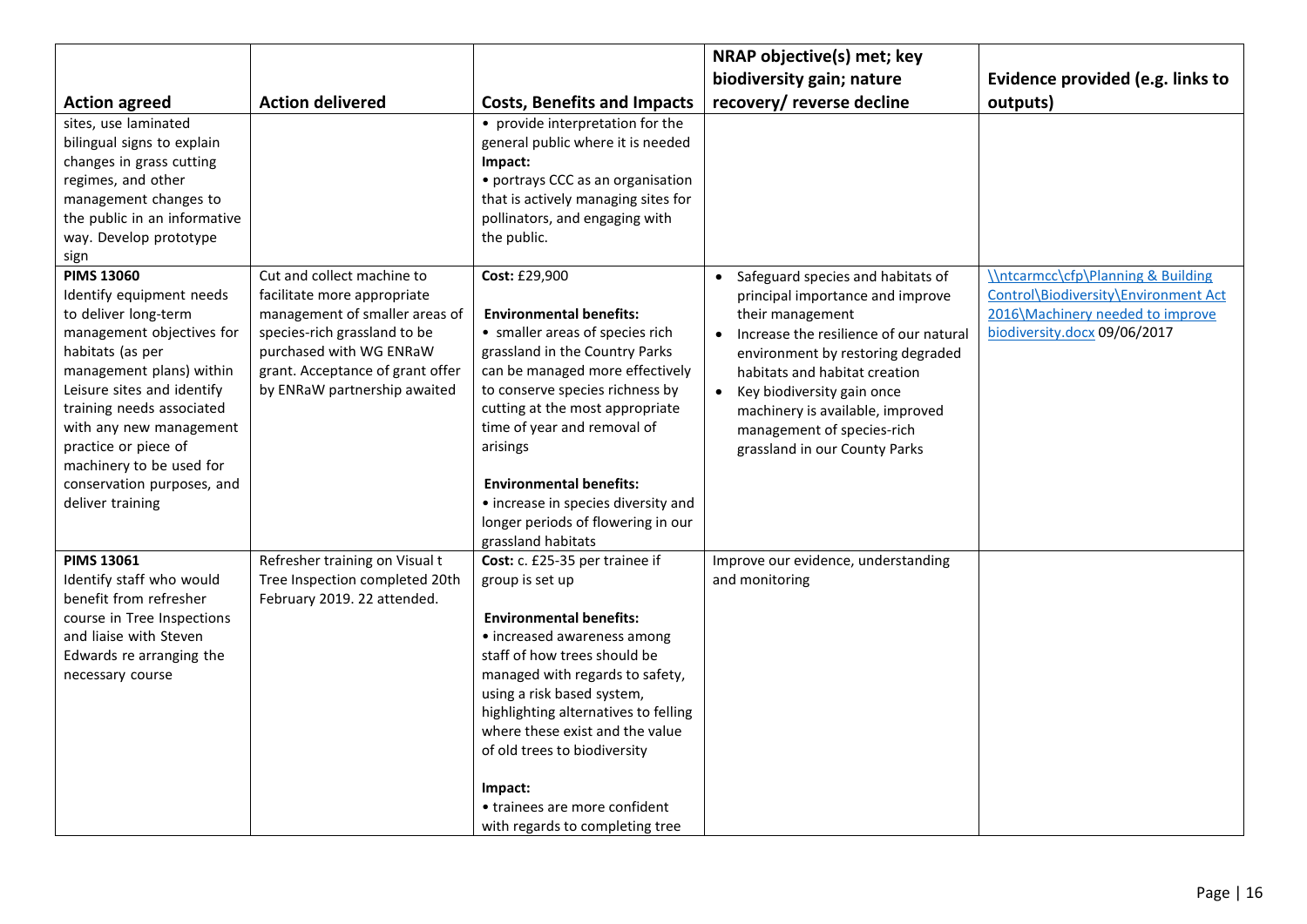|                                                  |                                                                                       |                                                                      | NRAP objective(s) met; key                                                                                                                                                             |                                                         |
|--------------------------------------------------|---------------------------------------------------------------------------------------|----------------------------------------------------------------------|----------------------------------------------------------------------------------------------------------------------------------------------------------------------------------------|---------------------------------------------------------|
|                                                  |                                                                                       |                                                                      | biodiversity gain; nature                                                                                                                                                              | Evidence provided (e.g. links to                        |
| <b>Action agreed</b>                             | <b>Action delivered</b>                                                               | <b>Costs, Benefits and Impacts</b>                                   | recovery/ reverse decline                                                                                                                                                              | outputs)                                                |
|                                                  |                                                                                       | safety surveys and identifying                                       |                                                                                                                                                                                        |                                                         |
|                                                  |                                                                                       | appropriate tree management                                          |                                                                                                                                                                                        |                                                         |
|                                                  |                                                                                       |                                                                      | 13056 - 13061 WELL BEING - Overall approach will improve the value of our country parks for biodiversity and also the awareness of our staff and the public of how important these     |                                                         |
|                                                  |                                                                                       |                                                                      | areas are for supporting biodiversity and contributing to the well-being of those who use them. The parks offer opportunities for volunteers to be actively involved in managing these |                                                         |
|                                                  | natural areas, that include river valleys grasslands, woodlands and coastal habitats. |                                                                      |                                                                                                                                                                                        |                                                         |
| <b>HIGHWAYS and TRANSPORTATION</b>               |                                                                                       |                                                                      |                                                                                                                                                                                        |                                                         |
|                                                  |                                                                                       |                                                                      |                                                                                                                                                                                        |                                                         |
| <b>PIMS 12970</b>                                | The service has continued to                                                          |                                                                      | • Engage and support participation and                                                                                                                                                 | http://rlloydpr.co.uk/2018/06/12/ann                    |
| Verge Cutting - Continue<br>to implement policy, | implement the verge<br>maintenance policy, deliver                                    | Late cuts may incur additional<br>cost if contractors have to return | understanding to embed biodiversity                                                                                                                                                    | ual-grass-cutting-gets-underway-in-<br>carmarthenshire/ |
| deliver annual tool box talk                     | annual tool box talk and make                                                         | to an area for a relatively small                                    | throughout decision making at all<br>levels.                                                                                                                                           |                                                         |
| and make provision for                           | provision for late cut verges                                                         | amount of work                                                       |                                                                                                                                                                                        | http://democracy.carmarthenshire.go                     |
| late cut verges                                  | across the highway network.                                                           |                                                                      | • Key biodiversity gain: management of                                                                                                                                                 | v.wales/documents/s21411/Report.ht                      |
|                                                  | The management of highway                                                             | Cutting a single swathe of some                                      | the county's c. 6000km of road side                                                                                                                                                    | $ml?CT=2$                                               |
|                                                  | verges has also been the                                                              | areas may result in lower costs.                                     | verges that will enhance their                                                                                                                                                         |                                                         |
|                                                  | subject of a CCC Environment                                                          |                                                                      | biodiversity value. Their value for                                                                                                                                                    | Evidence: guidance note provided.                       |
|                                                  | and Public Protection Scrutiny                                                        | <b>Environmental benefits:</b>                                       | pollinators and other invertebrates                                                                                                                                                    |                                                         |
|                                                  | <b>Committee Task and Finish</b>                                                      | Biennial cutting will benefit some                                   | will be enhanced through later                                                                                                                                                         |                                                         |
|                                                  | group. The recommendations                                                            | of our grassland and low shrub                                       | cutting, and the value of adjacent                                                                                                                                                     |                                                         |
|                                                  | of the group made on 4 <sup>th</sup>                                                  | (e.g. heathland) ecosystems,                                         | scrub habitats will be enhanced as                                                                                                                                                     |                                                         |
|                                                  | March 2019 include:                                                                   | particularly those that flower in                                    | only a 1m swathe will be cut in most                                                                                                                                                   |                                                         |
|                                                  | 2a Facilitate further                                                                 | late summer                                                          | instances                                                                                                                                                                              |                                                         |
|                                                  | environmental enhancement for                                                         |                                                                      |                                                                                                                                                                                        |                                                         |
|                                                  | biodiversity, such as late or                                                         | Impact:<br>Contractors understand that                               |                                                                                                                                                                                        |                                                         |
|                                                  | biennial cutting of selected<br>areas, or other appropriate                           | roadside verge management is                                         |                                                                                                                                                                                        |                                                         |
|                                                  | management provision.                                                                 | important for road safety and                                        |                                                                                                                                                                                        |                                                         |
|                                                  | 2c Include clear information on                                                       | biodiversity. Road verges are                                        |                                                                                                                                                                                        |                                                         |
|                                                  | the Council website with                                                              | managed in ways that reflect the                                     |                                                                                                                                                                                        |                                                         |
|                                                  | specific regard to the                                                                | importance of these habitats for                                     |                                                                                                                                                                                        |                                                         |
|                                                  | conservation and management                                                           | wildlife                                                             |                                                                                                                                                                                        |                                                         |
|                                                  | of roadside verges.                                                                   |                                                                      |                                                                                                                                                                                        |                                                         |
|                                                  |                                                                                       | Cutting used to start before the                                     |                                                                                                                                                                                        |                                                         |
|                                                  | <b>Biodiversity officer drafted</b>                                                   | end of May and now usually                                           |                                                                                                                                                                                        |                                                         |
|                                                  | these as FAQ and they are now                                                         | starts after mid-June or later.                                      |                                                                                                                                                                                        |                                                         |
|                                                  | with Highways team for                                                                | Some cost savings in terms of less                                   |                                                                                                                                                                                        |                                                         |
|                                                  | consideration. In the pollinator                                                      | cutting e.g. only one swathe now                                     |                                                                                                                                                                                        |                                                         |
|                                                  | section of the biodiversity web                                                       | cut along wider verges. Reduction                                    |                                                                                                                                                                                        |                                                         |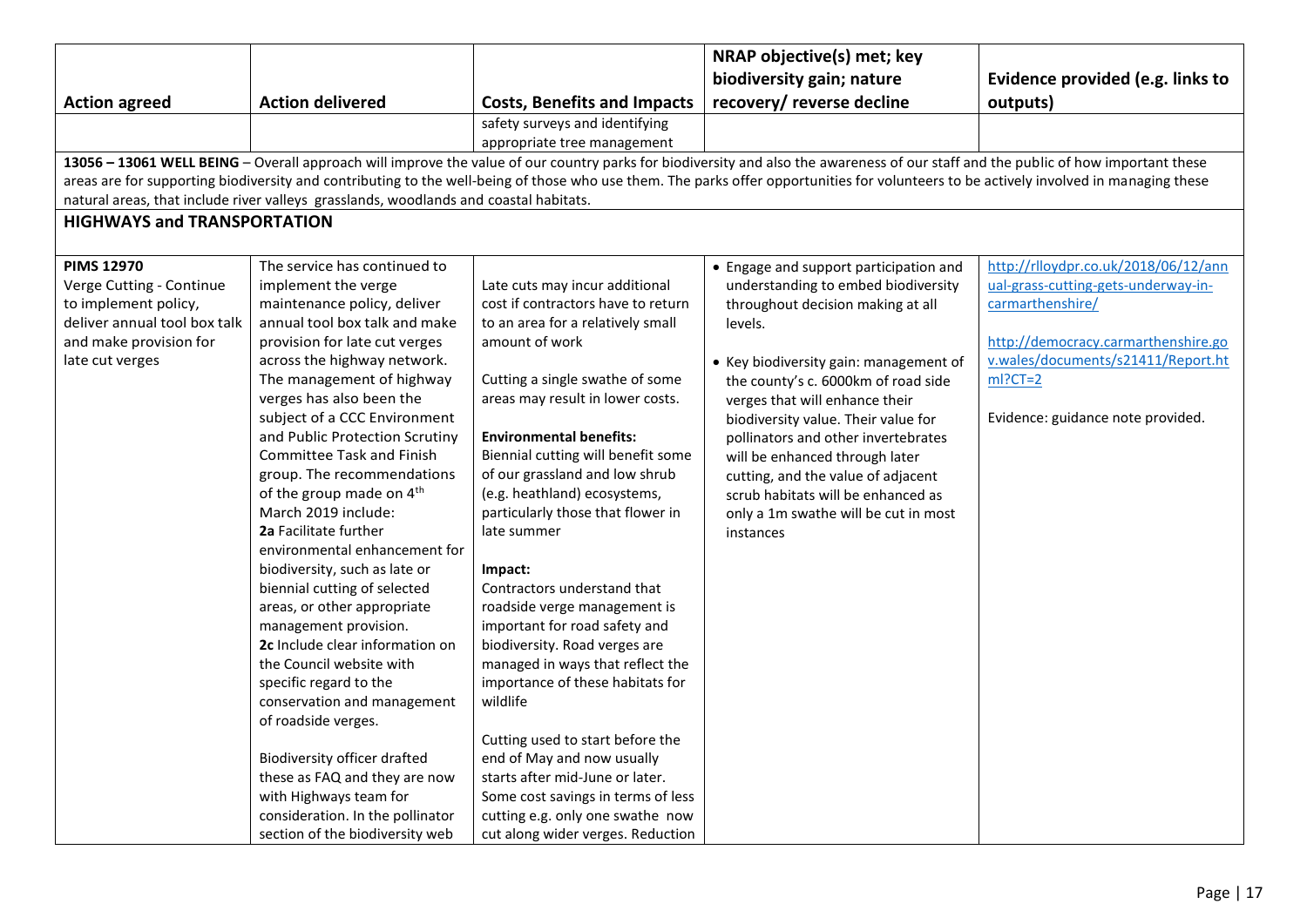|                                                                                                                                                                                                                                                                                           |                                                                                                                                                                                                                                                                                                                                                  |                                                                                                                                                                                                                                                                                                                                                                                                                                                                                                                    | NRAP objective(s) met; key                                                                                                                                                                                                  |                                                                                                                                                                                                                                                                                                                                                                                                                                                                                                                                                                                                                         |
|-------------------------------------------------------------------------------------------------------------------------------------------------------------------------------------------------------------------------------------------------------------------------------------------|--------------------------------------------------------------------------------------------------------------------------------------------------------------------------------------------------------------------------------------------------------------------------------------------------------------------------------------------------|--------------------------------------------------------------------------------------------------------------------------------------------------------------------------------------------------------------------------------------------------------------------------------------------------------------------------------------------------------------------------------------------------------------------------------------------------------------------------------------------------------------------|-----------------------------------------------------------------------------------------------------------------------------------------------------------------------------------------------------------------------------|-------------------------------------------------------------------------------------------------------------------------------------------------------------------------------------------------------------------------------------------------------------------------------------------------------------------------------------------------------------------------------------------------------------------------------------------------------------------------------------------------------------------------------------------------------------------------------------------------------------------------|
|                                                                                                                                                                                                                                                                                           |                                                                                                                                                                                                                                                                                                                                                  |                                                                                                                                                                                                                                                                                                                                                                                                                                                                                                                    | biodiversity gain; nature                                                                                                                                                                                                   | Evidence provided (e.g. links to                                                                                                                                                                                                                                                                                                                                                                                                                                                                                                                                                                                        |
| <b>Action agreed</b>                                                                                                                                                                                                                                                                      | <b>Action delivered</b>                                                                                                                                                                                                                                                                                                                          | <b>Costs, Benefits and Impacts</b>                                                                                                                                                                                                                                                                                                                                                                                                                                                                                 | recovery/ reverse decline                                                                                                                                                                                                   | outputs)                                                                                                                                                                                                                                                                                                                                                                                                                                                                                                                                                                                                                |
|                                                                                                                                                                                                                                                                                           | pages there are verge photos<br>and brief into about verge<br>management.<br>These actions are to be<br>completed by 1/1/2020                                                                                                                                                                                                                    | in carbon emissions from mowing<br>machinery.                                                                                                                                                                                                                                                                                                                                                                                                                                                                      |                                                                                                                                                                                                                             |                                                                                                                                                                                                                                                                                                                                                                                                                                                                                                                                                                                                                         |
| <b>PIMS 12971</b><br>The review of Rights of<br>Way Improvement Plan<br>will address new duties<br>placed on LAs under this<br>Act. The review will be<br>completed in 2018                                                                                                               | The 12-week consultation on<br>the draft ROWIP is now<br>complete and all responses<br>have been reviewed and these<br>included comments from the<br><b>Biodiversity Officer. ROWIP</b><br>scheduled to go through CMT,<br>Pre-Exec Board, Exec Board<br>and Scrutiny.<br>Amend target date to<br>21/11/2019 to reflect<br>committee timetables. |                                                                                                                                                                                                                                                                                                                                                                                                                                                                                                                    | • Engage and support participation and<br>understanding to embed biodiversity<br>throughout decision making at all<br>levels.                                                                                               |                                                                                                                                                                                                                                                                                                                                                                                                                                                                                                                                                                                                                         |
| <b>PIMS 12974</b><br>Highways and<br>Transportation will work<br>with the Rural<br>Conservation Section to<br>identify and highlight<br>opportunities in the<br>development and<br>implementation of new<br>infrastructure that will<br>contribute positively to<br>ecological resilience | With the appointment of a<br>Project Ecologist the Rural<br>Conservation team now has the<br>resources to provide detailed<br>advice regarding the design and<br>implementation of highways<br>schemes so as to demonstrate<br>understanding and delivery of<br>CCC'S S6 duties                                                                  | Cost:<br>as a percentage of the cost of the<br>total scheme, the cost of<br>accommodating biodiversity is<br>usually small but it can impact on<br>the time of year when the<br>scheme can be delivered<br><b>Environmental benefits:</b><br>Highway schemes are delivered<br>in compliance with relevant<br>legislation and policy. Habitats<br>and species are safeguarded<br>Adverse Impact on habitats and<br>species is minimised, and<br>mitigation integrated with design<br>from the outset of the project | • Engage and support participation and<br>understanding to embed biodiversity<br>throughout decision making at all<br>levels<br>• Safeguard species and habitats of<br>principal importance and improve<br>their management | • Ammanford footways scheme as<br>designed to include a method<br>statement for working in an area<br>that had the potential to support<br>dormice. Landscaping of this scheme<br>(Winter 2019/20) will provide<br>enhancement to the habitat by<br>increasing the amount of hazel in<br>the road side corridor<br>• Ty Croes footway scheme is being<br>designed to improve pedestrian road<br>safety with minimal impact on<br>mature trees, and a species - rich<br>hedgerow, while ensuring that the<br>requirement of protected species<br>(badgers and dormice) have been<br>met.<br>Case study provided $- p.1 $ |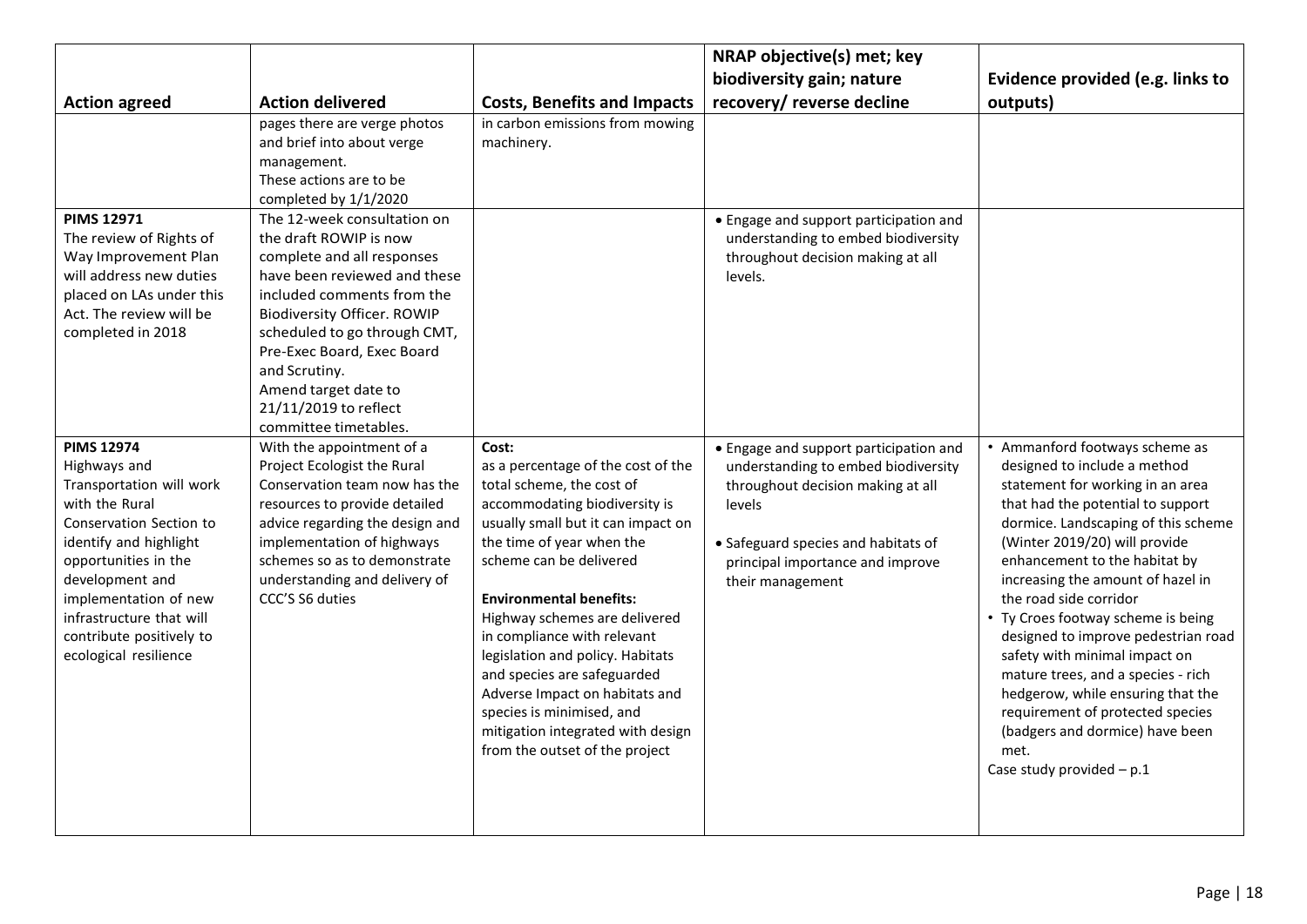|                                                                                                                                                                                                                                                                 |                                                                                                                                                                                                                                                                                                                                                                                                   |                                                                                                                                                                                                                                                             | NRAP objective(s) met; key                                                                                                                                                                                                  |                                  |  |
|-----------------------------------------------------------------------------------------------------------------------------------------------------------------------------------------------------------------------------------------------------------------|---------------------------------------------------------------------------------------------------------------------------------------------------------------------------------------------------------------------------------------------------------------------------------------------------------------------------------------------------------------------------------------------------|-------------------------------------------------------------------------------------------------------------------------------------------------------------------------------------------------------------------------------------------------------------|-----------------------------------------------------------------------------------------------------------------------------------------------------------------------------------------------------------------------------|----------------------------------|--|
|                                                                                                                                                                                                                                                                 |                                                                                                                                                                                                                                                                                                                                                                                                   |                                                                                                                                                                                                                                                             | biodiversity gain; nature                                                                                                                                                                                                   | Evidence provided (e.g. links to |  |
| <b>Action agreed</b>                                                                                                                                                                                                                                            | <b>Action delivered</b>                                                                                                                                                                                                                                                                                                                                                                           | Costs, Benefits and Impacts   recovery/ reverse decline                                                                                                                                                                                                     |                                                                                                                                                                                                                             | outputs)                         |  |
|                                                                                                                                                                                                                                                                 |                                                                                                                                                                                                                                                                                                                                                                                                   |                                                                                                                                                                                                                                                             | 12970 - 12972 WELL BEING - Overall approach will lead to a greener transport infrastructure which will be of benefit the public and to wildlife. Projects are addressing biodiversity                                       |                                  |  |
| issues from the outset                                                                                                                                                                                                                                          |                                                                                                                                                                                                                                                                                                                                                                                                   |                                                                                                                                                                                                                                                             |                                                                                                                                                                                                                             |                                  |  |
| <b>PLANNING SERVICE</b>                                                                                                                                                                                                                                         |                                                                                                                                                                                                                                                                                                                                                                                                   |                                                                                                                                                                                                                                                             |                                                                                                                                                                                                                             |                                  |  |
|                                                                                                                                                                                                                                                                 |                                                                                                                                                                                                                                                                                                                                                                                                   |                                                                                                                                                                                                                                                             |                                                                                                                                                                                                                             |                                  |  |
| <b>PIMS 12965</b><br>Undertake workshops with<br>relevant Divisions in other<br>CCC departments to<br>generate action/s for these<br>Divisions to incorporate<br>into their Business Plans<br>and report on via the PIMS                                        | During the 3 year period<br>workshops were held with<br>Development Managers and in<br>(June 2017) with Enforcement<br>Officers (October 2017) to<br>highlight S6 Environment Act<br>duties. Further workshops held<br>with Minerals in (October                                                                                                                                                  | Cost: none<br><b>Environmental benefits:</b><br>Increased awareness of the<br>legislative requirement of CCC's<br>S6 duty, and the policies that<br>exist to support this approach.                                                                         | • Engage and support participation and<br>understanding to embed biodiversity<br>throughout decision making at all levels.                                                                                                  |                                  |  |
|                                                                                                                                                                                                                                                                 | 2018), and Flood Defence in Feb<br>2018.<br>A further workshop on the S6<br>duty was run on 11 <sup>th</sup> Jan 2019<br>for the Planning Service, and for<br>planning agents on 18 <sup>th</sup> Jan<br>2019 and for Elected Members<br>on 20 <sup>th</sup> June 2019                                                                                                                            | Impact:<br>Service area across the<br>Environment Dept. and<br>elsewhere have identified the<br>opportunities that exist in their<br>plans, policies and working<br>practices that when delivered will<br>demonstrate that CCC is<br>delivering its S6 duty |                                                                                                                                                                                                                             |                                  |  |
| <b>PIMS 12966</b><br>Produce guidance notes on<br>protected species for use<br>by colleagues to ensure<br>that we work within the<br>legislation with regard to<br>protected species and to be<br>consistent with our duty<br>under the Environment Act<br>2016 | Advice notes on various<br>protected species written for<br>officers were produced and<br>made available to officers via an<br>open access file on the council's<br>file plan system. However, this<br>is not the optimum place for<br>them and they should be made<br>available on the Council's<br>Intranet. This still needs to be<br>done so they can be more<br>widely promoted to officers. | Cost: none<br><b>Environmental benefits:</b><br>Guidance communicated to<br>target audience<br>Impact:<br>Better informed workforce,<br>increase in capacity to deliver S6<br><b>Biodiversity Duty</b>                                                      | • Engage and support participation and<br>understanding to embed biodiversity<br>throughout decision making at all<br>levels<br>• Safeguard species and habitats of<br>principal importance and improve<br>their management | Guidance notes available         |  |
| <b>PIMS 12967</b><br>Review the Local<br>Biodiversity Action Plan for<br>Carmarthenshire in light of                                                                                                                                                            | Part 1 of the Carms Nature<br>Recovery Plan, which is aimed<br>at the<br>public/business/communities<br>has been drafted and                                                                                                                                                                                                                                                                      | Cost:<br>none, as this is core work                                                                                                                                                                                                                         | • Tackle key pressures on species and<br>habitats                                                                                                                                                                           |                                  |  |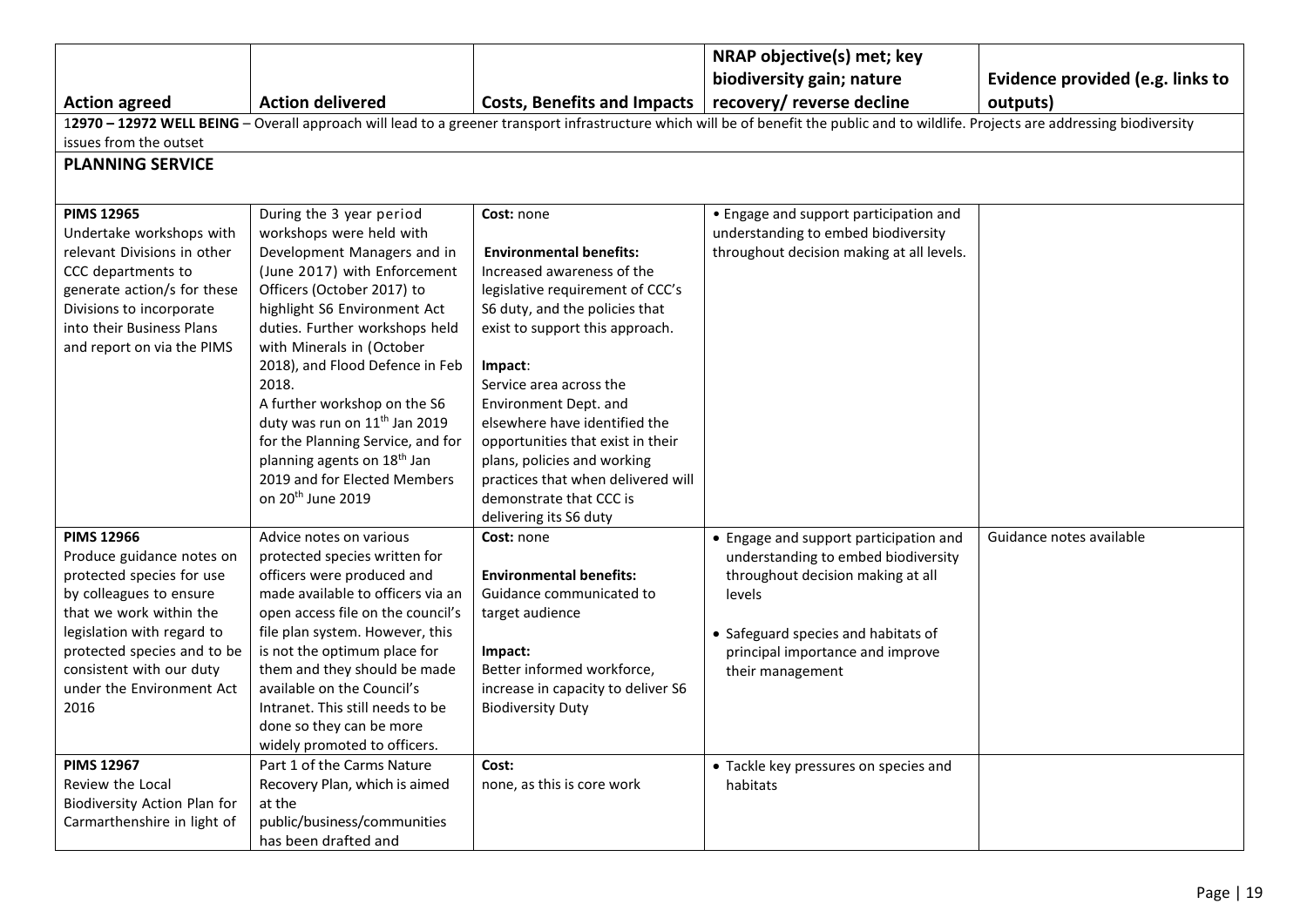|                                                                                                                                                                                                                                                                                                          |                                                                                                                                                                                                                                                                                                                                                                                                                                                                                                                                                                                                                                                                                                                                                                                                                                                            |                                                                                                                                                                                                                                                                                  | NRAP objective(s) met; key                                                                                                                                                                                                                                                                                                                                                                                                                                                                                  |                                  |
|----------------------------------------------------------------------------------------------------------------------------------------------------------------------------------------------------------------------------------------------------------------------------------------------------------|------------------------------------------------------------------------------------------------------------------------------------------------------------------------------------------------------------------------------------------------------------------------------------------------------------------------------------------------------------------------------------------------------------------------------------------------------------------------------------------------------------------------------------------------------------------------------------------------------------------------------------------------------------------------------------------------------------------------------------------------------------------------------------------------------------------------------------------------------------|----------------------------------------------------------------------------------------------------------------------------------------------------------------------------------------------------------------------------------------------------------------------------------|-------------------------------------------------------------------------------------------------------------------------------------------------------------------------------------------------------------------------------------------------------------------------------------------------------------------------------------------------------------------------------------------------------------------------------------------------------------------------------------------------------------|----------------------------------|
|                                                                                                                                                                                                                                                                                                          |                                                                                                                                                                                                                                                                                                                                                                                                                                                                                                                                                                                                                                                                                                                                                                                                                                                            |                                                                                                                                                                                                                                                                                  | biodiversity gain; nature                                                                                                                                                                                                                                                                                                                                                                                                                                                                                   | Evidence provided (e.g. links to |
| <b>Action agreed</b>                                                                                                                                                                                                                                                                                     | <b>Action delivered</b>                                                                                                                                                                                                                                                                                                                                                                                                                                                                                                                                                                                                                                                                                                                                                                                                                                    | <b>Costs, Benefits and Impacts</b>                                                                                                                                                                                                                                               | recovery/ reverse decline                                                                                                                                                                                                                                                                                                                                                                                                                                                                                   | outputs)                         |
| the new legislation and<br>guidance<br><b>PIMS 12969</b>                                                                                                                                                                                                                                                 | consulted on internally and<br>with the WBP officer.<br>The principle of the plan's<br>contents have been approved<br>by the Nature Partnership.<br>Part 2, which addresses the<br>national objectives and local<br>implementation will be<br>discussed at the next Nature<br>Partnership meeting on 15th<br>October.<br>The creation of a 400+m ditch                                                                                                                                                                                                                                                                                                                                                                                                                                                                                                     | <b>Environmental benefits:</b><br>the plan will set out a strategy<br>that will be delivered in<br>partnership to guide nature<br>recovery in Carmarthenshire<br>Impact:<br>a partnership strategy that can be<br>communicated to the public and<br>other organisations<br>Cost: | • Safeguard species and habitats of<br>principal importance and improve<br>their management<br>• Improve our evidence, understanding<br>and monitoring<br>• Engage and support participation and                                                                                                                                                                                                                                                                                                            | Case study provided - p1.        |
| <b>Environment Department</b><br>to deliver an integrated<br>and long term approach to<br>the implementation of<br>projects on the Llanelli<br>Levels. Identify and work<br>with partners and<br>stakeholders e.g. Network<br>Rail, Wildfowl and<br>Wetlands Trust, Wildlife<br>Trust, local communities | with associated banks<br>designed as water vole habitat<br>on CCC-owned land near the<br>WWT has been completed.<br>Monitoring of this and the<br>adjacent pond site was<br>undertaken in June 2019 and<br>signs of water voles were<br>found on the ditch site. Action<br>is still required to remove the<br>traveller ponies from the<br>adjacent pond site - they have<br>cut through a fence and also<br>dumped rubbish. Discussions<br>re the management of wetland<br>habitats at nearby Machynys<br>housing development site with<br>the developer has moved on<br>with the sum agreed and the<br>planning officer working out<br>the best mechanism to take<br>the agreement forward.<br>Wetland management by CCC<br>continues at Morfa Berwig<br>LNR. It would be beneficial to<br>survey the ponds created for<br>the link road to see if there | c. £5,000 (Phase 2 - S106<br>contribution)<br><b>Environmental benefits:</b><br>c. 800m of new water vole<br>habitat in a key site for the<br>species<br>Impact:<br>creation of significant extent of<br>habitat for this species of<br>principle importance                     | understanding to embed biodiversity<br>throughout decision making at all<br>levels<br>• Key biodiversity benefit creation of<br>800m of habitat for water vole in one<br>of its key sites in Wales that will also<br>provide better connectivity between<br>other areas of suitable habitat.<br>• Safeguard species and habitats of<br>principal importance and improve<br>their management<br>• Tackle key pressures on species and<br>habitats<br>· Improve our evidence, understanding<br>and monitoring |                                  |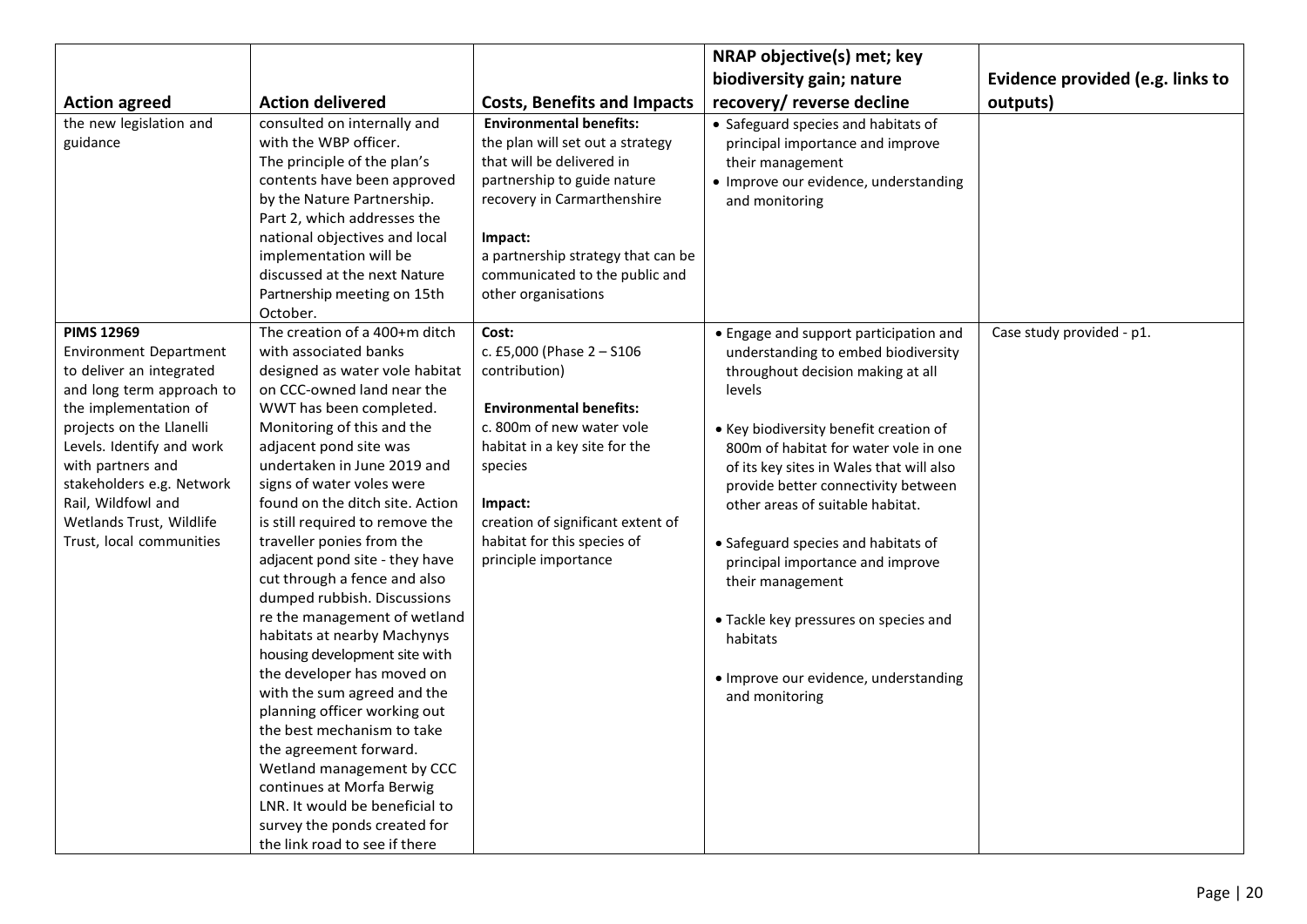|                                                                                                                                                                                                                                                                                                                                                       |                                                                                                                                                                                                                                                                                                                                                                                                                                                                                                                                                                                                                                                                                                                                                                                                                                                                                                                                                                                                                                                                                                    |                                                                                                                                                                                                                                                                                                                                                                                                                                                                                                                                                                                                                                                                                                                                                                      | NRAP objective(s) met; key                                                                                                                                                                                                                                                                                                                                                                                                                                                                                                                                                       |                                  |
|-------------------------------------------------------------------------------------------------------------------------------------------------------------------------------------------------------------------------------------------------------------------------------------------------------------------------------------------------------|----------------------------------------------------------------------------------------------------------------------------------------------------------------------------------------------------------------------------------------------------------------------------------------------------------------------------------------------------------------------------------------------------------------------------------------------------------------------------------------------------------------------------------------------------------------------------------------------------------------------------------------------------------------------------------------------------------------------------------------------------------------------------------------------------------------------------------------------------------------------------------------------------------------------------------------------------------------------------------------------------------------------------------------------------------------------------------------------------|----------------------------------------------------------------------------------------------------------------------------------------------------------------------------------------------------------------------------------------------------------------------------------------------------------------------------------------------------------------------------------------------------------------------------------------------------------------------------------------------------------------------------------------------------------------------------------------------------------------------------------------------------------------------------------------------------------------------------------------------------------------------|----------------------------------------------------------------------------------------------------------------------------------------------------------------------------------------------------------------------------------------------------------------------------------------------------------------------------------------------------------------------------------------------------------------------------------------------------------------------------------------------------------------------------------------------------------------------------------|----------------------------------|
|                                                                                                                                                                                                                                                                                                                                                       |                                                                                                                                                                                                                                                                                                                                                                                                                                                                                                                                                                                                                                                                                                                                                                                                                                                                                                                                                                                                                                                                                                    |                                                                                                                                                                                                                                                                                                                                                                                                                                                                                                                                                                                                                                                                                                                                                                      | biodiversity gain; nature                                                                                                                                                                                                                                                                                                                                                                                                                                                                                                                                                        | Evidence provided (e.g. links to |
| <b>Action agreed</b>                                                                                                                                                                                                                                                                                                                                  | <b>Action delivered</b>                                                                                                                                                                                                                                                                                                                                                                                                                                                                                                                                                                                                                                                                                                                                                                                                                                                                                                                                                                                                                                                                            | <b>Costs, Benefits and Impacts</b>                                                                                                                                                                                                                                                                                                                                                                                                                                                                                                                                                                                                                                                                                                                                   | recovery/ reverse decline                                                                                                                                                                                                                                                                                                                                                                                                                                                                                                                                                        | outputs)                         |
| <b>PIMS 13245</b><br>The Planning Division will<br>develop a consistent<br>approach to ensuring that<br>biodiversity is maintained<br>and enhanced, and that<br>ecosystem resilience is<br>promoted as part of the<br>planning system and also<br>within its Conservation,<br><b>Minerals Forward Planning</b><br>and Building Control<br>activities. | signs of water vole there.<br>There is still a need to look at<br>connectivity via road and rail<br>culverts in the Bynea area.<br>However, Network Rail have<br>been hard to engage with.<br>Planning applications are<br>assessed by CCC's planning<br>ecologist to ensure that where<br>approvals are granted<br>applications demonstrate that<br>CCC is discharging its S6 duty.<br>E.g. Application S/38351 - the<br><b>Ecological Mitigation Plan for</b><br>the Bury Port Harbour<br>Developments. The plan<br>addresses the demolition of a<br>pipistrelle bat roost under<br>NRW licence, reptile (slow<br>worm and common lizard)<br>translocation, with<br>enhancement and monitoring<br>of the receptor site in the CCC<br>managed Millennium Coastal<br>Park (MCP), working outside of<br>the bird-nesting season, and<br>off site compensation for the<br>loss of open mosaic habitat on<br>previously developed land, by<br>way of a financial contribution<br>to the cost of managing Morfa<br>Berwig Local Nature Reserve<br>over 25 years in order to<br>provide this habitat in | RE S/38351 Cost: to the<br>developer, contribution to the<br>LNR management £137,500 (25<br>years' management) plus cost of<br>reptile work (translocation<br>habitat enhancement and<br>monitoring)<br><b>Environmental benefits:</b><br>Long-term management of the<br>LNR had been secured by this<br>financial contribution and habitat<br>management works will be<br>funded to ensure the open<br>mosaic habitat is appropriately<br>managed. Being in an LNR, this<br>form of management is a priority<br>and it will also be interpreted for<br>and enjoyed by local residents<br>and school children.<br>Impact:<br>a development that<br>demonstrates the S6 duty to<br>maintain and enhance<br>biodiversity an promote<br>ecosystem resilience of and LNR | Engage and support participation<br>and understanding to embed<br>biodiversity throughout decision<br>making at all levels<br>Safeguard species and habitats of<br>principal importance and improve<br>their management<br>Tackle key pressures on species and<br>habitats<br>Improve our evidence,<br>$\bullet$<br>understanding and monitoring<br>Key biodiversity benefit: Brownfield<br>$\bullet$<br>habitat managed in perpetuity on a<br>site owned and managed by CCC,<br>and now designated as LNR, as well<br>as habitat managed for reptiles in<br>MCP. Bat mitigation |                                  |
|                                                                                                                                                                                                                                                                                                                                                       | perpetuity                                                                                                                                                                                                                                                                                                                                                                                                                                                                                                                                                                                                                                                                                                                                                                                                                                                                                                                                                                                                                                                                                         |                                                                                                                                                                                                                                                                                                                                                                                                                                                                                                                                                                                                                                                                                                                                                                      |                                                                                                                                                                                                                                                                                                                                                                                                                                                                                                                                                                                  |                                  |
| <b>PIMS 13048</b><br>Prepare guidance on                                                                                                                                                                                                                                                                                                              | WG passed the guidance on to                                                                                                                                                                                                                                                                                                                                                                                                                                                                                                                                                                                                                                                                                                                                                                                                                                                                                                                                                                                                                                                                       | Cost:<br>None - core work                                                                                                                                                                                                                                                                                                                                                                                                                                                                                                                                                                                                                                                                                                                                            | • Engage and support participation and<br>understanding to embed biodiversity                                                                                                                                                                                                                                                                                                                                                                                                                                                                                                    | Case study provided - p1.        |
| environmentally friendly                                                                                                                                                                                                                                                                                                                              | One Voice Wales who liaise                                                                                                                                                                                                                                                                                                                                                                                                                                                                                                                                                                                                                                                                                                                                                                                                                                                                                                                                                                                                                                                                         |                                                                                                                                                                                                                                                                                                                                                                                                                                                                                                                                                                                                                                                                                                                                                                      | throughout decision making at all                                                                                                                                                                                                                                                                                                                                                                                                                                                                                                                                                |                                  |
| land management for the                                                                                                                                                                                                                                                                                                                               | with T and CCs throughout the                                                                                                                                                                                                                                                                                                                                                                                                                                                                                                                                                                                                                                                                                                                                                                                                                                                                                                                                                                                                                                                                      | <b>Environmental benefits:</b>                                                                                                                                                                                                                                                                                                                                                                                                                                                                                                                                                                                                                                                                                                                                       | levels.                                                                                                                                                                                                                                                                                                                                                                                                                                                                                                                                                                          |                                  |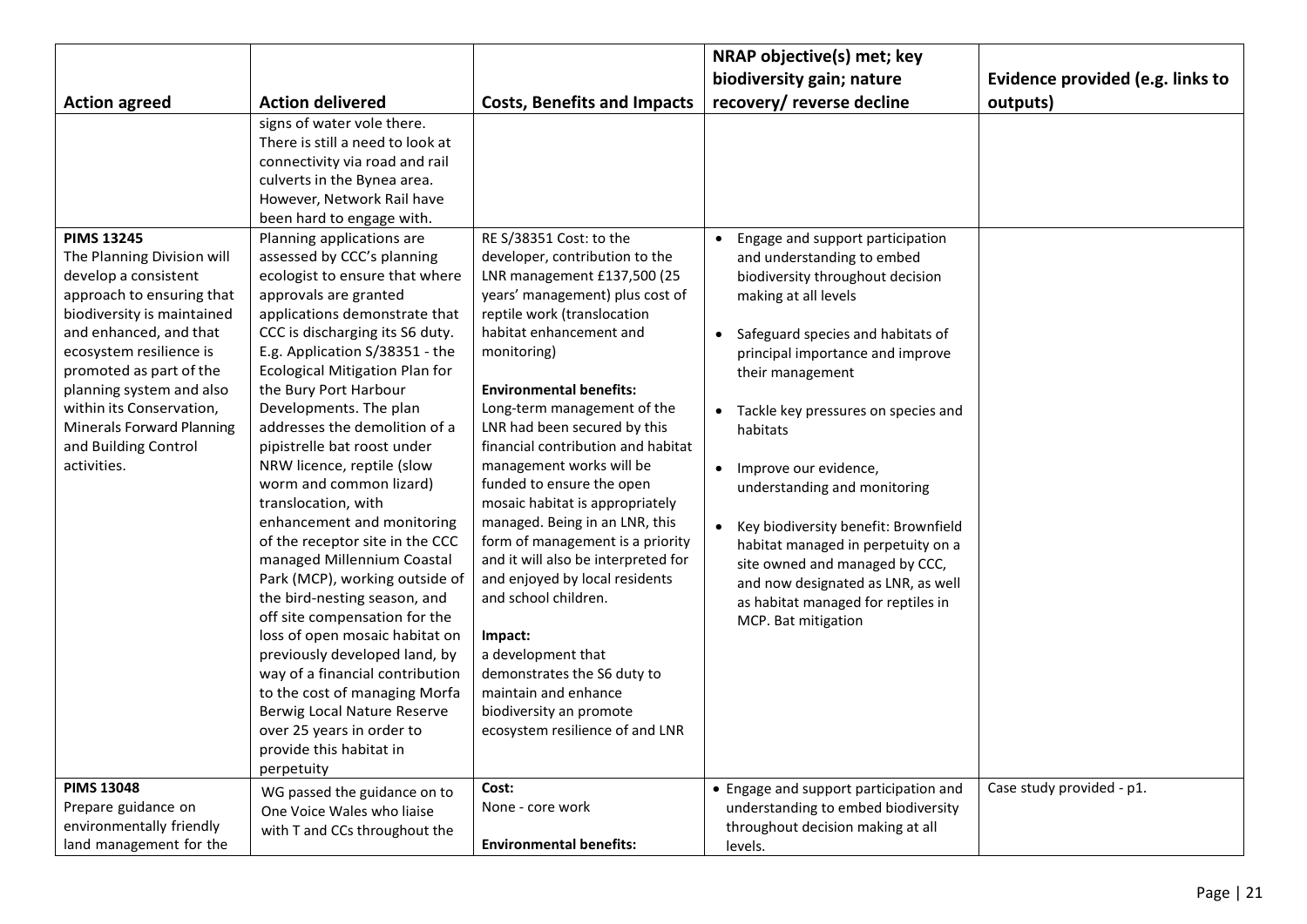|                                                   |                                                               |                                                                | NRAP objective(s) met; key                                     |                                      |
|---------------------------------------------------|---------------------------------------------------------------|----------------------------------------------------------------|----------------------------------------------------------------|--------------------------------------|
|                                                   |                                                               |                                                                | biodiversity gain; nature                                      | Evidence provided (e.g. links to     |
| <b>Action agreed</b>                              | <b>Action delivered</b>                                       | <b>Costs, Benefits and Impacts</b>                             | recovery/ reverse decline                                      | outputs)                             |
| larger Town and                                   | country.                                                      | T and CC will be better placed to                              |                                                                |                                      |
| <b>Community Councils</b>                         |                                                               | deliver their S.6 Biodiversity Duty                            | • Key Biodiversity benefit: more land                          |                                      |
| covered by the Env Act                            | In addition, NBGW, in                                         | and Well-being Act                                             | managers will be aware of                                      |                                      |
| duty regarding grass cutting<br>and biodiversity  | partnership with CCC hosted a                                 | responsibilities in terms of the<br>management of the land for | management techniques that will                                |                                      |
| management of land under                          | session for Town and                                          | which they are responsible                                     | enhance biodiversity rather than<br>contribute to its decline. |                                      |
| their control                                     | Community Councils and others<br>on how to manage green       |                                                                |                                                                |                                      |
|                                                   | spaces for people and wildlife                                | Impact:                                                        |                                                                |                                      |
|                                                   | on 27th June 2019 at the                                      | More likely that land managed by                               |                                                                |                                      |
|                                                   | NBGW.                                                         | some T and CC will maintain and                                |                                                                |                                      |
|                                                   |                                                               | enhance biodiversity and will                                  |                                                                |                                      |
|                                                   | This event was attended by over                               | promote ecosystem resilience                                   |                                                                |                                      |
|                                                   | 50 delegates and included                                     |                                                                |                                                                |                                      |
|                                                   | presentations of alternative                                  |                                                                |                                                                |                                      |
|                                                   | approaches to managing public                                 |                                                                |                                                                |                                      |
|                                                   | open space, guided walks and a<br>workshop session based on a |                                                                |                                                                |                                      |
|                                                   | Carmarthenshire park.                                         |                                                                |                                                                |                                      |
|                                                   |                                                               |                                                                |                                                                |                                      |
|                                                   | Two T&CCs have now                                            |                                                                |                                                                |                                      |
|                                                   | approached CCC for help in                                    |                                                                |                                                                |                                      |
|                                                   | preparing their required policy                               |                                                                |                                                                |                                      |
|                                                   | on biodiversity under the Env                                 |                                                                |                                                                |                                      |
|                                                   | Act.                                                          |                                                                |                                                                |                                      |
|                                                   | Guidance is useful when liaising                              |                                                                |                                                                |                                      |
|                                                   | with public enquiries re local                                |                                                                |                                                                |                                      |
|                                                   | projects as well.                                             |                                                                |                                                                |                                      |
| <b>PIMS 13054</b>                                 | The draft strategic plan for                                  | Cost: none - core work                                         | • Engage and support participation and                         | Draft strategic plan for pollinators |
| Produce a Pollinator                              | pollinators for the county has                                |                                                                | understanding to embed biodiversity                            | provided.                            |
| Strategy for the Council to                       | been prepared and formatted                                   | <b>Environmental benefits:</b>                                 | throughout decision making at all                              | Case study provided $- p 4$ .        |
| inform positive action for                        | into a designed document -                                    | a plan that can be used by a                                   | levels.                                                        |                                      |
| pollinators throughout the                        | and five management plans for                                 | range of organisations and sets                                |                                                                |                                      |
| Council's work. This<br>strategy could be adopted | CCC-owned sites produced.<br>The plan needs to be formally    | out how land can be managed for<br>the benefit of pollinators. | • Safeguard species and habitats of                            |                                      |
| by Community Councils,                            | signed off by CCC before it can                               |                                                                | principal importance and improve<br>their management           |                                      |
| PSB and strategic                                 | go on the website or sent to                                  | Impact:                                                        |                                                                |                                      |
| developments, etc.                                | <b>Welsh Government. Currently</b>                            |                                                                |                                                                |                                      |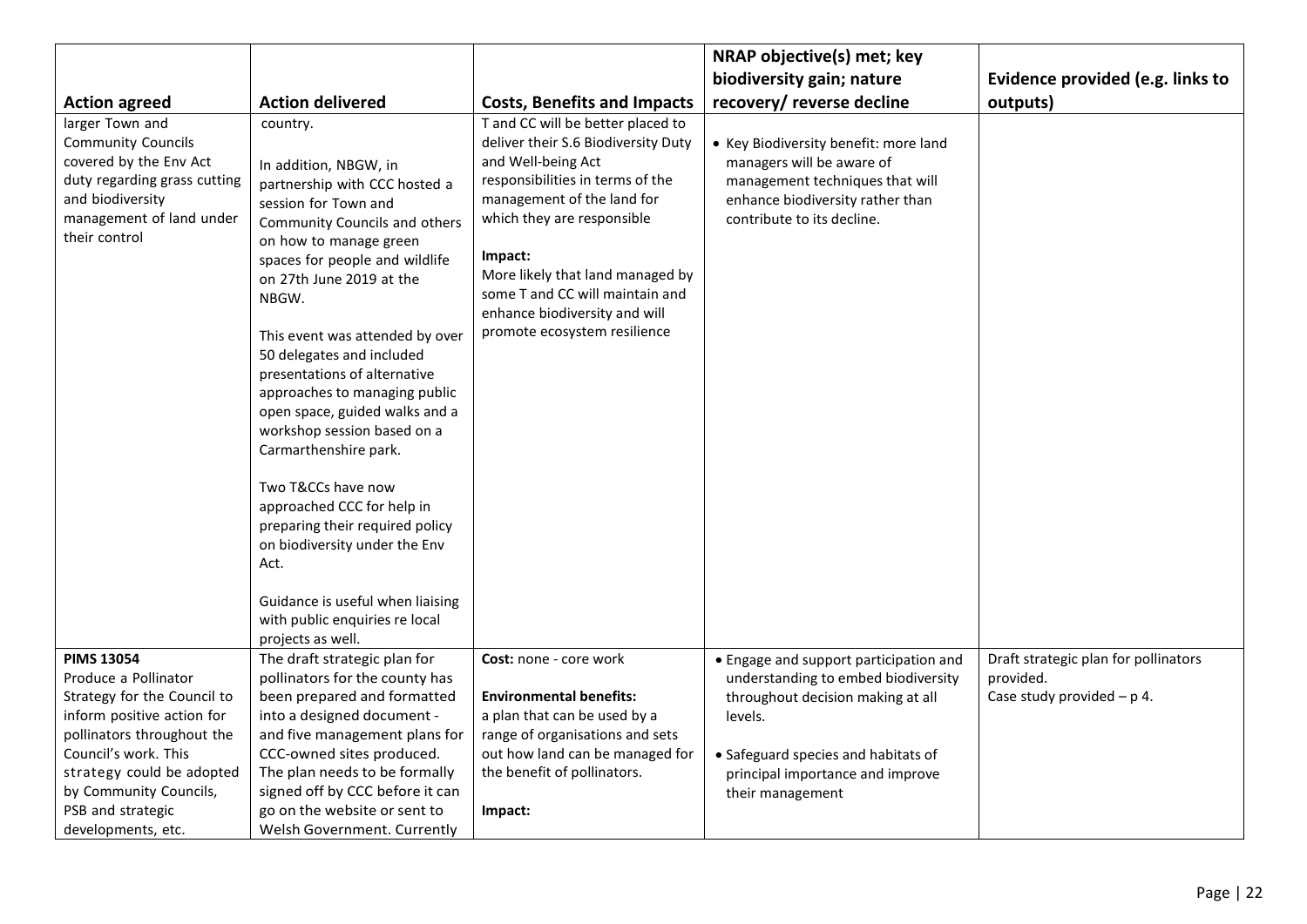|                                                                                                                                                                                                                                                                                                               |                                                                                                                                                                                                                                                                                                                                                                                                                                                                                                                                                                                                                                                                                                                                                                                                                                                                                              |                                                                                                                                                                                                                                                                                                                                                                                                                                              | NRAP objective(s) met; key                                                                                                                                                                                                                                                                                                                                                                                                                               |                                              |
|---------------------------------------------------------------------------------------------------------------------------------------------------------------------------------------------------------------------------------------------------------------------------------------------------------------|----------------------------------------------------------------------------------------------------------------------------------------------------------------------------------------------------------------------------------------------------------------------------------------------------------------------------------------------------------------------------------------------------------------------------------------------------------------------------------------------------------------------------------------------------------------------------------------------------------------------------------------------------------------------------------------------------------------------------------------------------------------------------------------------------------------------------------------------------------------------------------------------|----------------------------------------------------------------------------------------------------------------------------------------------------------------------------------------------------------------------------------------------------------------------------------------------------------------------------------------------------------------------------------------------------------------------------------------------|----------------------------------------------------------------------------------------------------------------------------------------------------------------------------------------------------------------------------------------------------------------------------------------------------------------------------------------------------------------------------------------------------------------------------------------------------------|----------------------------------------------|
|                                                                                                                                                                                                                                                                                                               |                                                                                                                                                                                                                                                                                                                                                                                                                                                                                                                                                                                                                                                                                                                                                                                                                                                                                              |                                                                                                                                                                                                                                                                                                                                                                                                                                              | biodiversity gain; nature                                                                                                                                                                                                                                                                                                                                                                                                                                | Evidence provided (e.g. links to             |
| <b>Action agreed</b>                                                                                                                                                                                                                                                                                          | <b>Action delivered</b>                                                                                                                                                                                                                                                                                                                                                                                                                                                                                                                                                                                                                                                                                                                                                                                                                                                                      | <b>Costs, Benefits and Impacts</b>                                                                                                                                                                                                                                                                                                                                                                                                           | recovery/ reverse decline                                                                                                                                                                                                                                                                                                                                                                                                                                | outputs)                                     |
| <b>PIMS 13055</b>                                                                                                                                                                                                                                                                                             | it is not a fully endorsed<br>document. Future projects will<br>be based on the objectives of<br>the strategic plan so its<br>approval/endorsement is<br>important during 2019/20<br>Graduate Ecologist has been                                                                                                                                                                                                                                                                                                                                                                                                                                                                                                                                                                                                                                                                             | will depend on delivery of the<br>strategy<br>Cost: none - core work                                                                                                                                                                                                                                                                                                                                                                         | • Tackle key pressures on species and<br>habitats<br>. Key Biodiversity benefit: more land<br>will be managed using techniques that<br>will enhance biodiversity rather than<br>contribute to its decline.<br>• Engage and support participation and                                                                                                                                                                                                     | Evidence provided: Monitoring report         |
| Seek funding for a<br>pollinator project for<br>Llanelli, which seeks to<br>include elements involving<br>schools, communities,<br>housing, MCP, PCP,<br>grounds maintenance,<br>highways. It would include<br>practical management<br>(purchase of kit and wild<br>flower seed), public events,<br>workshops | working with rangers at PCP<br>and mowers. A reduced<br>cutting regime has been<br>continued in 2019 with an area<br>at Sandy Water Park, in the<br>Millennium Coastal Park left<br>uncut until late summer,<br>another cut regularly and<br>others every 3 weeks or so.<br>These are being monitored.<br>This experiment will inform<br>cutting elsewhere in future<br>years.<br>As with other grass cutting it<br>has not been without its<br>problems re communication,<br>equipment issues and staff<br>constraints but overall the<br>project has been a success and<br>will be continued. The use of<br>interpretive signage at these<br>sites has been welcomed by<br>the public.<br>To date the cost of the collect<br>has been prohibitive but the<br>purchase of a cut and collect<br>machine with WG grant aid<br>will improve the management<br>of these areas for biodiversity. | <b>Environmental benefits:</b><br>Collaborative approach to<br>investigating the benefits of<br>different mowing regimes on<br>pollinators and opportunity to<br>discuss this with the public and<br>gain feedback<br>Impact:<br>Increase in area managed with<br>pollinators as a priority; increased<br>public awareness and support.<br>Can be used as an example of<br>how this management could<br>work for a range of land<br>managers | understanding to embed biodiversity<br>throughout decision making at all<br>levels<br>• Safeguard species and habitats of<br>principal importance and improve<br>their management<br>• Tackle key pressures on species and<br>habitats<br>• Key Biodiversity benefit: more land is<br>managed using techniques that will<br>enhance biodiversity rather than<br>contribute to its decline. Benefits of<br>this approach are interpreted to the<br>public | Evidence provided: Project sign<br>provided. |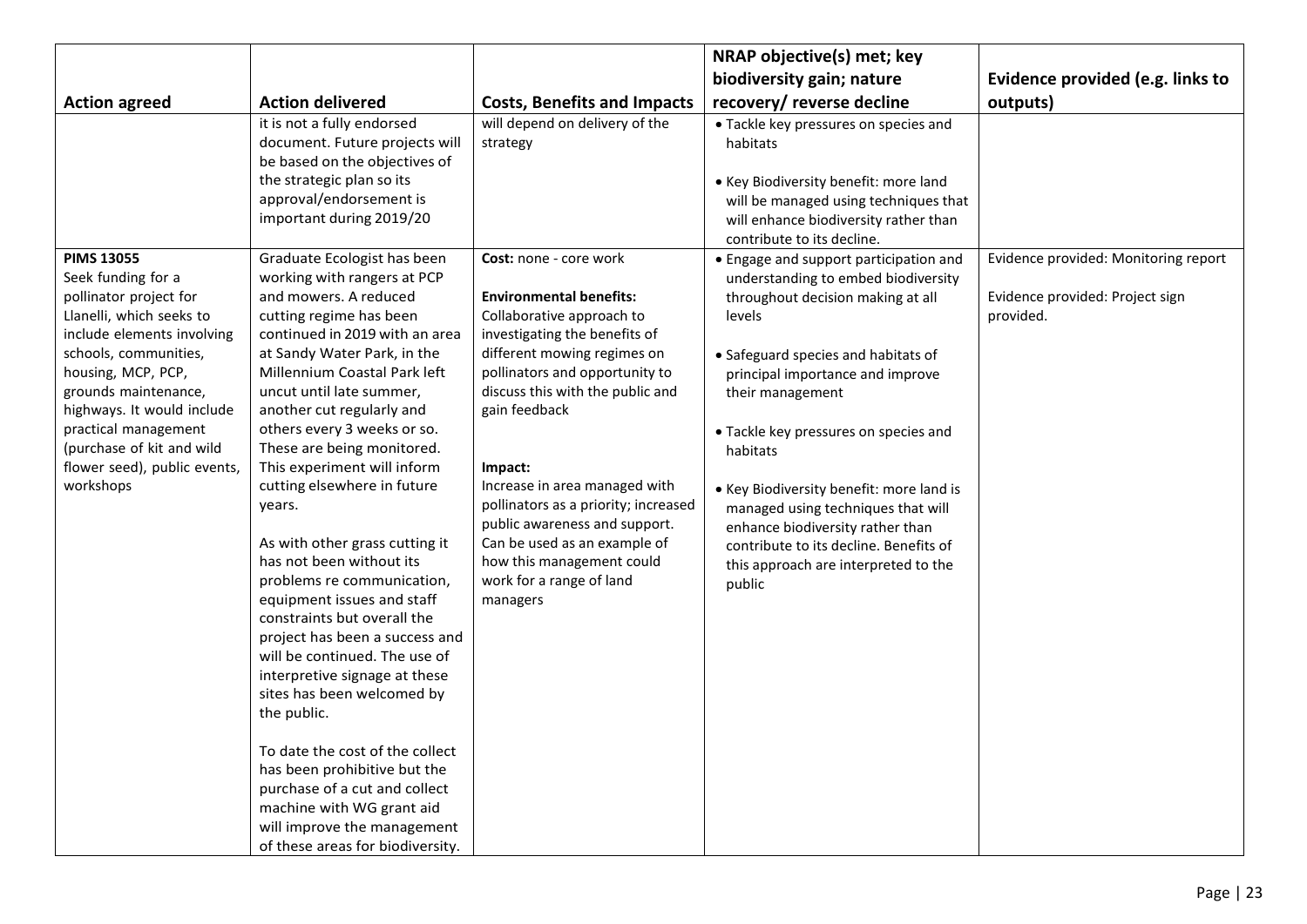|                                                                                                                                                                     |                                                           |                                                                  | NRAP objective(s) met; key                                                                                                                                                                  |                                                                                |
|---------------------------------------------------------------------------------------------------------------------------------------------------------------------|-----------------------------------------------------------|------------------------------------------------------------------|---------------------------------------------------------------------------------------------------------------------------------------------------------------------------------------------|--------------------------------------------------------------------------------|
|                                                                                                                                                                     |                                                           |                                                                  | biodiversity gain; nature                                                                                                                                                                   | Evidence provided (e.g. links to                                               |
| <b>Action agreed</b>                                                                                                                                                | <b>Action delivered</b>                                   | <b>Costs, Benefits and Impacts</b>                               | recovery/ reverse decline                                                                                                                                                                   | outputs)                                                                       |
|                                                                                                                                                                     |                                                           |                                                                  | . 12965 to 13055 WELL-BEING -the planning division is taking a lead in raising awareness of how CCC can deliver its S.6 duties, both via communicating with other service areas and by      |                                                                                |
|                                                                                                                                                                     |                                                           |                                                                  | advising on the management of land within CCC's property portfolio for biodiversity, and similarly advising on the management of land by T and CC, which in the long term will benefit      |                                                                                |
|                                                                                                                                                                     |                                                           |                                                                  | biodiversity. Carmarthenshire's communities which use and enjoy these areas will see how changes in grass cutting regimes (that is being monitored) will benefit pollinators. They will     |                                                                                |
|                                                                                                                                                                     |                                                           |                                                                  | see habitat creation delivered that will enhance a key water vole site. They will witness the way in which our green infrastructure can also meet biodiversity objectives and contribute to |                                                                                |
| more resilient ecosystems. In some instances, the changes in management that is proposed will result in cost savings, but it is too early to gauge these at present |                                                           |                                                                  |                                                                                                                                                                                             |                                                                                |
| <b>PROPERTY DESIGN (ENVIRONMENT)</b>                                                                                                                                |                                                           |                                                                  |                                                                                                                                                                                             |                                                                                |
|                                                                                                                                                                     |                                                           |                                                                  |                                                                                                                                                                                             |                                                                                |
| <b>PIMS 12977</b>                                                                                                                                                   | As part of our design process                             | Cost:                                                            | • Engage and support participation and                                                                                                                                                      | Managers of the boiler room at Llys Y                                          |
| In order to demonstrate                                                                                                                                             | and commissioning work, we                                | Salary costs (inc. SAnn and NI) for                              | understanding to embed biodiversity                                                                                                                                                         | Dderwen, Ponthenri (a housing sites)                                           |
| that CCC is embedding its                                                                                                                                           | require contractors and                                   | new post £44,600                                                 | throughout decision making at all                                                                                                                                                           | were able to call on the project                                               |
| S6 duties into its ways of                                                                                                                                          | consultants to commission                                 |                                                                  | levels                                                                                                                                                                                      | ecologist (PE) when they realised that                                         |
| working in relation to the                                                                                                                                          | ecological surveys as                                     | <b>Environmental benefits:</b>                                   |                                                                                                                                                                                             | there were bats in the boiler room                                             |
| development or re-                                                                                                                                                  | appropriate to the                                        | CCC schemes are beginning to be                                  | • Safeguard species and habitats of                                                                                                                                                         | where maintenance issues required                                              |
| development of CCC                                                                                                                                                  | developments being                                        | designed with greater awareness                                  | principal importance and improve                                                                                                                                                            | the replacement of the boiler.                                                 |
| owned/ managed sites,                                                                                                                                               | undertaken and include                                    | of biodiversity issues and                                       | their management                                                                                                                                                                            | The PE has been able to offer                                                  |
| Property Design will                                                                                                                                                | consultation with the in-house                            | ecosystem resilience from the                                    |                                                                                                                                                                                             | immediate advice on how to design                                              |
| monitor the inclusion of                                                                                                                                            | ecology team on bio-diversity                             | outset, resulting in survey work<br>being carried out in time to | · Tackle key pressures on species and                                                                                                                                                       | and time the repairs to have minimal<br>impact on bats, and to liaise directly |
| measures to enhance<br>biodiversity and improve                                                                                                                     | and ecological resilience. The<br>appointment of a second | inform the design of schemes,                                    | habitats                                                                                                                                                                                    | with NRW regarding Protected Species                                           |
| ecological connectivity as                                                                                                                                          | Ecologist post (to start in April                         | and comply with planning                                         |                                                                                                                                                                                             | legislation and the Council's legal                                            |
| features of both briefs for                                                                                                                                         | 2019) is helping to ensure the                            | requirements as applications are                                 |                                                                                                                                                                                             | obligations.                                                                   |
| ecological survey work, and                                                                                                                                         | necessary ecological input and                            | developed                                                        |                                                                                                                                                                                             |                                                                                |
| in project design briefs, as                                                                                                                                        | monitoring of CCC schemes.                                |                                                                  |                                                                                                                                                                                             | Case Study provided: p.2                                                       |
| well as in projects for which                                                                                                                                       |                                                           |                                                                  |                                                                                                                                                                                             |                                                                                |
| planning permission is                                                                                                                                              |                                                           |                                                                  |                                                                                                                                                                                             |                                                                                |
| granted and in projects that                                                                                                                                        |                                                           |                                                                  |                                                                                                                                                                                             |                                                                                |
| are delivered on site.                                                                                                                                              |                                                           |                                                                  |                                                                                                                                                                                             |                                                                                |
| Where CCC ecologists, at                                                                                                                                            |                                                           |                                                                  |                                                                                                                                                                                             |                                                                                |
| the concept stage, identify                                                                                                                                         |                                                           |                                                                  |                                                                                                                                                                                             |                                                                                |
| opportunities to deliver                                                                                                                                            |                                                           |                                                                  |                                                                                                                                                                                             |                                                                                |
| biodiversity enhancement                                                                                                                                            |                                                           |                                                                  |                                                                                                                                                                                             |                                                                                |
| and ecological connectivity                                                                                                                                         |                                                           |                                                                  |                                                                                                                                                                                             |                                                                                |
| as part of a CCC project on a                                                                                                                                       |                                                           |                                                                  |                                                                                                                                                                                             |                                                                                |
| particular site, the target is                                                                                                                                      |                                                           |                                                                  |                                                                                                                                                                                             |                                                                                |
| to ensure that 100% of such                                                                                                                                         |                                                           |                                                                  |                                                                                                                                                                                             |                                                                                |
| schemes deliver these                                                                                                                                               |                                                           |                                                                  |                                                                                                                                                                                             |                                                                                |
| benefits.                                                                                                                                                           |                                                           |                                                                  |                                                                                                                                                                                             |                                                                                |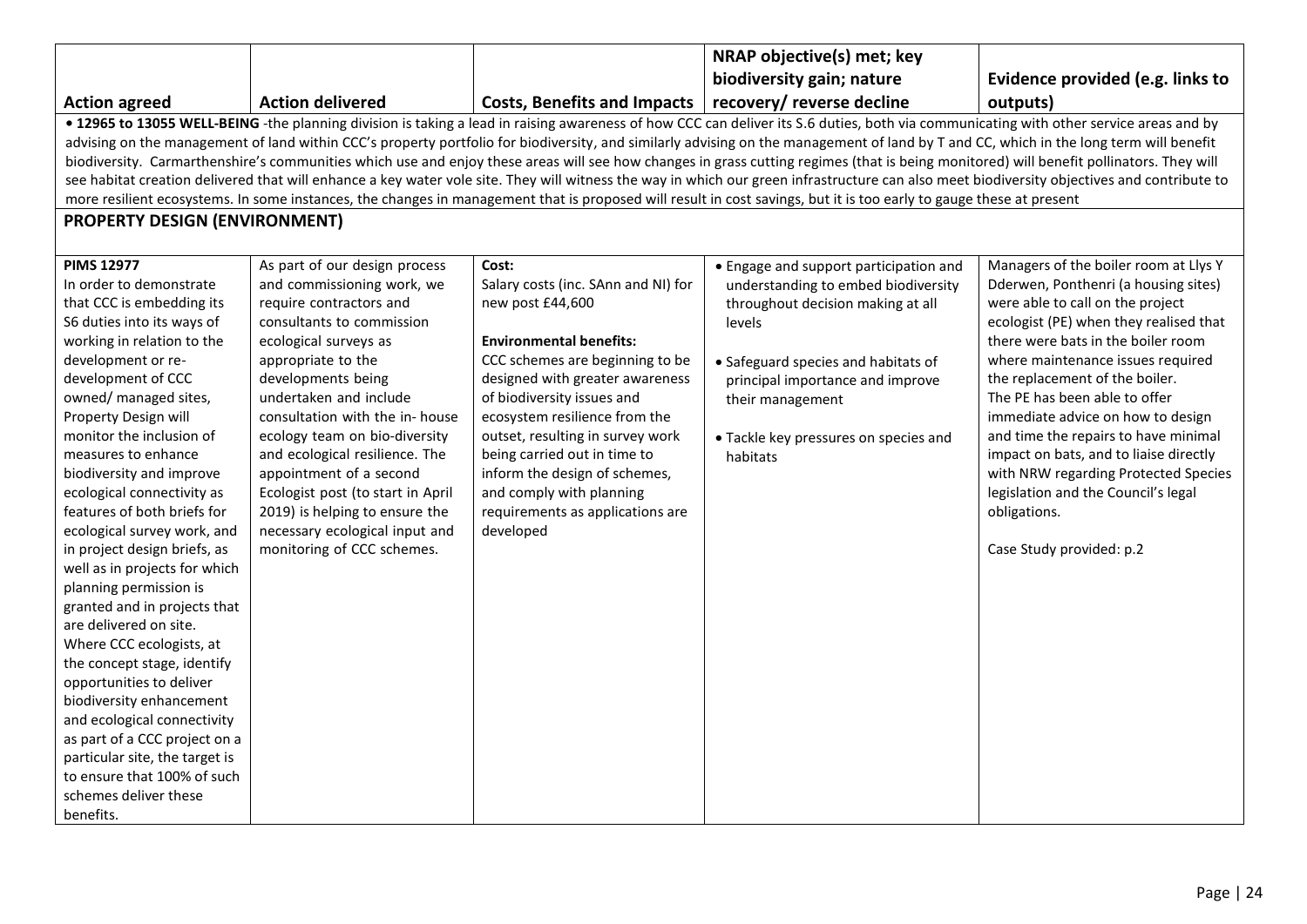|                                                                                                                                                                                              |                                  |                                    | NRAP objective(s) met; key             |                                  |  |  |  |  |
|----------------------------------------------------------------------------------------------------------------------------------------------------------------------------------------------|----------------------------------|------------------------------------|----------------------------------------|----------------------------------|--|--|--|--|
|                                                                                                                                                                                              |                                  |                                    | biodiversity gain; nature              | Evidence provided (e.g. links to |  |  |  |  |
| <b>Action agreed</b>                                                                                                                                                                         | <b>Action delivered</b>          | <b>Costs, Benefits and Impacts</b> | recovery/ reverse decline              | outputs)                         |  |  |  |  |
| . 12977 WELL-BEING: CCC's property design projects will deliver S.6 duties, and as a result sites for which they are responsible will, through appropriate design features, deliver benefits |                                  |                                    |                                        |                                  |  |  |  |  |
| to biodiversity and ecosystem resilience. This may well result in cost savings when compared to previous approaches to land management. This approach to design will benefit of those        |                                  |                                    |                                        |                                  |  |  |  |  |
| who will use the sites in the future, making it easy for them to benefit from active engagement with nature.                                                                                 |                                  |                                    |                                        |                                  |  |  |  |  |
| <b>CORPORATE PROPERTY (REGENERATION)</b>                                                                                                                                                     |                                  |                                    |                                        |                                  |  |  |  |  |
|                                                                                                                                                                                              |                                  |                                    |                                        |                                  |  |  |  |  |
| <b>PIMS 12978</b>                                                                                                                                                                            | Biodiversity assessments on      | Cost: none to date core work       | • Engage and support participation and |                                  |  |  |  |  |
| Sites that are being                                                                                                                                                                         | five sites have been             |                                    | understanding to embed biodiversity    |                                  |  |  |  |  |
| retained - Carry out                                                                                                                                                                         | undertaken, e.g. Parc Dewi       | <b>Environmental benefits:</b>     | throughout decision making at all      |                                  |  |  |  |  |
| biodiversity assessments                                                                                                                                                                     | Sant, Cross Hands Business       | CCC land is managed in ways that   | levels                                 |                                  |  |  |  |  |
| of these sites and identify                                                                                                                                                                  | Park, Cross Hands Food Park,     | addresses its S.6 duty             |                                        |                                  |  |  |  |  |
| both the biodiversity they                                                                                                                                                                   | Capel Hendre Business Park,      |                                    | • Safeguard species and habitats of    |                                  |  |  |  |  |
| support and the                                                                                                                                                                              | Dafen Park. Recommendations      | Impact:                            | principal importance and improve       |                                  |  |  |  |  |
| contribution that they                                                                                                                                                                       | for maintaining, enhancing and   | CCC sites will deliver greater     | their management                       |                                  |  |  |  |  |
| make to ecosystem                                                                                                                                                                            | management of sites for          | biodiversity and green             |                                        |                                  |  |  |  |  |
| resilience. Review                                                                                                                                                                           | biodiversity purposes are being  | infrastructure that will benefit   | • Tackle key pressures on species and  |                                  |  |  |  |  |
| management of these sites                                                                                                                                                                    | taken forward with Grounds       | both wildlife and people           | habitats                               |                                  |  |  |  |  |
|                                                                                                                                                                                              | Maintenance and relevant         |                                    |                                        |                                  |  |  |  |  |
|                                                                                                                                                                                              | departments. Management          |                                    | . Key Biodiversity benefit: more CCC   |                                  |  |  |  |  |
|                                                                                                                                                                                              | review of the chosen sites will  |                                    | land is managed using techniques that  |                                  |  |  |  |  |
|                                                                                                                                                                                              | be undertaken and potential      |                                    | will enhance biodiversity rather than  |                                  |  |  |  |  |
|                                                                                                                                                                                              | for adding further sites.        |                                    | contribute to its decline.             |                                  |  |  |  |  |
|                                                                                                                                                                                              | ENRaW funding, when              |                                    |                                        |                                  |  |  |  |  |
|                                                                                                                                                                                              | approved, will assist in         |                                    |                                        |                                  |  |  |  |  |
|                                                                                                                                                                                              | delivery of actions at Parc      |                                    |                                        |                                  |  |  |  |  |
|                                                                                                                                                                                              | Dewi Sant, Carmarthen that       |                                    |                                        |                                  |  |  |  |  |
|                                                                                                                                                                                              | will, through the planting of    |                                    |                                        |                                  |  |  |  |  |
|                                                                                                                                                                                              | native trees and shrubs          |                                    |                                        |                                  |  |  |  |  |
|                                                                                                                                                                                              | enhance the site's biodiversity. |                                    |                                        |                                  |  |  |  |  |
|                                                                                                                                                                                              | Grasslands will be managed       |                                    |                                        |                                  |  |  |  |  |
|                                                                                                                                                                                              | for pollinators with fewer and   |                                    |                                        |                                  |  |  |  |  |
|                                                                                                                                                                                              | later cutting regimes            |                                    |                                        |                                  |  |  |  |  |
|                                                                                                                                                                                              |                                  |                                    |                                        |                                  |  |  |  |  |
|                                                                                                                                                                                              | Liaison with very busy           |                                    |                                        |                                  |  |  |  |  |
|                                                                                                                                                                                              | colleagues in property and       |                                    |                                        |                                  |  |  |  |  |
|                                                                                                                                                                                              | ground maintenance has been      |                                    |                                        |                                  |  |  |  |  |
|                                                                                                                                                                                              | difficult and further            |                                    |                                        |                                  |  |  |  |  |
|                                                                                                                                                                                              | engagement is required prior     |                                    |                                        |                                  |  |  |  |  |
|                                                                                                                                                                                              | to next spring.                  |                                    |                                        |                                  |  |  |  |  |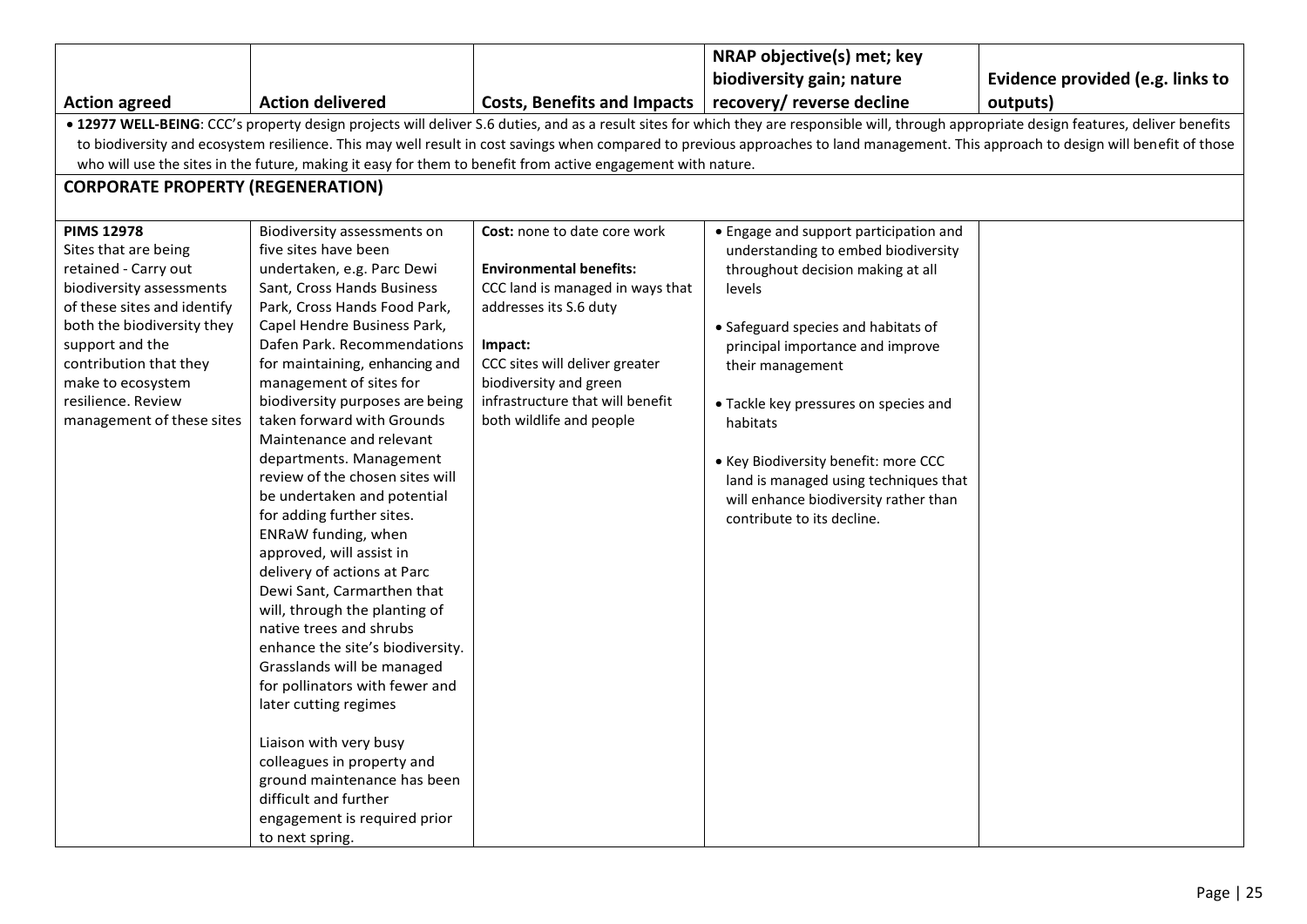|                                                                                                                                                                                                                                                                                                                                                                                                                           |                                                                                                                                                                                                                                                                                                                                                                                                                                                                                 |                                                                                                                                                                                                                                                      | NRAP objective(s) met; key                                                                                                                                                                                                                                                                                                                                                                                                                                     |                                                                                                                                                                                                                                                                                                                                                                                                                        |  |  |  |  |
|---------------------------------------------------------------------------------------------------------------------------------------------------------------------------------------------------------------------------------------------------------------------------------------------------------------------------------------------------------------------------------------------------------------------------|---------------------------------------------------------------------------------------------------------------------------------------------------------------------------------------------------------------------------------------------------------------------------------------------------------------------------------------------------------------------------------------------------------------------------------------------------------------------------------|------------------------------------------------------------------------------------------------------------------------------------------------------------------------------------------------------------------------------------------------------|----------------------------------------------------------------------------------------------------------------------------------------------------------------------------------------------------------------------------------------------------------------------------------------------------------------------------------------------------------------------------------------------------------------------------------------------------------------|------------------------------------------------------------------------------------------------------------------------------------------------------------------------------------------------------------------------------------------------------------------------------------------------------------------------------------------------------------------------------------------------------------------------|--|--|--|--|
|                                                                                                                                                                                                                                                                                                                                                                                                                           |                                                                                                                                                                                                                                                                                                                                                                                                                                                                                 |                                                                                                                                                                                                                                                      | biodiversity gain; nature                                                                                                                                                                                                                                                                                                                                                                                                                                      | Evidence provided (e.g. links to                                                                                                                                                                                                                                                                                                                                                                                       |  |  |  |  |
| <b>Action agreed</b>                                                                                                                                                                                                                                                                                                                                                                                                      | <b>Action delivered</b>                                                                                                                                                                                                                                                                                                                                                                                                                                                         | <b>Costs, Benefits and Impacts</b>                                                                                                                                                                                                                   | recovery/ reverse decline                                                                                                                                                                                                                                                                                                                                                                                                                                      | outputs)                                                                                                                                                                                                                                                                                                                                                                                                               |  |  |  |  |
| . 12978 WELL-BEING CCC's Corporate Property service will deliver S6 duties on land that it manages that will benefit biodiversity. This may well result in cost savings when compared to<br>previous approaches to land management. It will also benefit of those who will use the sites in the future, and provide opportunities for them to benefit from active engagement with<br>nature                               |                                                                                                                                                                                                                                                                                                                                                                                                                                                                                 |                                                                                                                                                                                                                                                      |                                                                                                                                                                                                                                                                                                                                                                                                                                                                |                                                                                                                                                                                                                                                                                                                                                                                                                        |  |  |  |  |
| <b>WASTE and ENVIRONMENTAL SERVICES</b>                                                                                                                                                                                                                                                                                                                                                                                   |                                                                                                                                                                                                                                                                                                                                                                                                                                                                                 |                                                                                                                                                                                                                                                      |                                                                                                                                                                                                                                                                                                                                                                                                                                                                |                                                                                                                                                                                                                                                                                                                                                                                                                        |  |  |  |  |
| <b>PIMS 12979</b><br>Flood Defence - Develop<br>working methods that<br>address biodiversity<br>issues. Build these into<br>method statements for<br>work being done at<br>individual sites. Develop<br>procedure for contractors<br>carrying out works on site<br>to ensure that they are<br>aware of the site's<br>biodiversity. Review<br>training needs for officers<br>and contractors and<br>provide training needs | <b>Flood Drainage Consent</b><br>Biodiversity guidance for<br>applicants completed and<br>being used to inform design of<br>schemes that require Flood<br>Defence Consent. Guidance is<br>sent to applicants with<br>application form.                                                                                                                                                                                                                                          |                                                                                                                                                                                                                                                      | • Engage and support participation and<br>understanding to embed biodiversity<br>throughout decision making at all<br>levels<br>• Safeguard species and habitats of<br>principal importance and improve<br>their management<br>• Tackle key pressures on species and<br>habitats<br>• Key Biodiversity benefit: more aquatic<br>and riparian land is managed using<br>techniques that will enhance its<br>biodiversity rather than contribute to<br>a decline. | Evidence provided: guidance for<br>applicants                                                                                                                                                                                                                                                                                                                                                                          |  |  |  |  |
| <b>PIMS 12980</b><br>Pride in you Patch.<br><b>Biodiversity Officer will</b><br>attend quarterly PiyP<br>stakeholder meetings, in<br>order to identify and<br>progress opportunities for<br>collaborative working.                                                                                                                                                                                                        | The Biodiversity Officer<br>attends the quarterly PIYP<br>meetings and contributed to<br>the ToR, ensuring that the Env<br>Act duty and consideration for<br>biodiversity are part of the<br>group's objectives. The<br>Biodiversity Officer has met<br>with the PIYP Officer and<br>agreed to prepare guidance<br>notes for group he works with.<br>The Biodiversity Officer has<br>met with two of the TCs on the<br>group to discuss the Env Act<br>and management of parks. | Cost: none - core work<br><b>Environmental benefits:</b><br>Colleagues in PiyP are aware of<br>their S6 biodiversity duty and<br>how they can build this into the<br>activities they deliver<br>Impact:<br>PiyP will be delivering S6<br>obligations | • Engage and support participation and<br>understanding to embed biodiversity<br>throughout decision making at all<br>levels<br>• Tackle key pressures on species and<br>habitats                                                                                                                                                                                                                                                                              | PIYP T&C provided.<br>Examples of activities have included:<br>Every litter pick carried put can<br>potentially save dozens of small<br>mammals from being trapped and<br>killed - and the dead small mammals<br>found when doing this is direct<br>evidence of this.<br>Beach clean ups have collected<br>hundreds of plastic bags which would<br>otherwise have been a threat to<br>marine mammals digestion system. |  |  |  |  |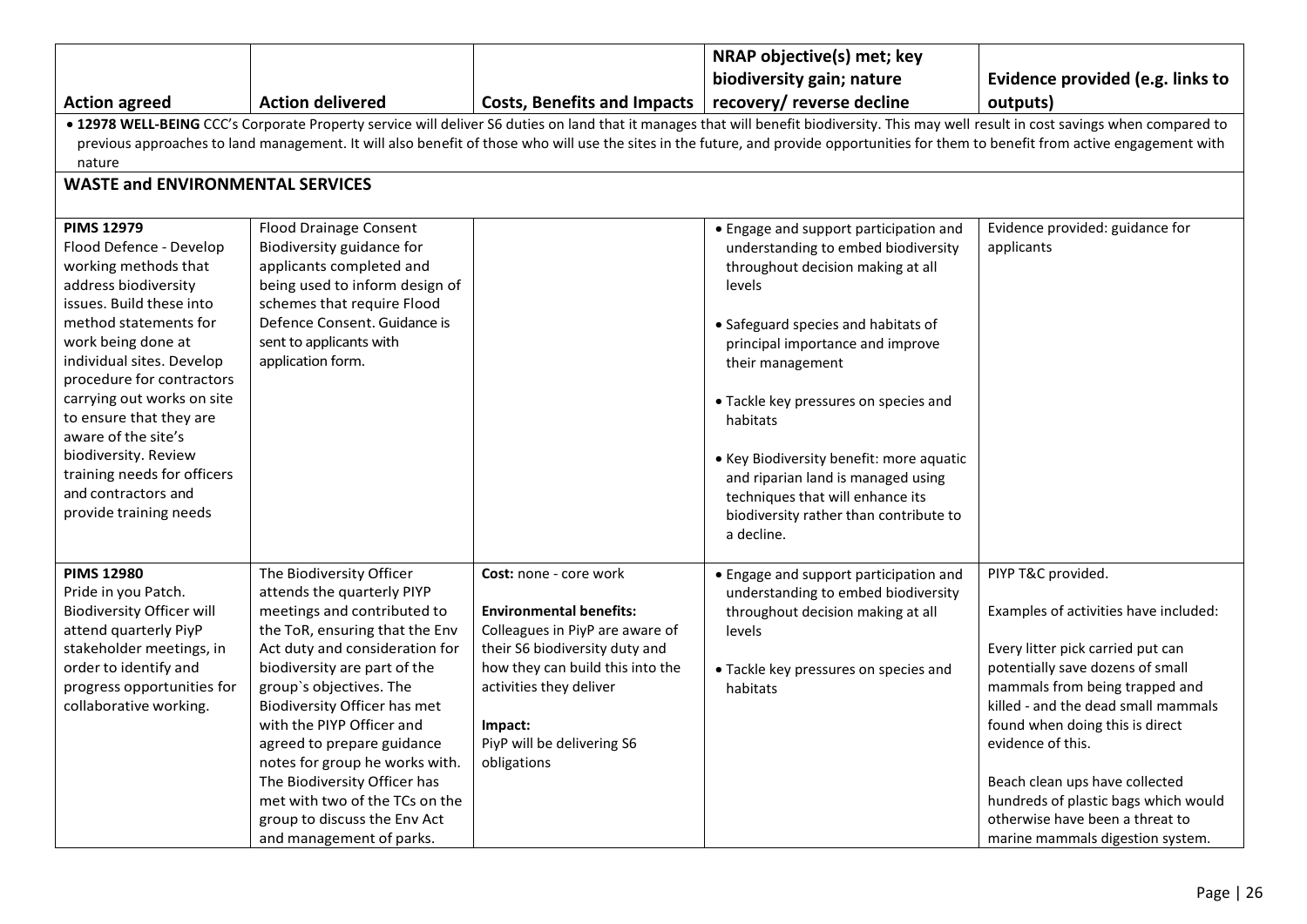|                                                                                                                                                                             |                                                        |                                                            | NRAP objective(s) met; key                                                    |                                                                                                                     |  |  |
|-----------------------------------------------------------------------------------------------------------------------------------------------------------------------------|--------------------------------------------------------|------------------------------------------------------------|-------------------------------------------------------------------------------|---------------------------------------------------------------------------------------------------------------------|--|--|
|                                                                                                                                                                             |                                                        |                                                            | biodiversity gain; nature                                                     | Evidence provided (e.g. links to                                                                                    |  |  |
| <b>Action agreed</b>                                                                                                                                                        | <b>Action delivered</b>                                | <b>Costs, Benefits and Impacts</b>                         | recovery/ reverse decline                                                     | outputs)                                                                                                            |  |  |
|                                                                                                                                                                             |                                                        |                                                            |                                                                               | Path clearance work includes habitat<br>piles suitable for the overwintering of<br>small mammals and invertebrates. |  |  |
| <b>PIMS 12981</b><br>Management of land                                                                                                                                     | Some grounds maintenance<br>work conducted at Wern Ddu | Cost:<br>£3,000 in 2019 for land                           | • Engage and support participation and<br>understanding to embed biodiversity |                                                                                                                     |  |  |
| managed by the division                                                                                                                                                     | in line with biodiversity                              | management costs associated                                | throughout decision making at all                                             |                                                                                                                     |  |  |
| e.g. Wern Ddu and                                                                                                                                                           | recommendations, namely                                | with delivering planned works.                             | levels                                                                        |                                                                                                                     |  |  |
| Ammanford Cemetery;                                                                                                                                                         | strimming of top lagoon (after                         |                                                            |                                                                               |                                                                                                                     |  |  |
| Carry out biodiversity                                                                                                                                                      | bird nesting survey) and                               | <b>Environmental benefits:</b>                             | • Safeguard species and habitats of                                           |                                                                                                                     |  |  |
| assessments of sites and                                                                                                                                                    | maintenance of access route                            | Wern Ddu to be managed in                                  | principal importance and improve                                              |                                                                                                                     |  |  |
| include an assessment of<br>the contribution these                                                                                                                          | to top lagoon.                                         | accordance with simple<br>management plan.                 | their management                                                              |                                                                                                                     |  |  |
| sites make to ecosystem                                                                                                                                                     | Ammanford cemetery, agreed                             | Grassland management in                                    | • Tackle key pressures on species and                                         |                                                                                                                     |  |  |
| resilience; where                                                                                                                                                           | area not subjected to any                              | Ammanford cemetery improved                                | habitats                                                                      |                                                                                                                     |  |  |
| appropriate develop                                                                                                                                                         | annual cuts                                            | for pollinators with less frequent                         |                                                                               |                                                                                                                     |  |  |
| management plans to<br>protect, and enhance                                                                                                                                 |                                                        | cutting. These management<br>changes have been interpreted | • Key Biodiversity gain; grassland at                                         |                                                                                                                     |  |  |
| biodiversity and promote                                                                                                                                                    |                                                        | for the public through signage                             | Wern Ddu managed primarily for                                                |                                                                                                                     |  |  |
| ecosystem resilience                                                                                                                                                        |                                                        |                                                            | biodiversity with later cutting and<br>collection when feasible.              |                                                                                                                     |  |  |
|                                                                                                                                                                             |                                                        |                                                            |                                                                               |                                                                                                                     |  |  |
| 12979 - 12981 WELL-BEING Public engagement with the PiyP projects will include opportunities to be actively involved in projects that provide environmental benefits and so |                                                        |                                                            |                                                                               |                                                                                                                     |  |  |
| enhance the well-being of those involved. Management of Wern Ddu and Ammanford Cemetery-introducing management that will benefitbiodiversity                                |                                                        |                                                            |                                                                               |                                                                                                                     |  |  |

### **5.4 Additional action CCC has delivered that was not included in its first 3 year Environment Act Forward Plan 2016-2019**

**5.4.1 Working on constructions sites where there is peat:** CCC's Mineral Section is drafting guidance for developers working on sites where there is peat. While NRW's Phase 1 habitat survey does identify areas of peat, these are not automatically exempt from development and the current situation in Wales is that peat is treated as waste if it needs to be moved off a development site, when it then falls under NRW's regulatory responsibilities. Carmarthenshire's Minerals Section provide Mineral Planning Services for nine out of 23 local authorities in Wales and have had experience of working development sites with peat in the county. They are in a good position to promote awareness of this issue across Wales.

**5.4.2 Committee templates:** CCC is reviewing its templates for all items that go to committee for decision, and will be including in each report an Integrated Impact Assessment (IAA). The purpose of the IAA is to raise awareness of how the democratic system, and the Council's decision-making processes impacts on the delivery of the Well-being Act and also the delivery of its Environment Act S6 duties. Report authors will be asked to set out how the report demonstrates,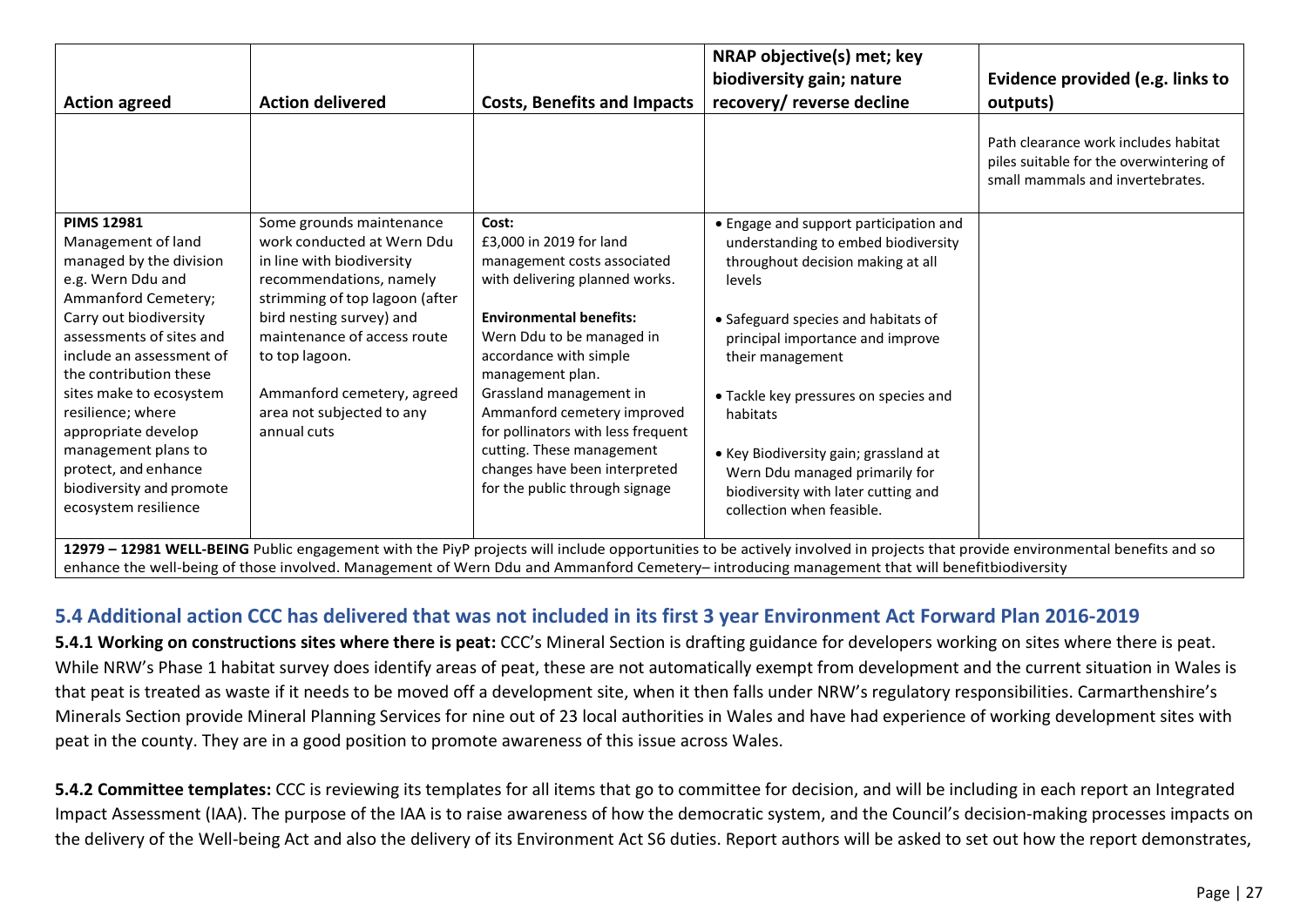where appropriate, delivery of the Council's S6 duty. Officers are on hand to advise authors where they unsure of this and require guidance. In a similar way report authors have to set out if there are any legal, financial, human resources impacts of the action proposed.

#### **5.4.3 Monitoring of bat activity post construction of the Carmarthen West Link Road:**

The building of the Carmarthen West Link Road has been a CCC project and was completed in the late Spring of 2019. The road crosses the Tawelan Brook and the design ensured that this green riparian corridor was safeguarded, partly by including a long single span concrete bridge. In addition to crossing the brook, the new road also cuts across a double hedged green lane that surveys had highlighted as an important bat commuting corridor. With the construction of the road complete, and lit, it was decided to monitor the bat activity along the green lane and the riparian zone in August and September 2019 to see if there had been any significant changes in bat activity. Results of this monitoring demonstrated that in August both locations were being passed by high numbers of bats suggesting that there was no immediate detrimental impact of the construction of the road. The September monitoring confirmed this in terms of overall bat numbers recorded, and also recorded the presence of a Greater Horseshoe Bats moving along the riparian zone, this first record of this species in this area. The opportunity to monitor did raise concerns regarding the lighting design and this will be discussed with colleagues in Highways and Transportation to see if there are opportunities to improve on this and reduce its impact on bats.

**5.4.4 Developing an Ash Die-back Action Plan:** CCC will develop and deliver and ash die-back action plan in line with guidance from the Tree Council. The first meeting of the officers involved was held in June 2019. One of the actions to be developed is the need to identify suitable sites for the planting of new woodlands and trees that will help to compensate for the loss of ash that we are likely to experience across the county.

**5.4.5 Additional seminars for Agents and Elected members on the Environment Act:** The Planning Division has delivered workshops to Planning Consultants and Agents who submit planning application to the Planning Authority, highlighting the duties the Environment Act places on public bodies in Wales and explaining what that means in terms of determining planning applications. At these workshops reference was also made to Planning Policy Wales 10 which also sets out the S6 responsibilities placed on Planning Authorities and all those involved in the planning service. A similar workshop was delivered to Elected Members

#### **5.4.6 Town and Community Council Event at the National Botanic Garden of Wales (see ACTION 13048 above)**

This event was run under the NBGW's Grow the Future project (GtF), in partnership with CCC. It met the outreach needs of the GtF project, and it enabled CCC to deliver this action, in a way that was more effective than initially planned. The purpose of the event was to showcase how open spaces can be managed for both amenity and biodiversity. The 58 delegates attending represented Community Councils, Town Councils, CCC, Welsh Government, the Fire Service, Bug Life, Bee Wales, West Wales Biodiversity Information Centre. Presentation included: Go to the Park - an initiative in Burnley that promoted the use of its parks while testing a new approach to management that reduced costs and promoted biodiversity; designing for biodiversity and aesthetics with perennials; Monmouthshire's Nature is not Neat initiative; a walking tour of NBGW to look at different approaches to grassland management, and a workshop using a local park as a case study for enhancing biodiversity. The event was well received, and a review meeting is planned for November 2019. It is hoped that this event will result in practical action in some parks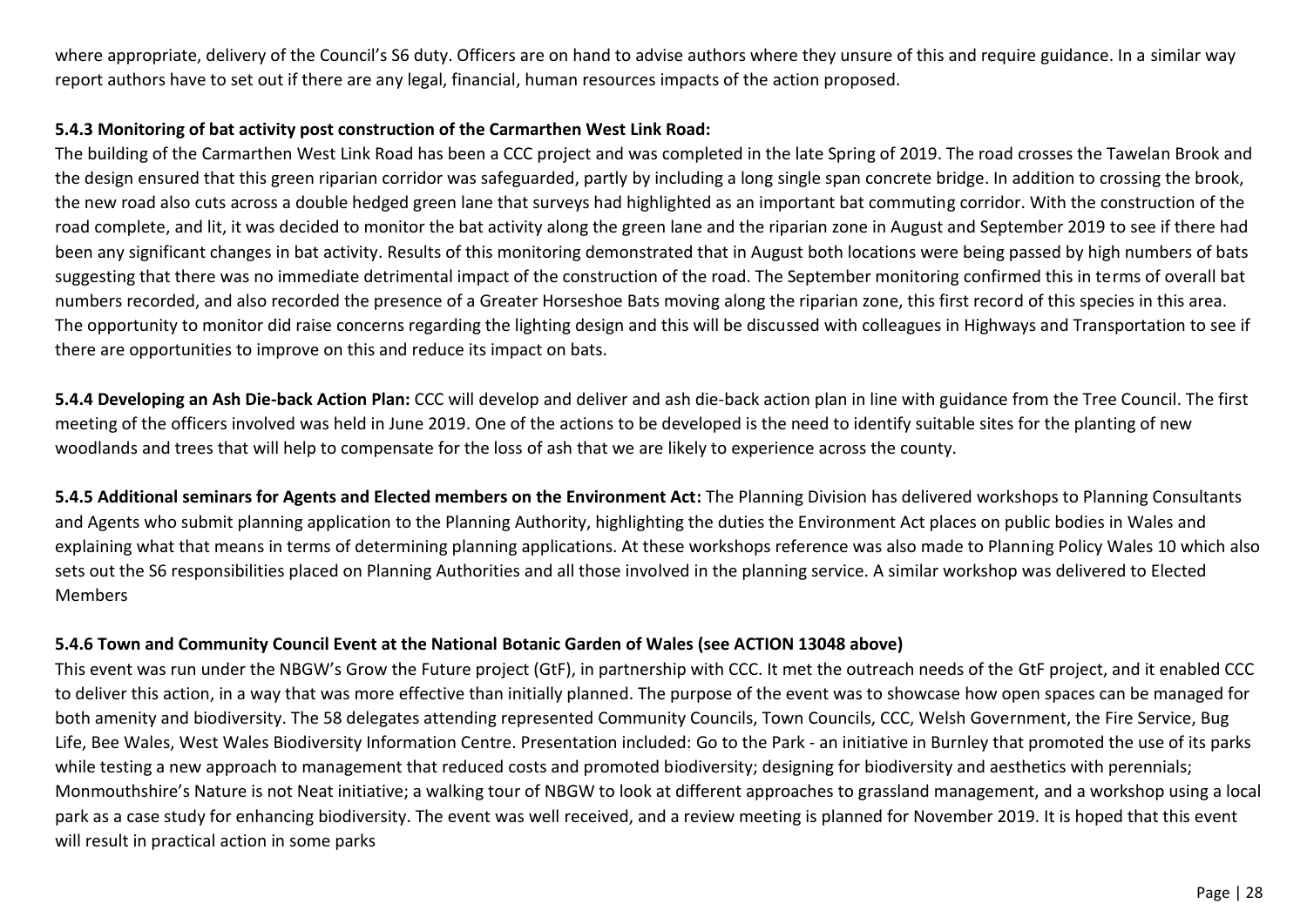**5.4.7 Appointment of CCC's Project Ecologist:** this permanent appointment is facilitating the embedding of the understanding of the S6 duty across the authority. The post holder focuses on the authority's obligations with regard to construction projects and property management. This role is particularly important in ensuring that biodiversity and ecosystem resilience is integrated with project design from the outset and that inappropriate decisions regarding the natural environment are avoided. See PIMS actions 12974 and 12977 in Table 2 above, both demonstrating the valuable input of this post into project design and delivery

#### **5.4.8. Liaison with the public/T&CCs**

There is an increasing interest in local environmental projects from the public, community projects and T and CCs and the Conservation Section are spending more time liaising with them to discuss these issues. The local guidance prepared for T and CCs has been useful as a starting point for engagement and it is hoped that the Carmarthenshire Nature Recovery Plan will have the same function. We need to think about how we can use the biodiversity pages on the website to provide information for local people communities. This will be further aided by the Strategic Plan for Pollinators being adopted by the Council as this document sets out how people can take positive local action and is also suitable for T and CC adoption.

# **6. Review of action delivered**

### **6.1 Is the approach to the Forward Plan achieving the objectives?**

Carmarthenshire CC's approach to developing and delivering its Forward Plan has been to work towards embedding biodiversity and delivery of CCC's S6 duties across its decision-making processes, its projects, plans and working practices. This is being achieved by engaging officers in looking at their individual and service areas of responsibility and helping them to identify where there are opportunities for maintaining and enhancing biodiversity and promoting ecosystem resilience, alongside the delivery of their other obligations, and in some cases making biodiversity a new priority. This approach is often resulting in the need to change, what in some case, are long established working practices. This can take time. While some service areas find this a relatively easy change to make, e.g. Leisure, other find this much harder and where these changes do not come naturally to the service area, they require long-term support and encouragement to make these changes. Having run Environment Act workshops for officers and elected members, the hope is that the latter will start to request evidence of this new approach being delivered, as is now the case with Environment and Public Protection Scrutiny Committee that receive a report on the delivery of CCC's S6 duty once a year. As reported above, it is proposed that all reports to CCC's committees will have to refer to the delivery of S.6 duties, and this will assist in raising awareness of this legal obligation. The agreed Forward Plan actions, as set out above, are monitored via CCC'S Performance Improvement Monitoring System (PIMS) and reported on by the responsible officer every six months. That report is then signed off by the relevant Head of Service. The Rural Conservation Manager and the Biodiversity Officer are responsible for ensuring the plan is delivered and monitored and engaging all appropriate CCC officers in this process. The delivery of each actions requires regular liaison between these officers and those responsible for each individual action, such as Ground Maintenance officers and officers in Highways and Transportation. While this approach is time consuming it is essential if working practices are to change.

Perhaps the overall achievement of the Forward Action plan has been to raise awareness of the need to investigate and be fully aware of the impact of any plan or project on biodiversity at the outset of the project. The Project Ecologist can provide a quick response to colleagues on these issues and how to go about addressing them. This was not so easy to do prior to the appointment to of that post.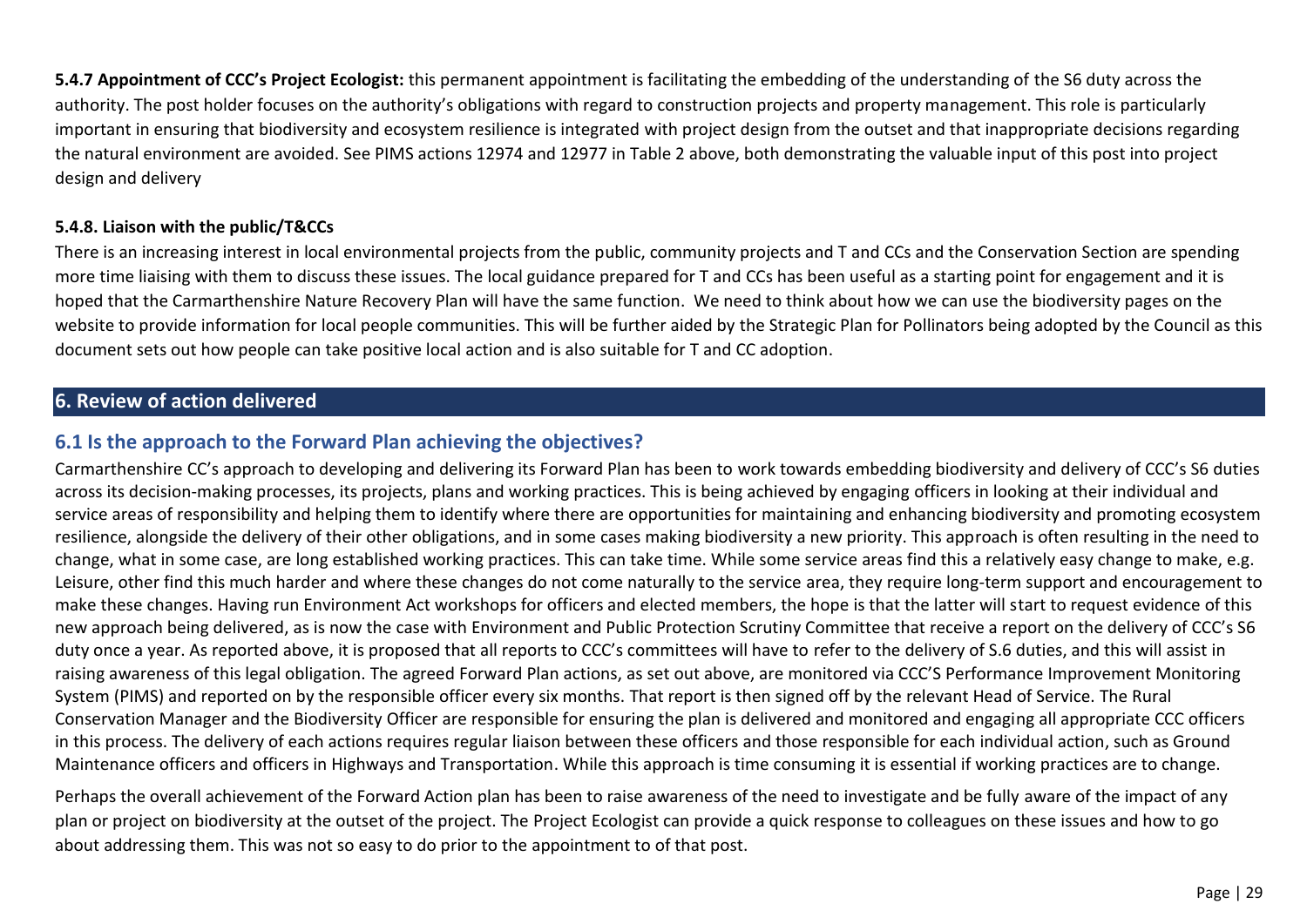## **6.2 Monitoring delivery of the Forward Plan by CCC**

To summarise, with the following measures in place, CCC's Forward Plan objectives are being achieved, and delivery of the plan is being monitored:

- Engaging and collaborating with officers via workshop sessions, supporting officers in changing working practices, monitoring and reflect of actions
- Integrating agreed Forward Plan actions with working practices, policies and plans, including Divisional Business Plans
- Reviewing actions, update targets and report to PIMS every 6 months
- Reporting annually to Scrutiny on delivery of actions
- Ensuring every report going to the Council's committees makes reference to the Environment Act as appropriate in its Integrated Impact Assessment

CCC have put in place the systems necessary for the on-going development delivery of its Forward Plan, and Table 2 summarises the delivery of the actions set out in the Forward Plan 2016–2019. It is recognised that as familiarity with this approach develops across the organisation it will become easier to deliver further and more ambitions actions. CCC continues to build on its successful actions and this helps to embed awareness and understanding of the requirements of the Environment Act across the authority, at all levels.

The Council has adopted a practical approach to delivering its Forward Plan. Using its PIMS it is monitoring the actions this plan contains, ensuring that its S6 duty is recognised and understood across the authority, and that appropriate actions are being put in place, delivered and reported on.

### **6.3 What biodiversity issues have occurred 2016–2019?**

Ash die-back is a major issue for CCC and will affect a significant proportion of the trees in our landscapes and impact on our woodlands. Part of CCC's ash dieback policy will be the need to identify and deliver new tree and woodland planting to compensate for these losses.

Carmel Woods SAC near Llandeilo in Carmarthenshire is the most westerly ash wood in Britain designated at this level as such. It is particularly important given its location, and its ash trees are suffering from this disease. The Council is addressing its own responsibilities regarding the disease. It is also developing a Communications Plan that will provide advice for land managers and will address the long- term need for tree planting. The Council is mindful of the need to ensure that new tree and woodland planting ensures that the right trees are planted in the right places and that the existing biodiversity value of proposed planting sites is not over-looked.

The future arrangements for agricultural support from Welsh Government may well have a significant impact on the biodiversity associated with our farmed landscapes. Agricultural land and the wildlife habitats associated with it supports much of the county's biodiversity, and the value of this land to biodiversity is extremely vulnerable to changes in the fiscal support for agriculture.

It is widely recognised now that the rivers in West Wales and the wildlife they support are threatened by agricultural pollution incidents. The extreme weather incidents we appear to be experiencing exacerbate these issues as periods of very intense rainfall are challenging for those managing slurry etc. CCC, in partnership with NRW, has initiated a process in 2019 of reviewing water management on its county farms in the Tywi Valley.